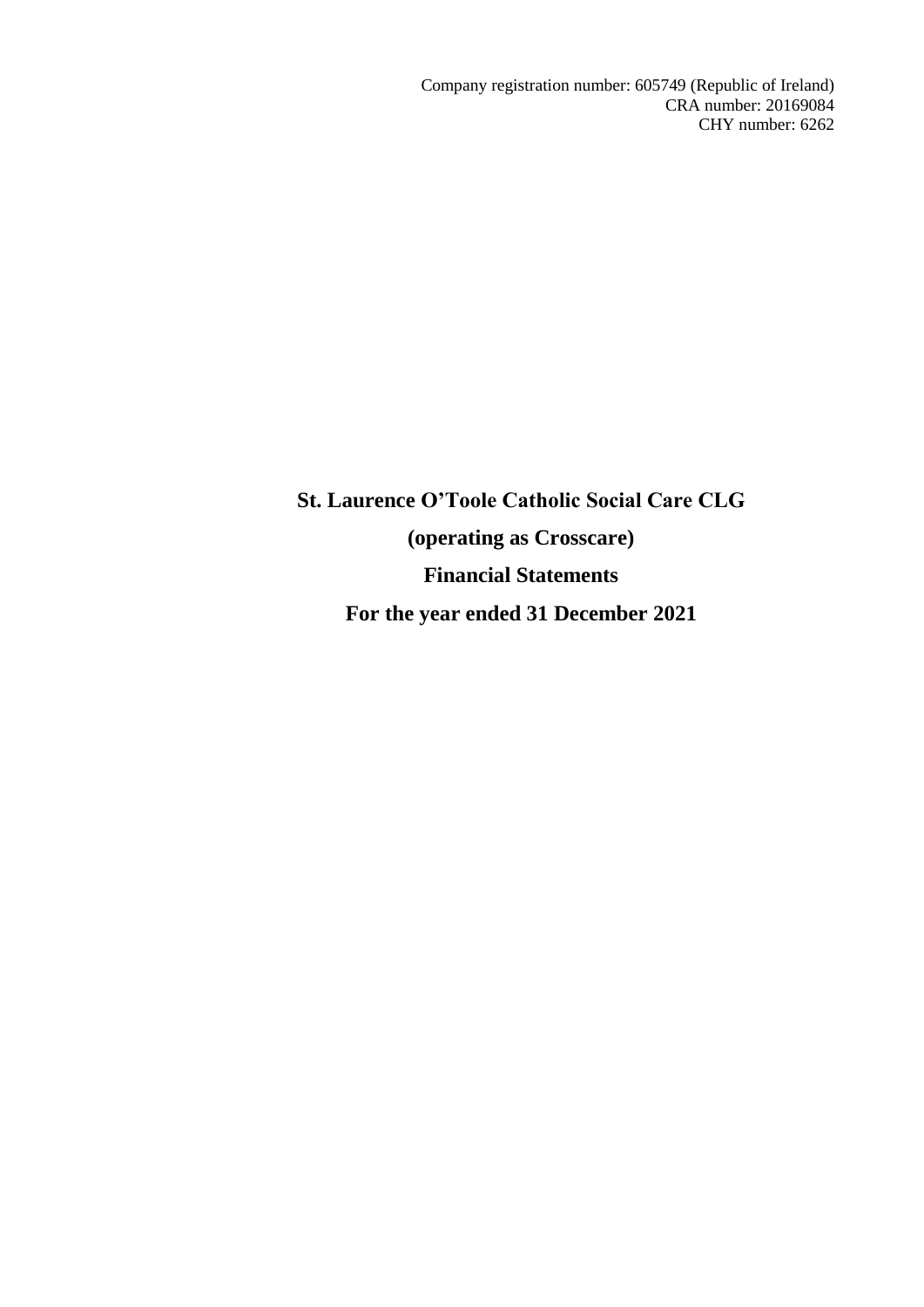\_\_\_\_\_\_\_\_\_\_\_\_\_\_\_\_\_\_\_\_\_\_\_\_\_\_\_\_\_\_\_\_\_\_\_\_\_\_\_\_\_\_\_\_\_\_\_\_\_\_\_\_\_\_\_\_\_\_\_\_\_\_\_\_\_\_\_\_\_\_\_\_\_\_\_\_\_\_\_\_\_\_\_\_\_\_\_\_\_\_

\_\_\_\_\_\_\_\_\_\_\_\_\_\_\_\_\_\_\_\_\_\_\_\_\_\_\_\_\_\_\_\_\_\_\_\_\_\_\_\_\_\_\_\_\_\_\_\_\_\_\_\_\_\_\_\_\_\_\_\_\_\_\_\_\_\_\_\_\_\_\_\_\_\_\_\_\_\_\_\_\_\_\_\_\_\_\_\_\_\_

# **REPORT AND FINANCIAL STATEMENTS 2021**

| <b>CONTENTS</b>                       | Page      |  |
|---------------------------------------|-----------|--|
| DIRECTORS AND OTHER INFORMATION       | 3         |  |
| <b>DIRECTORS' REPORT</b>              | $4 - 20$  |  |
| DIRECTORS' RESPONSIBILITIES STATEMENT | 21        |  |
| <b>INDEPENDENT AUDITOR'S REPORT</b>   | $22 - 24$ |  |
| STATEMENT OF FINANCIAL ACTIVITIES     | 25        |  |
| <b>BALANCE SHEET</b>                  | 26        |  |
| STATEMENT OF CASHFLOWS                | 27        |  |
| NOTES TO THE FINANCIAL STATEMENTS     | $28 - 51$ |  |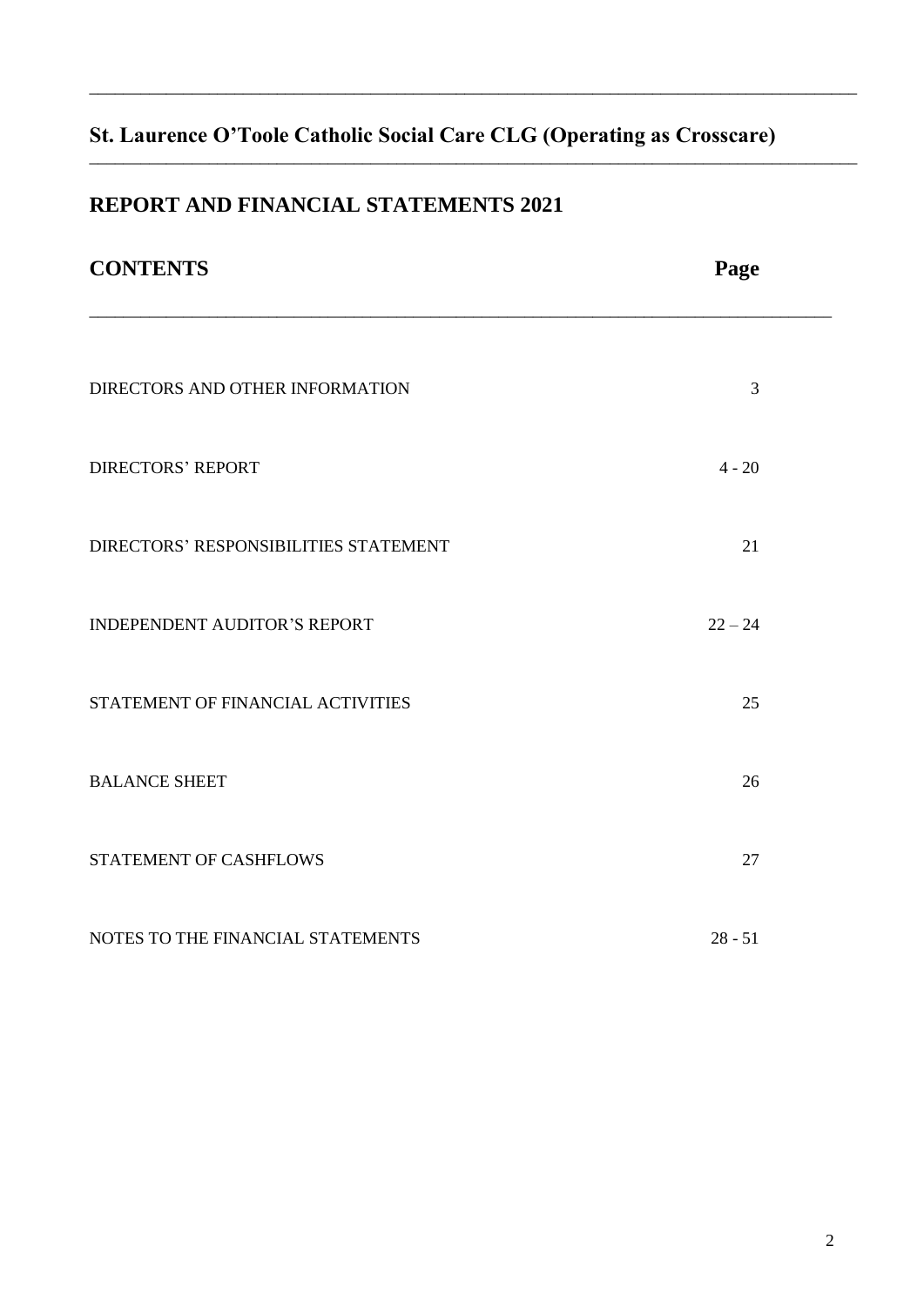\_\_\_\_\_\_\_\_\_\_\_\_\_\_\_\_\_\_\_\_\_\_\_\_\_\_\_\_\_\_\_\_\_\_\_\_\_\_\_\_\_\_\_\_\_\_\_\_\_\_\_\_\_\_\_\_\_\_\_\_\_\_\_\_\_\_\_\_\_\_\_\_\_\_\_\_\_\_\_\_\_\_\_\_\_\_\_\_\_\_

\_\_\_\_\_\_\_\_\_\_\_\_\_\_\_\_\_\_\_\_\_\_\_\_\_\_\_\_\_\_\_\_\_\_\_\_\_\_\_\_\_\_\_\_\_\_\_\_\_\_\_\_\_\_\_\_\_\_\_\_\_\_\_\_\_\_\_\_\_\_\_\_\_\_\_\_\_\_\_\_\_\_\_\_\_\_\_\_\_\_

\_\_\_\_\_\_\_\_\_\_\_\_\_\_\_\_\_\_\_\_\_\_\_\_\_\_\_\_\_\_\_\_\_\_\_\_\_\_\_\_\_\_\_\_\_\_\_\_\_\_\_\_\_\_\_\_\_\_\_\_\_\_\_\_\_\_\_\_\_\_\_\_\_\_\_\_\_\_\_\_\_\_\_\_\_\_\_\_\_\_

# **DIRECTORS AND OTHER INFORMATION**

## **DIRECTORS**

Mr. Frank O'Connell (Chairperson) Sr. Marian Harte Mr. David Clancy Ms. Evelyn Cregan Mr. Declan McSweeney (Resigned 28/02/2022) Mr. Declan Harmon Mr. Gerard Whyte

#### **CHIEF EXECUTIVE OFFICER**

Mr. Conor Hickey

#### **SECRETARY**

Ms. Niamh O'Hara (Resigned  $01/11/2021$ ) Mr. Declan Harmon (Appointed 01/11/2021)

# **REGISTERED OFFICE AND BUSINESS ADDRESS**

Holy Cross College Clonliffe Road Dublin 3

#### **AUDITORS**

Mazars Chartered Accountants & Statutory Audit Firm Harcourt Centre Block 3 Harcourt Road Dublin 2

## **SOLICITORS**

Mason Hayes & Curran South Bank House Barrow Street Dublin 4

## **BANKERS**

Bank of Ireland College Green Dublin 2

## **CHARITY NUMBER**

**CHY Number** 6262 **Charity Regulator Number (CRA)** 20169084 **Company Registration Number (CRO)** 605749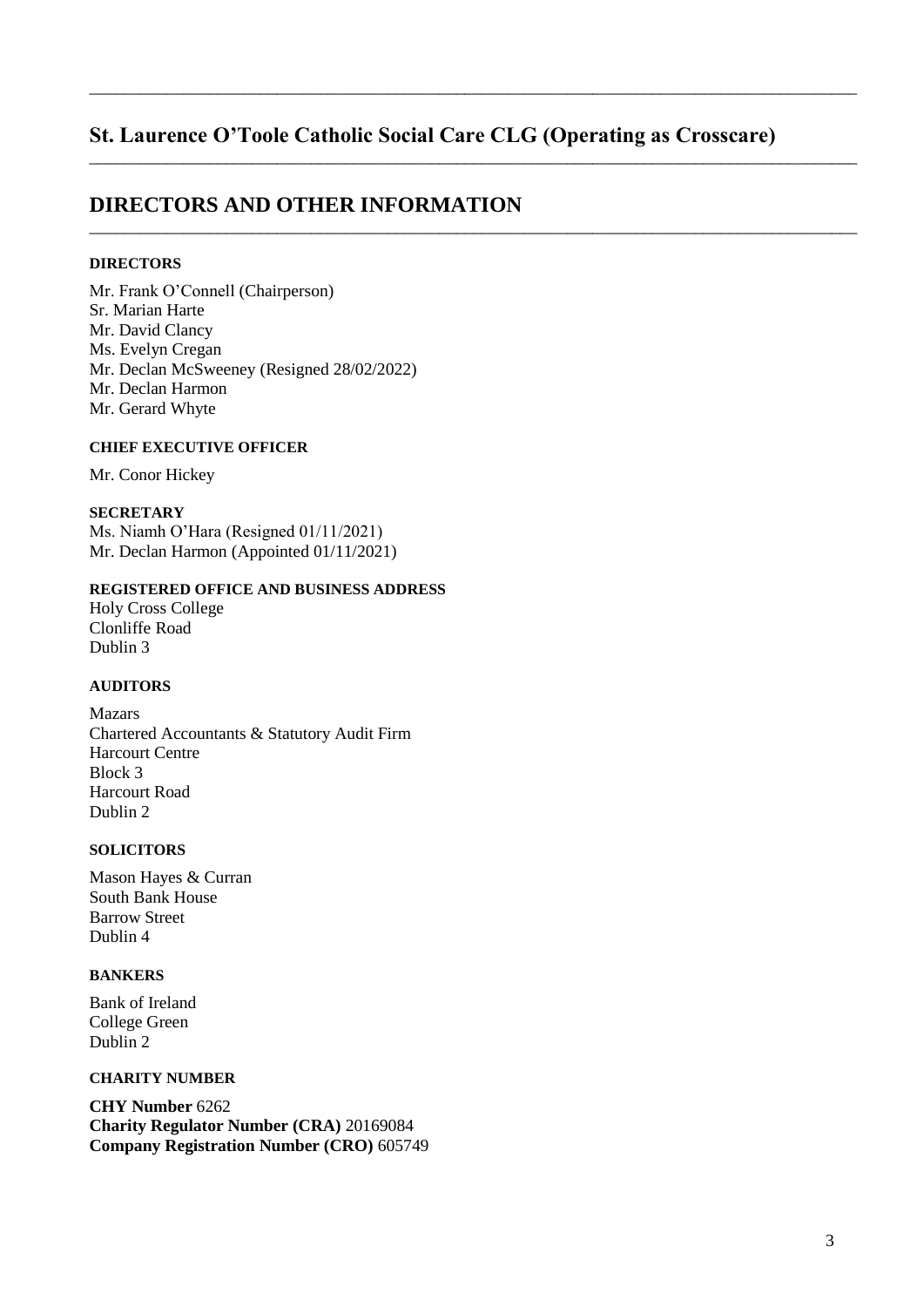\_\_\_\_\_\_\_\_\_\_\_\_\_\_\_\_\_\_\_\_\_\_\_\_\_\_\_\_\_\_\_\_\_\_\_\_\_\_\_\_\_\_\_\_\_\_\_\_\_\_\_\_\_\_\_\_\_\_\_\_\_\_\_\_\_\_\_\_\_\_\_\_\_\_\_\_\_\_\_\_\_\_\_\_\_\_\_

\_\_\_\_\_\_\_\_\_\_\_\_\_\_\_\_\_\_\_\_\_\_\_\_\_\_\_\_\_\_\_\_\_\_\_\_\_\_\_\_\_\_\_\_\_\_\_\_\_\_\_\_\_\_\_\_\_\_\_\_\_\_\_\_\_\_\_\_\_\_\_\_\_\_\_\_\_\_\_\_\_\_\_\_\_\_\_

\_\_\_\_\_\_\_\_\_\_\_\_\_\_\_\_\_\_\_\_\_\_\_\_\_\_\_\_\_\_\_\_\_\_\_\_\_\_\_\_\_\_\_\_\_\_\_\_\_\_\_\_\_\_\_\_\_\_\_\_\_\_\_\_\_\_\_\_\_\_\_\_\_\_\_\_\_\_\_\_\_\_\_\_\_\_\_

# **DIRECTORS' REPORT**

The Directors submit their report together with the audited financial statements for the year ended 31 December 2021.

## **Background / History**

Crosscare was first established in 1941 by the Catholic Archdiocese of Dublin to respond to the needs of people who were living in appalling conditions in the city. Over the years a wide range of diverse services have developed out of a desire to remain relevant and to meet emerging needs. In January 2013 Crosscare took over responsibility for the management of Catholic Youth Care (CYC) and CYC's range of services are now fully integrated into the organisation.

Crosscare's Board of Directors is appreciative of the levels of resources made available to our organisation from statutory and public agencies, charitable contributions of donors at corporate, institutional, parish and personal levels and the unstinting commitment of volunteers and staff.

### **Vision & Mission**

Inspired by the example and teachings of Jesus Christ, Crosscare has:

- A vision of a society where all people have the opportunity to fulfil their potential and,
- A mission to help those most in need.

### **Values**

Crosscare has three core values that define what we stand for  $-$  Love, Respect, and Excellence. Our values are stated in the first person singular to emphasise that it is the personal responsibility of all of us to uphold these values.

It is in the thousands of everyday interactions between people that our staff, volunteers and service users bring these values to life.

Working in Crosscare means that I:

- ( Approach my work with an attitude of service, showing **love**, care and kindness in all of my interactions with others.
- Treat all people with a level of **respect** that they will remember long after our service or support has been received.
- ( Strive for **excellence** in everything I do. Our clients, young people and service users deserve it.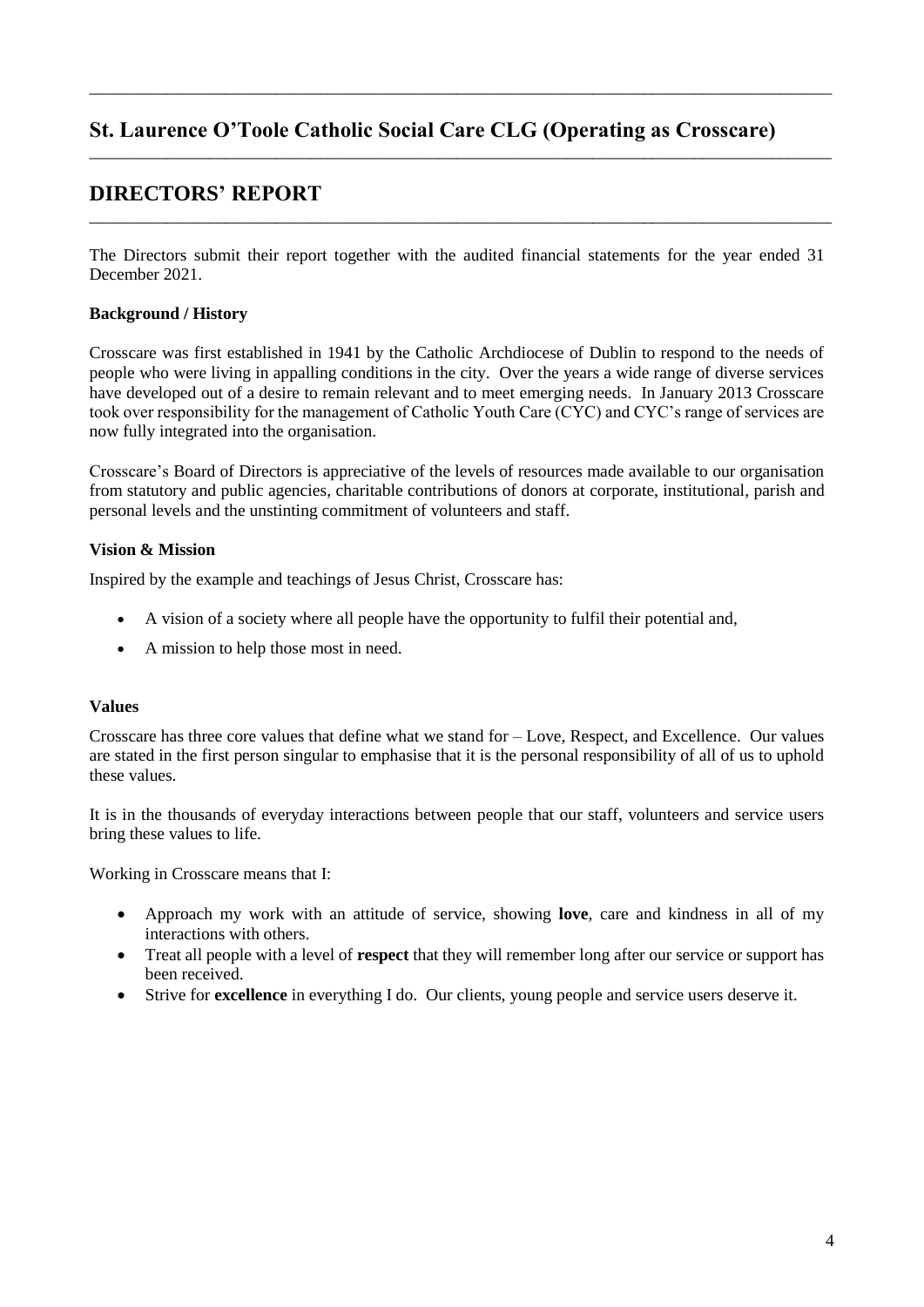\_\_\_\_\_\_\_\_\_\_\_\_\_\_\_\_\_\_\_\_\_\_\_\_\_\_\_\_\_\_\_\_\_\_\_\_\_\_\_\_\_\_\_\_\_\_\_\_\_\_\_\_\_\_\_\_\_\_\_\_\_\_\_\_\_\_\_\_\_\_\_\_\_\_\_\_\_\_\_\_\_\_\_\_\_\_\_

\_\_\_\_\_\_\_\_\_\_\_\_\_\_\_\_\_\_\_\_\_\_\_\_\_\_\_\_\_\_\_\_\_\_\_\_\_\_\_\_\_\_\_\_\_\_\_\_\_\_\_\_\_\_\_\_\_\_\_\_\_\_\_\_\_\_\_\_\_\_\_\_\_\_\_\_\_\_\_\_\_\_\_\_\_\_\_

\_\_\_\_\_\_\_\_\_\_\_\_\_\_\_\_\_\_\_\_\_\_\_\_\_\_\_\_\_\_\_\_\_\_\_\_\_\_\_\_\_\_\_\_\_\_\_\_\_\_\_\_\_\_\_\_\_\_\_\_\_\_\_\_\_\_\_\_\_\_\_\_\_\_\_\_\_\_\_\_\_\_\_\_\_\_\_

# **DIRECTORS' REPORT**

## **Who we serve**

We serve people who:

- $\bullet$  Have complex and multiple needs
- Experience a high degree of social isolation and marginalisation and
- Find it difficult or impossible to access appropriate services and support.

Our supports are for all people regardless of their ethnicity, nationality, religion, beliefs, or sexual identity.

Our services fall under the following categories:

## **Homeless, Housing & Welfare Support**

Crosscare supports people who are homeless or struggling to find accommodation and who may have complex needs. We run seven homeless services, to a very high standard, while all the time working to help people move on to a better, more stable life.

## **Crosscare Youth**

We run Youth led programmes responding to the needs of young people from the age of 10 to 24. Our programmes include:

- Youth Cafés & Groups
- ( Mental Health and Wellbeing Programmes
- Drug and Alcohol Awareness
- Film, Photography, Performing arts
- Education, Training and Employment Supports
- $\bullet$  Life Coaching
- Summer Programmes

# **Migrants, Refugees & Emigrants**

Crosscare Information & Advocacy Service works to provide increased stability and quality of life for vulnerable and marginalised people, including those who are homeless or at risk of homelessness. We work to support people with low or no income, Irish emigrants and migrants, refugees and asylum seekers living in Ireland.

### **Community Cafés and Food**

### **Food Poverty Support**

We are dedicated to creating long term, sustainable outcomes for those experiencing food poverty. We support people and families with emergency food provision and give them assistance in addressing the underlying causes of food poverty.

### **Community Cafés**

We have two community cafés in Portland Row and Dun Laoghaire. Our cafés are open to the public for breakfast and lunch. We serve affordable, healthy meals in a friendly community setting.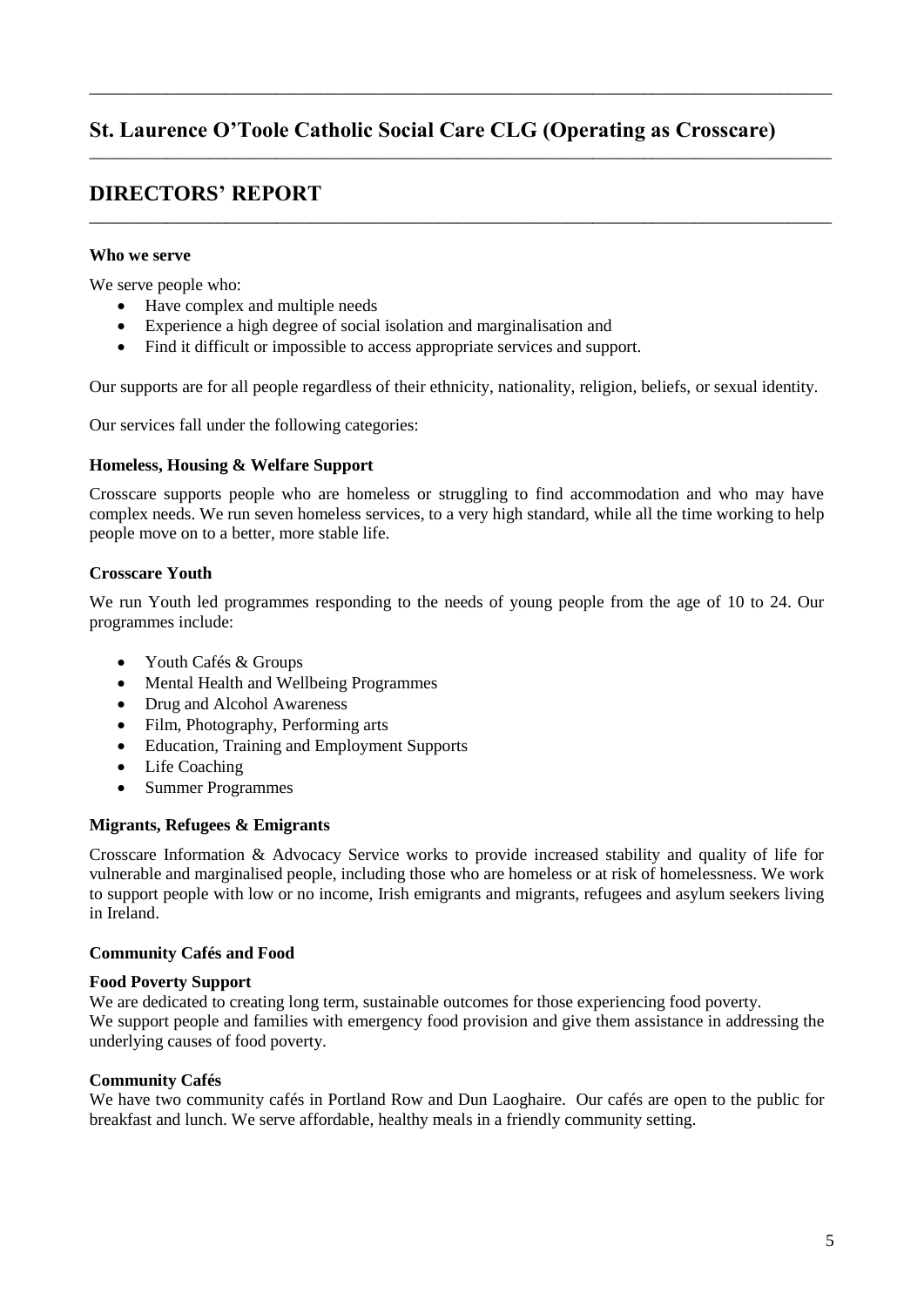\_\_\_\_\_\_\_\_\_\_\_\_\_\_\_\_\_\_\_\_\_\_\_\_\_\_\_\_\_\_\_\_\_\_\_\_\_\_\_\_\_\_\_\_\_\_\_\_\_\_\_\_\_\_\_\_\_\_\_\_\_\_\_\_\_\_\_\_\_\_\_\_\_\_\_\_\_\_\_\_\_\_\_\_\_\_\_

\_\_\_\_\_\_\_\_\_\_\_\_\_\_\_\_\_\_\_\_\_\_\_\_\_\_\_\_\_\_\_\_\_\_\_\_\_\_\_\_\_\_\_\_\_\_\_\_\_\_\_\_\_\_\_\_\_\_\_\_\_\_\_\_\_\_\_\_\_\_\_\_\_\_\_\_\_\_\_\_\_\_\_\_\_\_\_

\_\_\_\_\_\_\_\_\_\_\_\_\_\_\_\_\_\_\_\_\_\_\_\_\_\_\_\_\_\_\_\_\_\_\_\_\_\_\_\_\_\_\_\_\_\_\_\_\_\_\_\_\_\_\_\_\_\_\_\_\_\_\_\_\_\_\_\_\_\_\_\_\_\_\_\_\_\_\_\_\_\_\_\_\_\_\_

# **DIRECTORS' REPORT**

### **How we serve**

We provide a wide range of focused supports and programmes aimed at empowering people to achieve their own potential. Our work is person centred; rights based and supports peer led initiatives that give people the power to make changes in their own lives.

### **Structure, Governance and Management**

Crosscare operates as an incorporated Company called St. Laurence O'Toole Catholic Social Care CLG. This Company was incorporated on 9 June 2017 as a Company limited by guarantee.

### **Operational Management Overview**

Day to day responsibility for the implementation of the Company's programmes is located with the Chief Executive Officer, Conor Hickey. The Directors and the CEO are resourced and supported in their respective roles, duties and responsibilities by approximately 368 employees and substantial contribution from volunteer workers.

The CEO is supported by a Senior Management Team comprising the following areas of service:

Care Services Community Supports & Food Services Youth Services: Dublin West & East Wicklow Youth Services: Dublin North, Central & South HR & Communications Finance, IT & Administration

### **Our Governance**

Crosscare views its governance structure to be of upmost importance to enable it to deliver its services effectively in a manner that holds it accountable to all interested parties including its service users, funders, staff and volunteers. We aim to comply with best practice in relation to corporate governance requirements, using the guidance set out in the Charity Governance Code as the minimum standard to apply. During 2021 we assessed ourselves against the CRA Governance code and are in compliance with requirements.

Overall responsibility for the work of the agency is vested in its Board of Directors who are appointed by the Archbishop of Dublin. Directors are appointed for a period of three years and can be re-appointed for two further consecutive three-year terms. The current list of Directors is shown on page 3 of the financial statements.

Our Directors bring to the organisation a high level of expertise across the areas of social service provision, business and marketing, human resource management, governance and management practice, financial and resource management, church, community and ethos management.

The Directors act in a voluntary capacity and do not receive any remuneration in respect of their contribution. There are 10 Board meetings held each year. The CEO, Director of Finance and Director of HR attend these meetings. The Senior Management team also attend and present on their areas throughout the year. All meetings are minuted.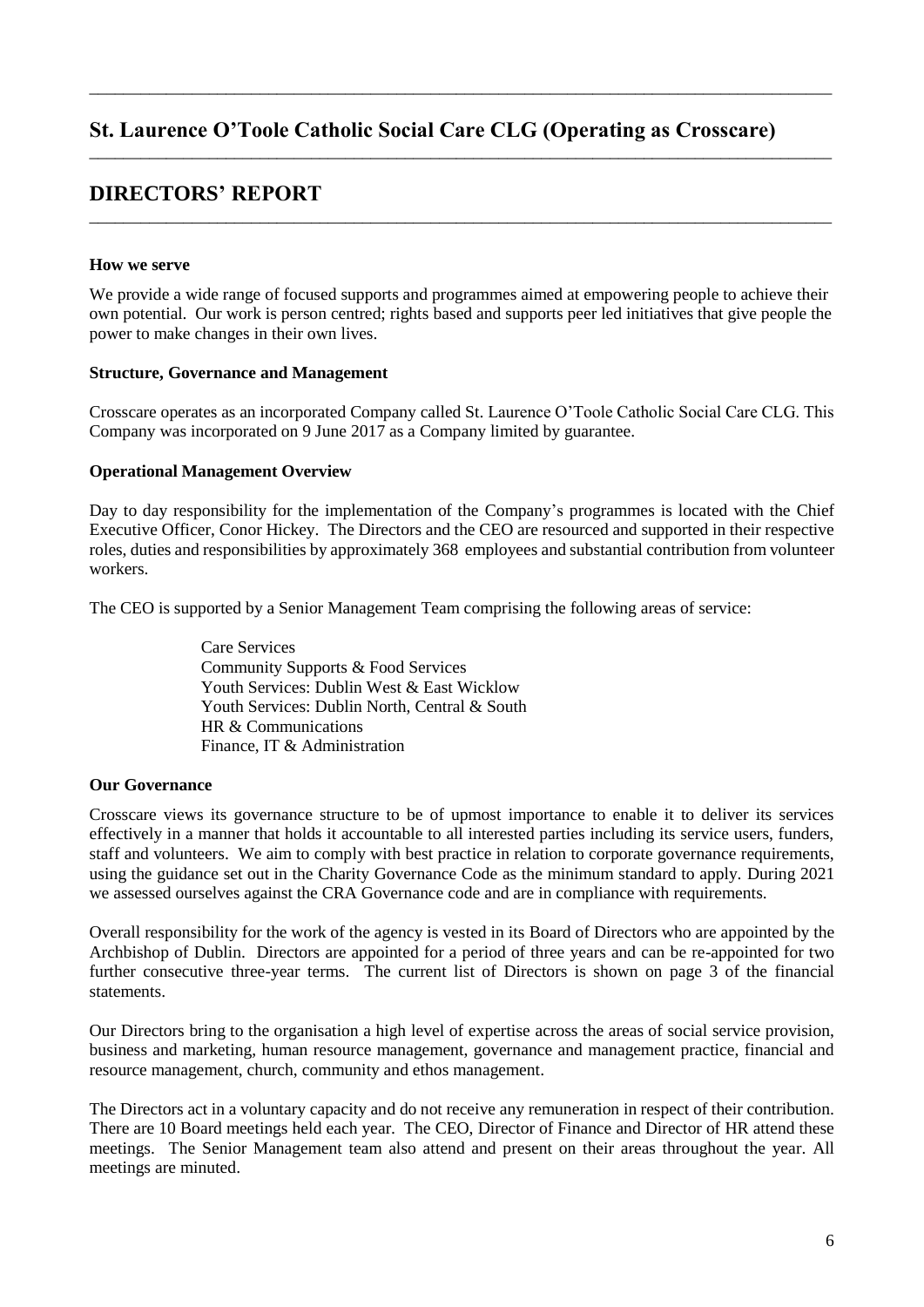\_\_\_\_\_\_\_\_\_\_\_\_\_\_\_\_\_\_\_\_\_\_\_\_\_\_\_\_\_\_\_\_\_\_\_\_\_\_\_\_\_\_\_\_\_\_\_\_\_\_\_\_\_\_\_\_\_\_\_\_\_\_\_\_\_\_\_\_\_\_\_\_\_\_\_\_\_\_\_\_\_\_\_\_\_\_\_

\_\_\_\_\_\_\_\_\_\_\_\_\_\_\_\_\_\_\_\_\_\_\_\_\_\_\_\_\_\_\_\_\_\_\_\_\_\_\_\_\_\_\_\_\_\_\_\_\_\_\_\_\_\_\_\_\_\_\_\_\_\_\_\_\_\_\_\_\_\_\_\_\_\_\_\_\_\_\_\_\_\_\_\_\_\_\_

\_\_\_\_\_\_\_\_\_\_\_\_\_\_\_\_\_\_\_\_\_\_\_\_\_\_\_\_\_\_\_\_\_\_\_\_\_\_\_\_\_\_\_\_\_\_\_\_\_\_\_\_\_\_\_\_\_\_\_\_\_\_\_\_\_\_\_\_\_\_\_\_\_\_\_\_\_\_\_\_\_\_\_\_\_\_\_

# **DIRECTORS' REPORT**

| <b>Board Members</b> |                   | Appointed   | Resigned    | 2021   |        |        |              |             |          |                |               |               |               |                   |
|----------------------|-------------------|-------------|-------------|--------|--------|--------|--------------|-------------|----------|----------------|---------------|---------------|---------------|-------------------|
|                      |                   |             |             |        |        |        |              |             |          |                |               |               |               |                   |
|                      |                   |             |             | 21 Jan | 18 Feb | 18 Mar | 15 Apr       | $20$ May    | $17$ Jun | $16$ Sep       | <b>21 Oct</b> | <b>18 Nov</b> | <b>16 Dec</b> | $\blacksquare$ 10 |
| <b>Clancy</b>        | <b>David</b>      | 09 Jun 2017 |             | Y      | N      | Y      | Y            | $\mathbf N$ | N        | Y              | $\mathbf N$   | N             | N             | 4                 |
| Cregan               | <b>Evelyn</b>     | 09 Jun 2017 |             | X<br>x | Y      | Y      | Y            | Y           | Y        | Y              | Y             | Y             | Y             | 10                |
| <b>Harmon</b>        | <b>Declan H</b>   | 17 Apr 2019 |             | Y      | Y      | Y      | $\mathbf{v}$ | Y           | Y        | Y              | Y             | Y             | v             | 10                |
| <b>Harte</b>         | <b>Marian</b>     | 09 Jun 2017 |             | X      | Y      | Y      | $\mathbf{v}$ | Y           | Y        | Y              | $\mathbb N$   | Y             | v             | $\mathbf Q$       |
| <b>McSweenev</b>     | <b>Declan McS</b> | 01 May 2018 | 28 Feb 2022 | Y      | Y      | Y      | N            | Y           | Y        | Y              | $\mathbf N$   | Y             | N             | E.                |
| O'Connell            | <b>Francis</b>    | 09 Jun 2017 |             | Y      | Y      | Y      | $\mathbf{v}$ | Y           | Y        | Y              | Y             | Y             | $\mathbf{v}$  | 10                |
| Whyte                | Gerry             | 30 Mar 2020 |             | Y      | Y      | Y      | $\mathbf{v}$ | Y           | Y        | Y              | N             | Y             | v             | 9                 |
|                      |                   |             |             |        |        |        |              |             |          |                |               |               |               |                   |
|                      |                   |             |             |        | -6     | 7      | 6            | -6          | -6       | $\overline{ }$ | 3             | -6            | 5             |                   |

## **Attendance Schedule for each Board Member**

In addition to Board meetings, Directors participate in ongoing and ad hoc sub-committees. There is a standing Audit Committee and Governance & Risk Committee. Other committees are convened as appropriate to review specific areas.

The Audit Committee is responsible for ensuring that there are reliable accounting and financial reporting processes in place and for the maintenance of an effective and efficient audit.

The Governance & Risk Committee is responsible for ensuring that there is a reliable Risk Management Process in place and to ensure compliance with the Governance Code.

Crosscare has a written Code of Governance for the Board which sets out the roles and responsibilities of all Directors and the officers of the Board. It also clearly articulates the standards expected from the Board in relation to all matters relating to the business of the organisation including declaration of interests and potential conflicts.

### **Induction Policy for Board Members**

Once appointed by the Archbishop, new Board members are orientated by the CEO and an overview of services and our strategy is provided. Key staff introductions are made and new Board members are invited to attend staff induction training days as they arise throughout the year.

### **Related Party Transactions**

All Board members are requested to declare any areas of potential conflict of interest and loyalty. One of the Board members, Declan McSweeney, was the Financial Administrator of the Archdiocese of Dublin, during his term on the board. Under the Charities SORP, the Archdiocese of Dublin is therefore considered to be a related party. Transactions with the Archdiocese of Dublin are disclosed at Note 22.

### **Risk Management**

Crosscare maintains a detailed register of risks pertaining to the organisation and responsibility for addressing each risk is specifically allocated to individual roles. This register was reviewed by the organisation's Governance and Risk Committee in August 2021 and was discussed by Crosscare's full board at its meeting on the  $16<sup>th</sup>$  of September 2021.

Risks are identified and scored according to the impact on the organisation and the likelihood of the risk arising.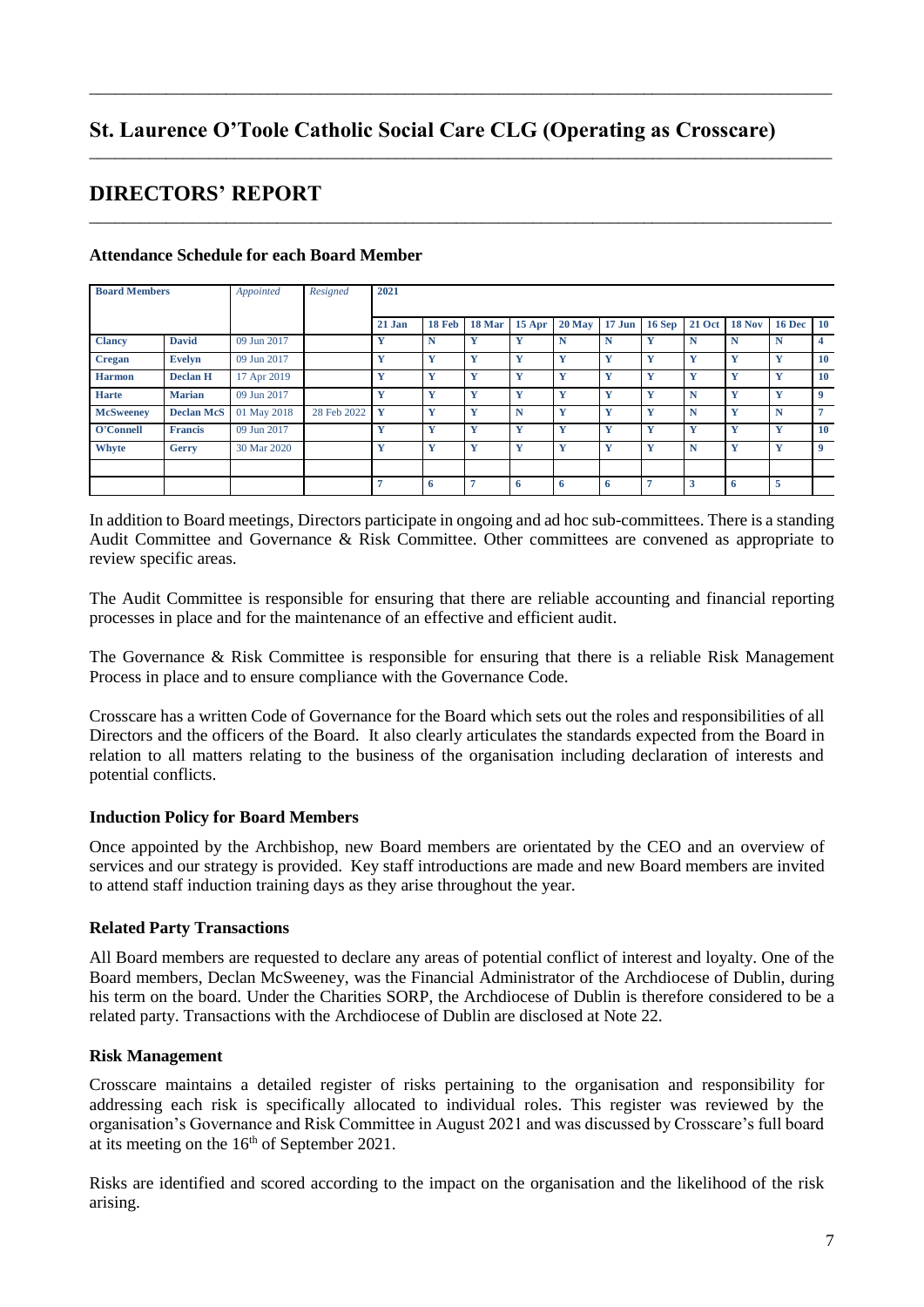\_\_\_\_\_\_\_\_\_\_\_\_\_\_\_\_\_\_\_\_\_\_\_\_\_\_\_\_\_\_\_\_\_\_\_\_\_\_\_\_\_\_\_\_\_\_\_\_\_\_\_\_\_\_\_\_\_\_\_\_\_\_\_\_\_\_\_\_\_\_\_\_\_\_\_\_\_\_\_\_\_\_\_\_\_\_\_

\_\_\_\_\_\_\_\_\_\_\_\_\_\_\_\_\_\_\_\_\_\_\_\_\_\_\_\_\_\_\_\_\_\_\_\_\_\_\_\_\_\_\_\_\_\_\_\_\_\_\_\_\_\_\_\_\_\_\_\_\_\_\_\_\_\_\_\_\_\_\_\_\_\_\_\_\_\_\_\_\_\_\_\_\_\_\_

\_\_\_\_\_\_\_\_\_\_\_\_\_\_\_\_\_\_\_\_\_\_\_\_\_\_\_\_\_\_\_\_\_\_\_\_\_\_\_\_\_\_\_\_\_\_\_\_\_\_\_\_\_\_\_\_\_\_\_\_\_\_\_\_\_\_\_\_\_\_\_\_\_\_\_\_\_\_\_\_\_\_\_\_\_\_\_

# **DIRECTORS' REPORT**

Counter measures are then assessed, and risks are assigned a revised rating and categorised as High, Medium or Low risk to the organisation. Our register identifies 29 risk areas covering a range of both financial and non-financial areas. Risks are managed both in the short and long term through Crosscare's strategic and operational management and through its systems of internal control. The following table shows the top 5 risks in Crosscare and the mitigating measures taken.

| <b>Number</b>  | <b>Risk</b>                                            | <b>Mitigating measures</b>                                                                                                                                                                                                                                                                                                                                                                                                                                                                                                                                          |
|----------------|--------------------------------------------------------|---------------------------------------------------------------------------------------------------------------------------------------------------------------------------------------------------------------------------------------------------------------------------------------------------------------------------------------------------------------------------------------------------------------------------------------------------------------------------------------------------------------------------------------------------------------------|
| 1              | Cuts in Statutory                                      | CEO and senior team working on relationships with key                                                                                                                                                                                                                                                                                                                                                                                                                                                                                                               |
|                | funding                                                | funders                                                                                                                                                                                                                                                                                                                                                                                                                                                                                                                                                             |
|                |                                                        | Strict cost control of projects<br>٠                                                                                                                                                                                                                                                                                                                                                                                                                                                                                                                                |
|                |                                                        | Negotiations with funders re annual contracts<br>٠                                                                                                                                                                                                                                                                                                                                                                                                                                                                                                                  |
|                |                                                        | Board lobbying with government ministers<br>$\bullet$                                                                                                                                                                                                                                                                                                                                                                                                                                                                                                               |
|                |                                                        | CEO participation in NGO network seeking to address this                                                                                                                                                                                                                                                                                                                                                                                                                                                                                                            |
|                |                                                        | issue                                                                                                                                                                                                                                                                                                                                                                                                                                                                                                                                                               |
| $\overline{2}$ | Covid 19 Pandemic                                      | One designated member of the Senior Team takes a lead on<br>$\bullet$<br>disseminating information and guidelines from the HSE as<br>appropriate.<br>Staff and volunteers are encouraged and facilitated to get a<br>٠                                                                                                                                                                                                                                                                                                                                              |
|                |                                                        | vaccine when it becomes available.                                                                                                                                                                                                                                                                                                                                                                                                                                                                                                                                  |
|                |                                                        | Each project manager keeps an up to date Risk Assessment<br>specifically for their own project. They also liaise with their<br>peers, senior management and relevant funding authorities to<br>ensure that their workplace is as safe as can be and is fully<br>compliant with current public health advice                                                                                                                                                                                                                                                         |
| 3              | Accidents and<br>injuries in service<br>locations      | Health and Safety Management system in place across the<br>$\bullet$<br>organisation with identified Subject Matter experts on key<br>areas<br>A specialist company, Integrated Risk Solutions, are engaged<br>on an ongoing retainer to audit and support our H& S<br>programme.<br>Health and Safety plans for each individual project are in place<br>and are the responsibility of the local manager.<br>Fire safety measures are in place in accordance with<br>٠<br>recommended best practice and regular reviews of fire safety<br>precautions are in place. |
| 4              | Death by suicide or<br>misadventure in the<br>services | Robust protocols, risk assessments and staff & volunteer<br>$\bullet$<br>training are in place.<br>First aid training is ongoing for all staff<br>Naloxone training for staff as appropriate.<br>Death in service reviews completed                                                                                                                                                                                                                                                                                                                                 |
| 5              | Cyber attack                                           | Conditional access policy put in place to prevent access from<br>$\bullet$<br>unknown nations and only permit access based on location<br>(Ireland and UK).<br>Cyber insurance in place<br>Two point system back up is being established (Server and in<br>the Cloud)                                                                                                                                                                                                                                                                                               |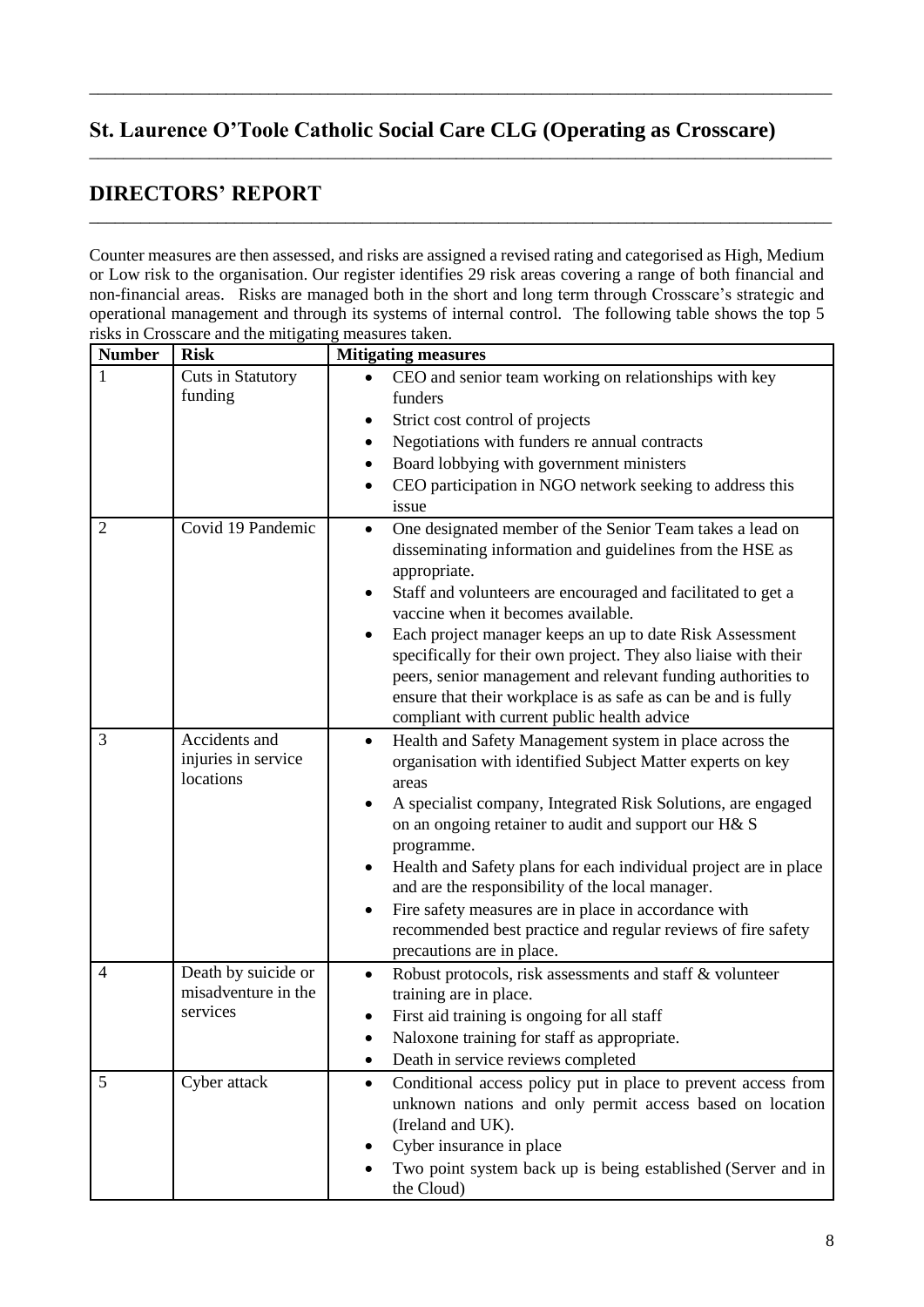\_\_\_\_\_\_\_\_\_\_\_\_\_\_\_\_\_\_\_\_\_\_\_\_\_\_\_\_\_\_\_\_\_\_\_\_\_\_\_\_\_\_\_\_\_\_\_\_\_\_\_\_\_\_\_\_\_\_\_\_\_\_\_\_\_\_\_\_\_\_\_\_\_\_\_\_\_\_\_\_\_\_\_\_\_\_\_

\_\_\_\_\_\_\_\_\_\_\_\_\_\_\_\_\_\_\_\_\_\_\_\_\_\_\_\_\_\_\_\_\_\_\_\_\_\_\_\_\_\_\_\_\_\_\_\_\_\_\_\_\_\_\_\_\_\_\_\_\_\_\_\_\_\_\_\_\_\_\_\_\_\_\_\_\_\_\_\_\_\_\_\_\_\_\_

\_\_\_\_\_\_\_\_\_\_\_\_\_\_\_\_\_\_\_\_\_\_\_\_\_\_\_\_\_\_\_\_\_\_\_\_\_\_\_\_\_\_\_\_\_\_\_\_\_\_\_\_\_\_\_\_\_\_\_\_\_\_\_\_\_\_\_\_\_\_\_\_\_\_\_\_\_\_\_\_\_\_\_\_\_\_\_

# **DIRECTORS' REPORT**

Health and safety management systems are in place across the organisation with an external party engaged to support our health and safety programme. Health and Safety plans for each individual project are in place and are the responsibility of the local manager. Consistent delivery of quality services is addressed through appropriate systems and controls.

## **Statutory Support and use of grant income**

Crosscare does not engage in significant public fundraising activities. It relies for the most part on working in partnership with the statutory organisations who have responsibility for youth and social care and support. We rely heavily on the contributions we receive from our church collections in Diocesan parishes and our annual appeal for Crosscare. Crosscare's overall strategy is aligned with the aims of the statutory sector and we put great emphasis in working alongside the statutory sector to deliver the best possible outcomes for our service users, clients and young people.

## **Overview of our Work**

2021 was the year we all thought we would put the challenges of the Covid 19 firmly behind us. It was not to be. As restrictions continued and the National vaccine roll-out began at the start of the year, we remained focussed on keeping as many services open as possible while protecting our vulnerable service users, staff and volunteers. Drawing heavily on our staff's commitment to service and innovation we were able to once again deliver services in the most difficult of circumstances to those who need them most.

In our homeless services, every effort was made to ensure as many of our staff and residents as possible received complete vaccination. To support the HSE's efforts, we continued to provide a cocooning service for 100 people who are homeless in Dublin's city centre. This service has remained in operation into 2022.

Once again, all our youth services stepped up and proved to be both creative and innovative in challenging times. Youth supports continued using a blended approach based on the Public Health Guidelines at different stages throughout the year. Services delivered more outdoor youth provision, street work, detached work, and outreach.

One service that grew in 2021 was the Crosscare Family Support Service. This vital service supports and nurtures families and young people coping with challenging behaviours. Already the service has recorded many positive outcomes, particularly in reducing, preventing, or discontinuing anti-social behaviour.

Our Housing and Welfare Information, Refugee Service, and Migrant Project operated fully throughout 2021, working remotely and online as required. Nearly 11,000 people, including 5,000 families from over 120 countries, were helped by our services, many of them either vulnerable or marginalised.

Building on our experience of working in food provision through our community cafés and food banks we began a new initiative in 2021. This new Food Poverty service has two caseworkers connecting directly with families and individuals who rely on food banks for nutritious meals. The caseworkers help them identify and resolve whatever issues led them into food poverty, such as addiction, domestic abuse, debt, or unemployment. The service was introduced in October and had almost 200 referrals in the first three months of opening. Of these, 147 were families in need of support. Demand for the service continues to grow in 2022, with positive results for those referred.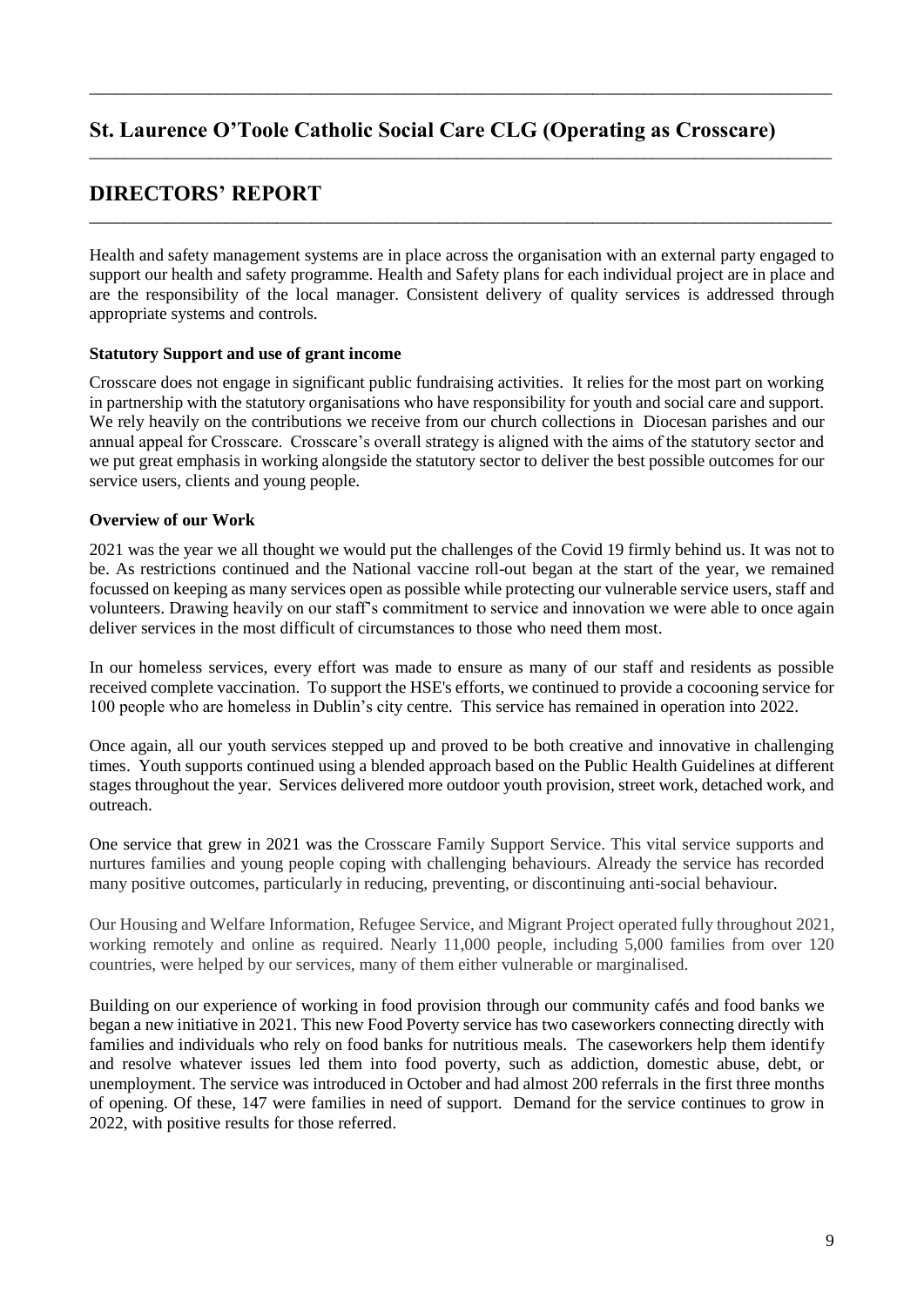\_\_\_\_\_\_\_\_\_\_\_\_\_\_\_\_\_\_\_\_\_\_\_\_\_\_\_\_\_\_\_\_\_\_\_\_\_\_\_\_\_\_\_\_\_\_\_\_\_\_\_\_\_\_\_\_\_\_\_\_\_\_\_\_\_\_\_\_\_\_\_\_\_\_\_\_\_\_\_\_\_\_\_\_\_\_\_

\_\_\_\_\_\_\_\_\_\_\_\_\_\_\_\_\_\_\_\_\_\_\_\_\_\_\_\_\_\_\_\_\_\_\_\_\_\_\_\_\_\_\_\_\_\_\_\_\_\_\_\_\_\_\_\_\_\_\_\_\_\_\_\_\_\_\_\_\_\_\_\_\_\_\_\_\_\_\_\_\_\_\_\_\_\_\_

\_\_\_\_\_\_\_\_\_\_\_\_\_\_\_\_\_\_\_\_\_\_\_\_\_\_\_\_\_\_\_\_\_\_\_\_\_\_\_\_\_\_\_\_\_\_\_\_\_\_\_\_\_\_\_\_\_\_\_\_\_\_\_\_\_\_\_\_\_\_\_\_\_\_\_\_\_\_\_\_\_\_\_\_\_\_\_

# **DIRECTORS' REPORT**

## **Finance**

Each year we strive to break even financially. In 2021 we generated a small surplus of  $\epsilon$ 347k (2020: shortfall  $\epsilon$ 224k). The 2021 Income includes Capital Income of  $\epsilon$  454k. The associated Capital expenditure against this Income will be recorded through the accounts over the next few years as a depreciation charge.

Our youth work sector benefitted from increased funding in 2021, however, we continue to struggle to secure funding for a number of our social care programs. Crosscare along with three of the largest NGO providers have engaged with the Department of Housing and Local Government highlighting this issue and asking for the development of a new funding model which will be fit for purpose and allow the return to full cost recovery for all of our homeless services.

Our main reserves relate to properties that we run our services from.

### **Residential Homeless Services**

Throughout 2021, the Pandemic continued to impact all of our Residential Homeless services, particularly our six adult residential services, assessed to be at high risk. We continued to implement strict Covid preventative measures, including social distancing and hygiene practices, to keep our residents and staff as safe as possible.

With the roll-out of the National vaccination programme, enormous efforts were made to ensure as many of our staff and residents as possible received complete vaccination. To support the HSE's efforts, Crosscare continued to manage an Inner-City hotel in Dublin, providing a cocooning service for 100 people who are homeless. This service has remained in operation into 2022.

Towards the end of 2021 and into 2022, as the numbers of positive Covid cases increased, staff from other parts of the organisation volunteered to help out in our homeless services. As a result of this effort, we always had adequate staffing levels to continue to provide a high quality of care to our residents.

In 2021, Crosscare provided placements to 687 individuals, couples, and families experiencing homelessness. Overall, our homeless services supported 167 individuals and 21 families to move into their own homes in 2021.

Last year, our children's residential service, Echlin house, provided 21 placements for young people, with the majority moving on positively. The team continued to provide a high level of care and support to each young person, despite the impact of Covid restrictions.

In 2021, Echlin house also had an unannounced TUSLA inspection, focusing on care planning, governance, and a responsive workforce. The overall feedback from this inspection was very positive.

Our residential services receive funding from the Dublin Regional Homeless Executive, the HSE, and TUSLA. We provide high-quality services targeting those most in need. The Crosscare values of Love, Respect, and Excellence are at the core of service provision in our residential settings.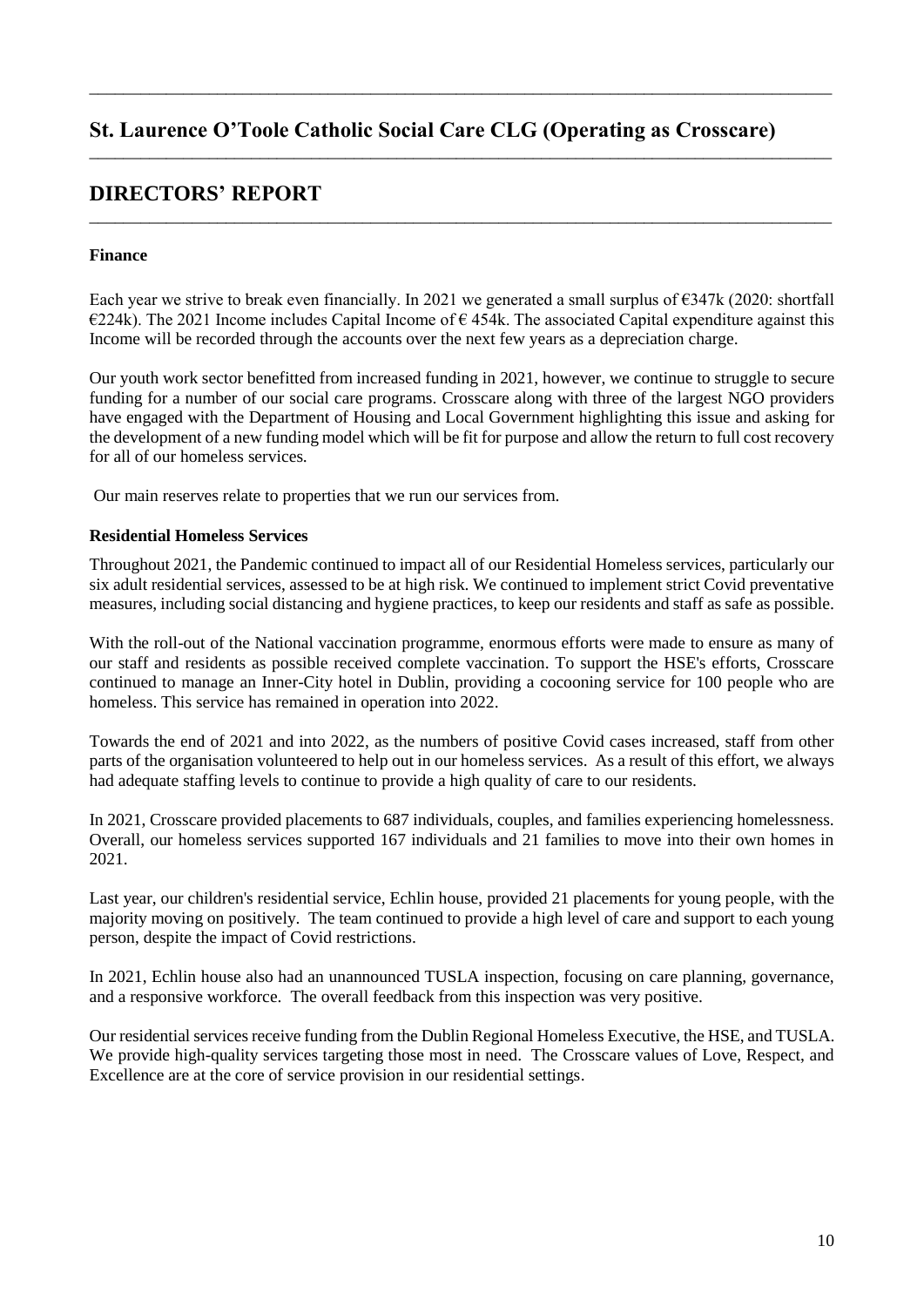\_\_\_\_\_\_\_\_\_\_\_\_\_\_\_\_\_\_\_\_\_\_\_\_\_\_\_\_\_\_\_\_\_\_\_\_\_\_\_\_\_\_\_\_\_\_\_\_\_\_\_\_\_\_\_\_\_\_\_\_\_\_\_\_\_\_\_\_\_\_\_\_\_\_\_\_\_\_\_\_\_\_\_\_\_\_\_

\_\_\_\_\_\_\_\_\_\_\_\_\_\_\_\_\_\_\_\_\_\_\_\_\_\_\_\_\_\_\_\_\_\_\_\_\_\_\_\_\_\_\_\_\_\_\_\_\_\_\_\_\_\_\_\_\_\_\_\_\_\_\_\_\_\_\_\_\_\_\_\_\_\_\_\_\_\_\_\_\_\_\_\_\_\_\_

\_\_\_\_\_\_\_\_\_\_\_\_\_\_\_\_\_\_\_\_\_\_\_\_\_\_\_\_\_\_\_\_\_\_\_\_\_\_\_\_\_\_\_\_\_\_\_\_\_\_\_\_\_\_\_\_\_\_\_\_\_\_\_\_\_\_\_\_\_\_\_\_\_\_\_\_\_\_\_\_\_\_\_\_\_\_\_

# **DIRECTORS' REPORT**

# **Youth Services**

**Crosscare's Youth Services** support thousands of young people from disadvantaged communities across Dublin and East Wicklow.

**Crosscare's Youth Services** are in Lucan, Ronanstown, Clondalkin, Tallaght (Travellers Service), Swords, Baldoyle, Finglas, Ballymun, Ballybough, Dun Laoghaire, Bray, and East Wicklow. Our **Youth Information Service** provides up-to-date information on a wide variety of educational, training, and personal supports. Our **Outdoor Learning Team** connects to all our projects providing developmental activities through adventure sports and activities.

Our services respond to the needs of young people from the age of 10 to 24 with Youth Cafes and Groups, Education, Training and Employment Support, Mental Health and Wellbeing Programmes, Drug and Alcohol Awareness and Film, Photography and Performing Arts. Youth-Work is also provided in **Dublin City and County** through Voluntary Summer Projects and Voluntary Youth Clubs.

**2021** was another very challenging year due to the Covid 19 pandemic.

Once again, our youth services proved to be both creative and innovative. Youth supports continued using a blended approach based on the Public Health Guidelines at different times over the year.

Our services delivered more outdoor youth provision, street work, detached work, and outreach. We had online groups using Zoom and groups with reduced numbers indoors as regulations allowed.

As a result of introducing online youth clubs and meetings in the Pandemic, digital youth work has become another valuable tool to use when buildings are closed, and Crosscare is at the centre of these new practices.

Our staff contributed to community Covid responses by being the host agency for PPE purchasing for their communities, in conjunction with local County Councils.

Some other examples of these innovations and successes in 2021 include:

- The Outdoor Learning Team developed the "*Bringing Youth Work Outdoors*" programme for 2021. The team trained Youth Workers to provide outdoor youth work sessions during Covid restrictions and published an activities brochure.
- Crosscare youth projects featured in two NYCI (National Youth Council of Ireland) publications, including the "*Youth Work Changes Lives Showcase*" and "*Youth Arts Mapping Report*" and video.
- Crosscare Clondalkin's Tower Group, which is for young people in direct provision, achieved second place in the group's section of the RTE Art Competition from a total of 9,000 entrants.
- Crosscare Youth Information Service's new website was launched. It's audience and numbers of followers and hits continues to grow. The site can be accessed at https://www.crosscareyouthinfo.ie/
- In July, a very successful Crosscare inter-service day called "Belmont Buzz" was held, with groups from 10 youth services taking part. The event included archery, cycling, STEM, art, walks, and a chill-out zone.
- Crosscare received a  $\epsilon$ 90k grant from the Irish Youth Justice Service to renovate its' premises and improve outdoor working spaces across our service.
- Crosscare Bray has a new ASD (autism spectrum disorder) group and has developed a Sensory Room in the Seomrá Centre during December 2021.
- ( Crosscare Dundrum also developed a sensory and outdoor room in Ballyogan to host groupwork.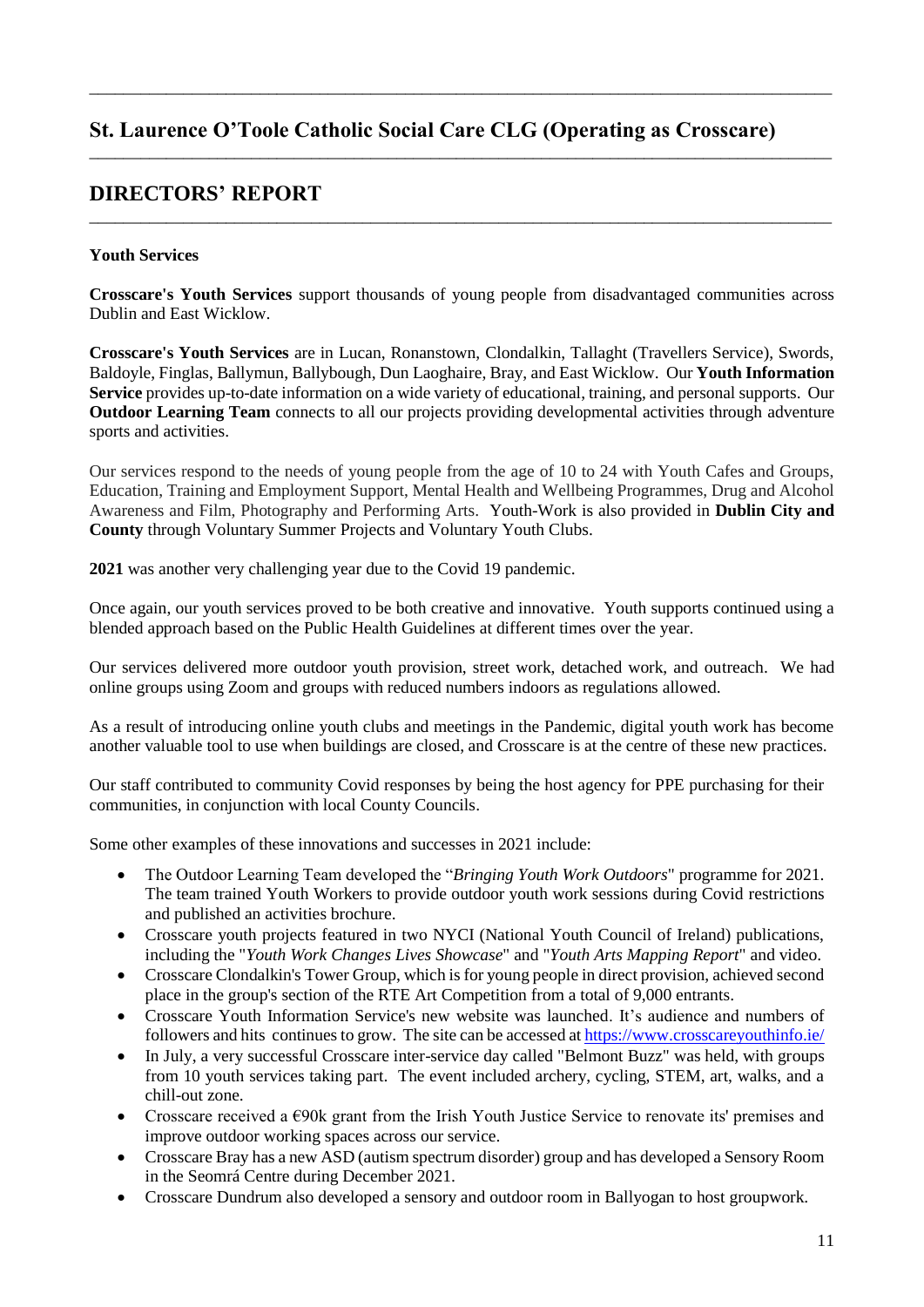\_\_\_\_\_\_\_\_\_\_\_\_\_\_\_\_\_\_\_\_\_\_\_\_\_\_\_\_\_\_\_\_\_\_\_\_\_\_\_\_\_\_\_\_\_\_\_\_\_\_\_\_\_\_\_\_\_\_\_\_\_\_\_\_\_\_\_\_\_\_\_\_\_\_\_\_\_\_\_\_\_\_\_\_\_\_\_

\_\_\_\_\_\_\_\_\_\_\_\_\_\_\_\_\_\_\_\_\_\_\_\_\_\_\_\_\_\_\_\_\_\_\_\_\_\_\_\_\_\_\_\_\_\_\_\_\_\_\_\_\_\_\_\_\_\_\_\_\_\_\_\_\_\_\_\_\_\_\_\_\_\_\_\_\_\_\_\_\_\_\_\_\_\_\_

\_\_\_\_\_\_\_\_\_\_\_\_\_\_\_\_\_\_\_\_\_\_\_\_\_\_\_\_\_\_\_\_\_\_\_\_\_\_\_\_\_\_\_\_\_\_\_\_\_\_\_\_\_\_\_\_\_\_\_\_\_\_\_\_\_\_\_\_\_\_\_\_\_\_\_\_\_\_\_\_\_\_\_\_\_\_\_

# **DIRECTORS' REPORT**

Crosscare also continued to play a significant role with the Department of Children, Equality, Disability, Integration & Youth (DCEDIY) Oversight Group and produced the Guidance for Re-opening Youth Services during the Pandemic, in line with Public Health advice.

In 2021, Crosscare also participated in the National Youth Council of Ireland's successful campaign to increase funding for Youth Work across the sector. An increase of  $\epsilon$ 5m was achieved at a national level in Budget 2022, for the second year in a row.

Funded by DCEDIY, our targeted, universal Youth Services are part of the *UBU, Your Place, Your Space*. UBU is the Department's pathway to targeted, quality, and sustainable Youth Services.

# **Family Support**

One of the growth areas during 2021 was the Crosscare Family Support Service. The service grew from having one person working 17 hours per week to 6 ½ staff working across Dublin and East Wicklow.

This expansion was made possible by funding support from Túsla, Irish Youth Justice Service and Clondalkin Drug & Alcohol Task Force.

The Aims & Objectives of our family support service are to provide parents with the skills and tools to parent a young person with challenging behaviours in a positive, nurturing and assertive way; to provide a safe place for the parents to address their issues or any underlying issues the family needs to address.

Family support can prevent the young person from coming into the criminal youth justice system or from being charged and appearing in court. Positive support results in reducing, preventing, or discontinuing antisocial behaviours, which could involve causing criminal damage, drug dealing, and drug intimation.

The service supports parents to be aware of and look for signs of any underlying issues with the young person. If a young person is on a waiting list for assessment to engage with other agencies and services, we can act as a wrap- around service by bringing the other agencies together for family case conferences and serving as a key worker in the process.

We create avenues and structures for therapeutic and practical support for parents with a tiered system of support to address and provide for individual needs with tailor-made plans using local resources.

Crosscare's Family Support Service has an open-door policy for families who have been through the system to re-engage, ensuring that families do not disengage too soon. We work hard to prevent families from returning to a crisis, and if a problem arises, we will re-engage for crisis intervention and then re-evaluate.

### **Crosscare Community and Food Services**

In 2021 Crosscare Food Services introduced a pioneering new project – the Food Poverty Service.

This new service has two caseworkers connecting directly with families and individuals who rely on food banks for nutritious meals. The caseworkers help them identify and resolve the issues that led them into food poverty, such as addiction, domestic abuse, debt, or unemployment, and work with them to get the support they need to move out of food poverty and support themselves in the long term.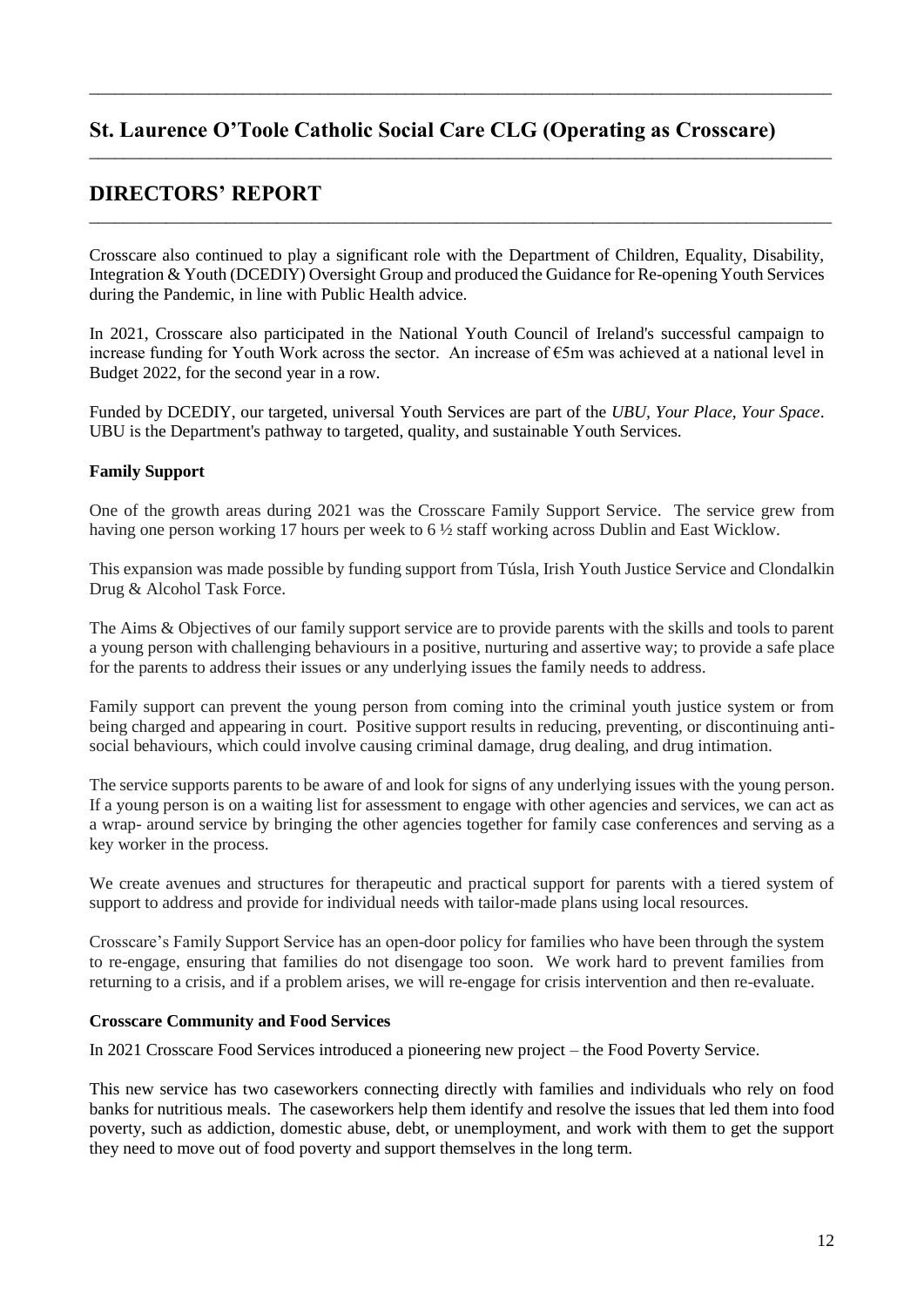\_\_\_\_\_\_\_\_\_\_\_\_\_\_\_\_\_\_\_\_\_\_\_\_\_\_\_\_\_\_\_\_\_\_\_\_\_\_\_\_\_\_\_\_\_\_\_\_\_\_\_\_\_\_\_\_\_\_\_\_\_\_\_\_\_\_\_\_\_\_\_\_\_\_\_\_\_\_\_\_\_\_\_\_\_\_\_

\_\_\_\_\_\_\_\_\_\_\_\_\_\_\_\_\_\_\_\_\_\_\_\_\_\_\_\_\_\_\_\_\_\_\_\_\_\_\_\_\_\_\_\_\_\_\_\_\_\_\_\_\_\_\_\_\_\_\_\_\_\_\_\_\_\_\_\_\_\_\_\_\_\_\_\_\_\_\_\_\_\_\_\_\_\_\_

\_\_\_\_\_\_\_\_\_\_\_\_\_\_\_\_\_\_\_\_\_\_\_\_\_\_\_\_\_\_\_\_\_\_\_\_\_\_\_\_\_\_\_\_\_\_\_\_\_\_\_\_\_\_\_\_\_\_\_\_\_\_\_\_\_\_\_\_\_\_\_\_\_\_\_\_\_\_\_\_\_\_\_\_\_\_\_

# **DIRECTORS' REPORT**

The service was introduced in October and had almost 200 referrals in the last three months of the year. Of these, 147 were families in need of our help. People are referred to the new service from other Crosscare Projects, such as Homeless and Housing and Welfare Services, TUSLA and schools.

Most referrals received come from women, people with a history of homelessness, large families, and those living with a disability. They received help with meal planning, budgeting, and information on accessing social supports and food as they needed.

Demand for food through our foodbanks and Community Cafes remained high during the year. Our Cafés in Portland Row in Dublin 1 and Dun Laoghaire served 9,500 affordable, healthy meals and refreshments to people in need. Both cafés provided a takeaway service when restrictions were in place.

Staff at our community food banks in Darndale, Tallaght, and Dun Laoghaire distributed almost 6,000 food parcels to families and individuals. The team in Portland Row café prepared 14,600 meals for our Haven House Residential Homeless Service.

## **Crosscare Information & Advocacy Services**

Crosscare Housing and Welfare Information, Refugee Service, and Migrant Project operated at full capacity throughout 2021, much of it working remotely.

Nearly 11,000 people, including 5,000 families from over 120 countries, were helped by our services, many of them either vulnerable or marginalised.

We supported people who were in precarious situations to avoid becoming homeless. We also supported people to move out of homeless services into their own accommodation throughout the year. Individuals and families were helped gain access to essential services. Many were reunited with family members or returned to Ireland safely.

Throughout 2021, this crucial work was possible through our direct support service  $-$  which is offered inperson and by email and phone with interpreters as needed. Crosscare Information and Advocacy Service also delivered training and supported other organisations in Ireland and those working with Irish people abroad.

We engaged in significant social policy and research activity throughout the year, including work relating to Irish emigrants' experiences during the Pandemic. This research was published in the report *'Ni neart go cur le cheile'* supported by a digital communications strategy that saw us host three separate launch events online in September 2021 in the UK, North America, and Australia.

# **Drug & Alcohol Service (DAP)**

Our DAP services work with adults and young people whose substance misuse or other addictions may be problematic.

We do this through one-to-one counselling sessions and providing key working sessions, connecting with individuals with personal support and practical help in all areas of their lives, such as housing, education, employment, or social welfare. We have services in Swords, Balbriggan and Finglas, and surrounding areas.

In 2021 DAP completed work with 167 clients providing 2,400 addiction counselling and support sessions.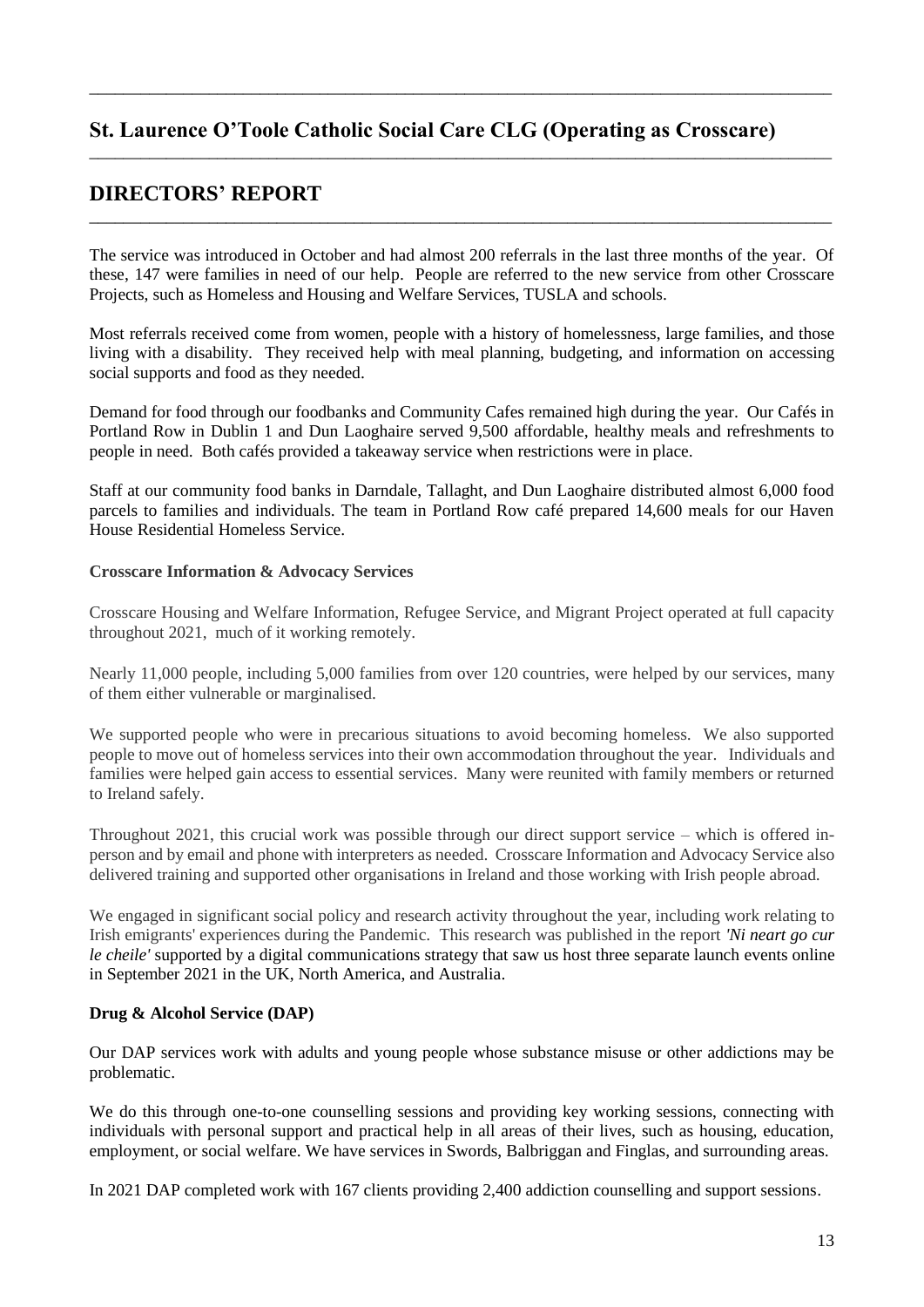\_\_\_\_\_\_\_\_\_\_\_\_\_\_\_\_\_\_\_\_\_\_\_\_\_\_\_\_\_\_\_\_\_\_\_\_\_\_\_\_\_\_\_\_\_\_\_\_\_\_\_\_\_\_\_\_\_\_\_\_\_\_\_\_\_\_\_\_\_\_\_\_\_\_\_\_\_\_\_\_\_\_\_\_\_\_\_

\_\_\_\_\_\_\_\_\_\_\_\_\_\_\_\_\_\_\_\_\_\_\_\_\_\_\_\_\_\_\_\_\_\_\_\_\_\_\_\_\_\_\_\_\_\_\_\_\_\_\_\_\_\_\_\_\_\_\_\_\_\_\_\_\_\_\_\_\_\_\_\_\_\_\_\_\_\_\_\_\_\_\_\_\_\_\_

\_\_\_\_\_\_\_\_\_\_\_\_\_\_\_\_\_\_\_\_\_\_\_\_\_\_\_\_\_\_\_\_\_\_\_\_\_\_\_\_\_\_\_\_\_\_\_\_\_\_\_\_\_\_\_\_\_\_\_\_\_\_\_\_\_\_\_\_\_\_\_\_\_\_\_\_\_\_\_\_\_\_\_\_\_\_\_

# **DIRECTORS' REPORT**

# **Teen Counselling**

Teen Counselling offered counselling to young people and their families at centres in Finglas, Drumcondra, Dun Laoghaire, Tallaght, Clondalkin and Wicklow Town, with over 350 young people and their families seen and 1,400 sessions offered. We ran programmes on parenting and worked with TUSLA and other HSE services such as CAMHS (Children and Adolescent Mental Health Services) to support young people.

Teen Counselling continued to work with young people and their families in a hybrid manner, and as restrictions were lifted, face to face counselling returned. Following discussions with funders in the HSE, Teen Counselling is now operating in Finglas and Balbriggan, focusing on those affected by addiction issues as a primary referral source. Due to the high demand for all services, we have now moved to a five day a week service for all locations, providing as comprehensive a service as possible.

### **Carecall**

The Carecall service was formally transferred from Crosscare to ALONE at the start of 2022. Carecall provides daily telephone support to older people and people suffering from isolation. Following lengthy deliberations, it was decided that the service would benefit and thrive by joining the national organisation ALONE.

The transfer of Carecall from Crosscare to ALONE in line with TUPE (Transfer of Business) requirements formally happened on 1<sup>st</sup> January.

380 Carecall clients transferred to ALONE, and the team maintained vital continuity of service. Six full-time and Community Employment staff transferred to ALONE, and funding from HSE for this critical work moved from Crosscare to ALONE for 2022.

# **Safeguarding**

In 2021, 40 child safeguarding notifications were made to TUSLA from Crosscare. This was the same number of notifications as the previous year.

There was a decrease in Garda Vetting Applications completed through the National Vetting Bureau (358). This resulted from a reduction in the number of Summer Projects and clubs held due to the Covid 19 restrictions that were in place.

As part of an initiative with the Charities Institute of Ireland, Crosscare asked that National Vetting Legislation be reviewed to ensure all relevant roles within services are vetted. This has been agreed upon, and the review was due in 2002.

Crosscare continued its involvement with the Child Safeguarding Committee for the Youth sector, and the DLP (Designated Liason Person) also attended updated training with TUSLA. Crosscare also liaised with the Dublin Diocesan Child Protection Service on working together to achieve the best outcomes in Safeguarding in 2022.

### **General Data Protection Regulation (GDPR)**

In 2021, Crosscare's Data Protection policy was updated. Managers updated their procedures in line with the new guidance, and in conjunction, refresher sessions were held across all services, attended by 300 staff. Ten data breaches and incidences were reviewed centrally, and six were reported to the Data Protection **Commission**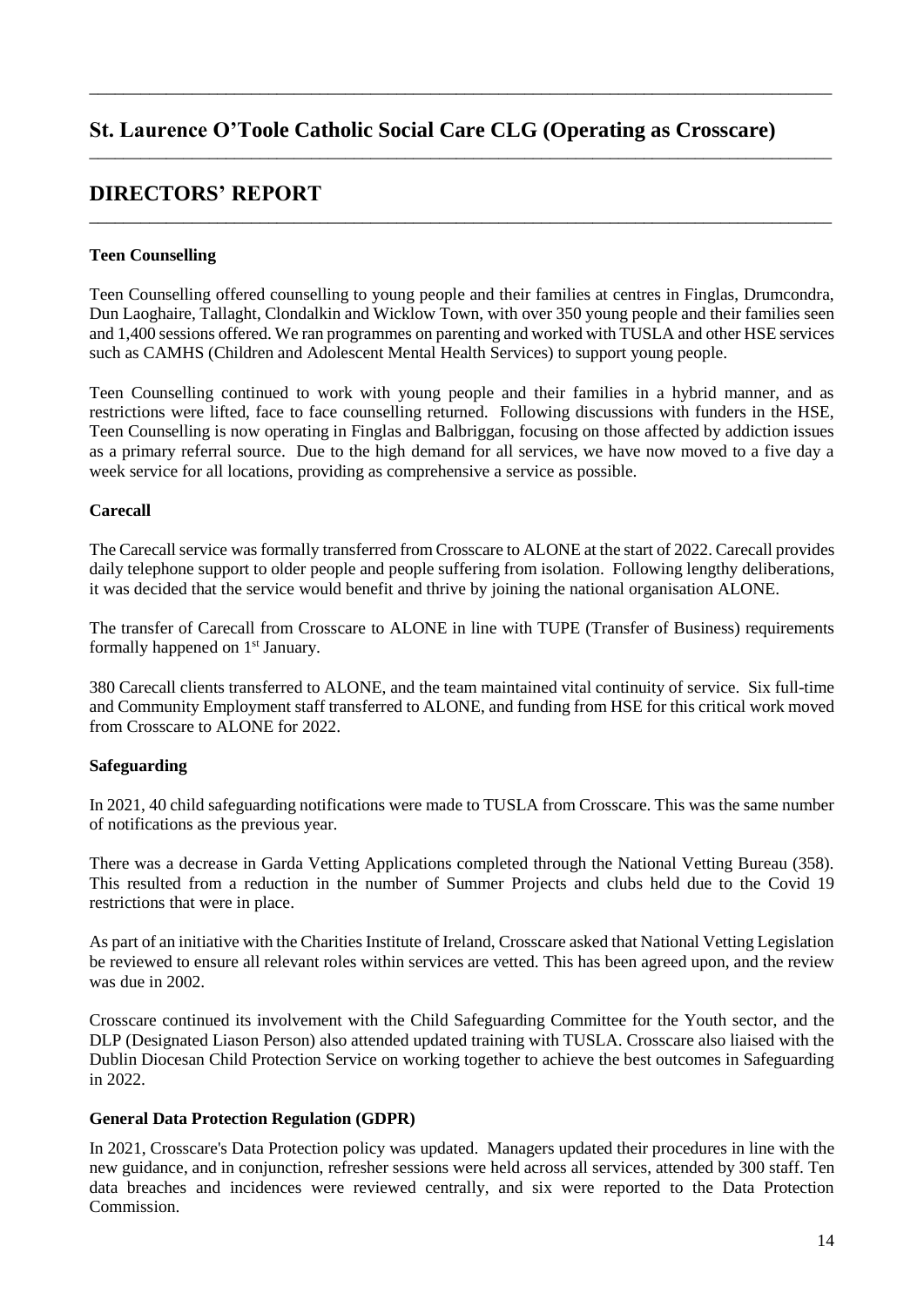\_\_\_\_\_\_\_\_\_\_\_\_\_\_\_\_\_\_\_\_\_\_\_\_\_\_\_\_\_\_\_\_\_\_\_\_\_\_\_\_\_\_\_\_\_\_\_\_\_\_\_\_\_\_\_\_\_\_\_\_\_\_\_\_\_\_\_\_\_\_\_\_\_\_\_\_\_\_\_\_\_\_\_\_\_\_\_

\_\_\_\_\_\_\_\_\_\_\_\_\_\_\_\_\_\_\_\_\_\_\_\_\_\_\_\_\_\_\_\_\_\_\_\_\_\_\_\_\_\_\_\_\_\_\_\_\_\_\_\_\_\_\_\_\_\_\_\_\_\_\_\_\_\_\_\_\_\_\_\_\_\_\_\_\_\_\_\_\_\_\_\_\_\_\_

\_\_\_\_\_\_\_\_\_\_\_\_\_\_\_\_\_\_\_\_\_\_\_\_\_\_\_\_\_\_\_\_\_\_\_\_\_\_\_\_\_\_\_\_\_\_\_\_\_\_\_\_\_\_\_\_\_\_\_\_\_\_\_\_\_\_\_\_\_\_\_\_\_\_\_\_\_\_\_\_\_\_\_\_\_\_\_

# **DIRECTORS' REPORT**

## **Communications**

In 2021 a new communications function was put in place for Crosscare to review and update communications structures internally and externally within the organisation.

At the beginning of the year, priority was given to making sure the social media channels associated with Crosscare were updated several times a week across three core platforms - Facebook, LinkedIn, and Twitter. Within weeks, staff, service users and the general public began to engage more regularly with content on the channels and audiences. Engagement with all three platforms continued to grow throughout the year.

A Crosscare Annual Report was produced to complement the information published in the Annual Financial Statements for the first time. The report was well received and recorded the excellent work carried out among all services as the Pandemic continued and noted the many challenges presented for teams.

A review of the existing Crosscare website was carried out, and a completely new site was developed. Updated content and engaging imagery was a priority for the new site, reflecting the diverse work of all Crosscare projects. Pages and information are now available for every service on the new site are currently accessed by an average of 4,000 users each month. Crosscare's Facebook page is followed by 4,700 people. Twitter  $(2,000)$ and LinkedIn (2,000).

Before work began on the annual report and website, inputs were sought from across the organisation. For Youth Services, a small focus group met for several months and devised a clear map of their area's wide variety of projects, ensuring clarity of content for the new site.

### **Our Strategy "Faith to Action 2019 - 2024"**

The impact of the Pandemic throughout 2021 continued to have an adverse effect on strategy as management, and the entire staff remained steadfastly focused on ensuring vital services remained open and accessible.

However, clarity on the overall direction for Crosscare, commitment to our ethos and value system and the implementation of a servant leadership approach by management were apparent in all our work throughout 2021.

Discussions and ideas on working groups to identify critical issues from our frontline work that can inform and underpin our strategy for the next two years continued in order to put these groups in place for 2022.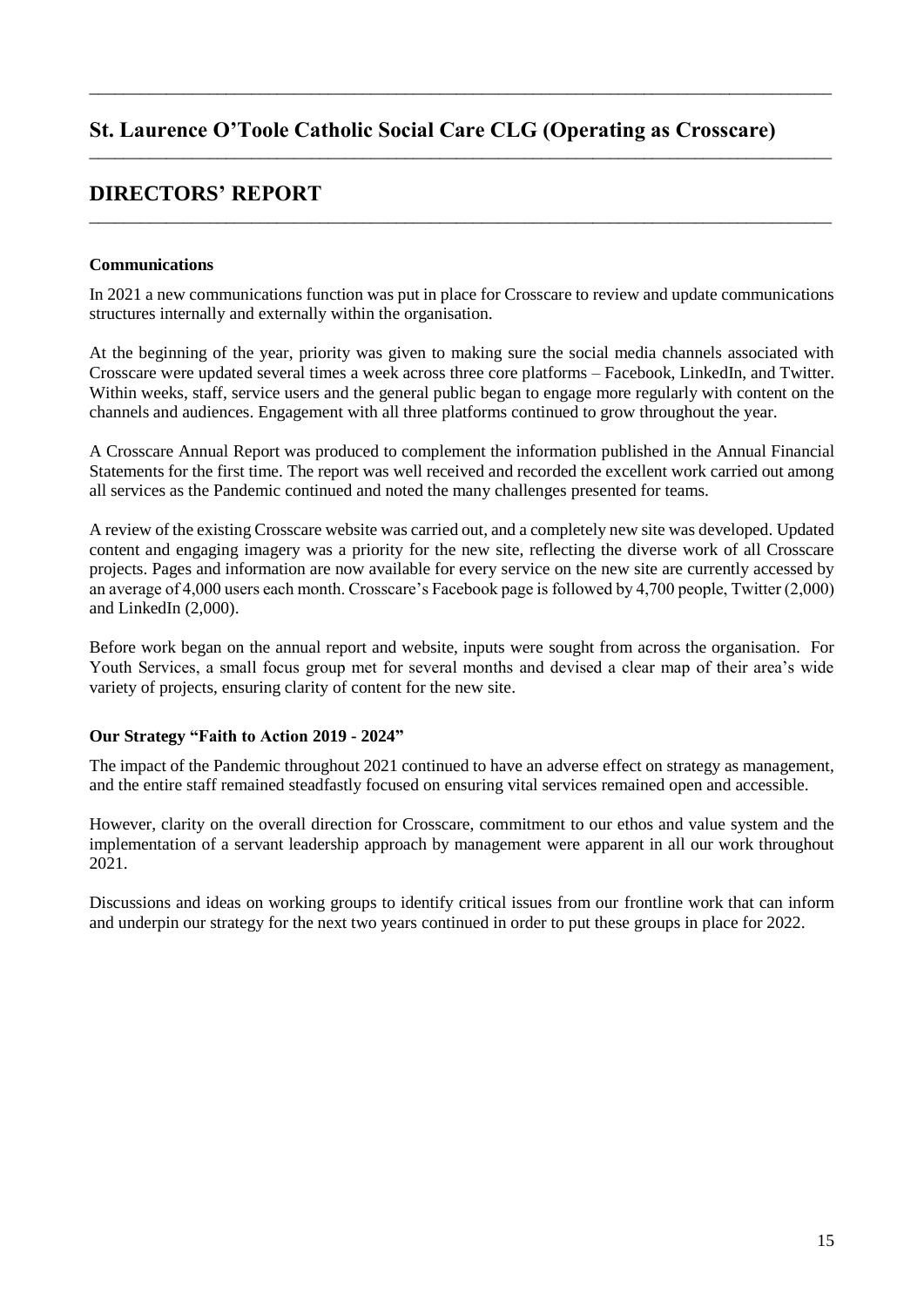\_\_\_\_\_\_\_\_\_\_\_\_\_\_\_\_\_\_\_\_\_\_\_\_\_\_\_\_\_\_\_\_\_\_\_\_\_\_\_\_\_\_\_\_\_\_\_\_\_\_\_\_\_\_\_\_\_\_\_\_\_\_\_\_\_\_\_\_\_\_\_\_\_\_\_\_\_\_\_\_\_\_\_\_\_\_\_

\_\_\_\_\_\_\_\_\_\_\_\_\_\_\_\_\_\_\_\_\_\_\_\_\_\_\_\_\_\_\_\_\_\_\_\_\_\_\_\_\_\_\_\_\_\_\_\_\_\_\_\_\_\_\_\_\_\_\_\_\_\_\_\_\_\_\_\_\_\_\_\_\_\_\_\_\_\_\_\_\_\_\_\_\_\_\_

\_\_\_\_\_\_\_\_\_\_\_\_\_\_\_\_\_\_\_\_\_\_\_\_\_\_\_\_\_\_\_\_\_\_\_\_\_\_\_\_\_\_\_\_\_\_\_\_\_\_\_\_\_\_\_\_\_\_\_\_\_\_\_\_\_\_\_\_\_\_\_\_\_\_\_\_\_\_\_\_\_\_\_\_\_\_\_

# **DIRECTORS' REPORT**

| "Faith to Action $2019 - 2020$ "                                    |                                                                                                                                                  |  |  |  |
|---------------------------------------------------------------------|--------------------------------------------------------------------------------------------------------------------------------------------------|--|--|--|
| 5 year aims / Outcomes                                              | <b>5 Year Objectives</b>                                                                                                                         |  |  |  |
| Help get great results for<br>our service users                     | Integrate the delivery of our direct work across the organisation where<br>-1<br>beneficial to our service users                                 |  |  |  |
|                                                                     | 2 Ensure our service users and young people are at the centre of all<br>decision making                                                          |  |  |  |
| Deliver our services in the<br>most effective way                   | 3 Work together across the organisation to address key issues that<br>emerge from our direct work through our practice and social policy<br>work |  |  |  |
|                                                                     | 4 Research and develop innovative responses to meet emerging needs<br>from our practice and social policy work                                   |  |  |  |
| Strengthen our person<br>centred culture<br>across the organisation | 5 Improve the quality of our practice, coaching and supervision for all<br>staff and volunteers                                                  |  |  |  |
|                                                                     | 6 Establish evaluation processes that will help drive our performance                                                                            |  |  |  |
| Ensure that we are a<br>professional, compliant<br>and sustainable  | 7 Increase accountability and transparency at all levels in our financial<br>management                                                          |  |  |  |
| organisation                                                        | 8 Develop and strengthen our governance and compliance structures and<br>processes                                                               |  |  |  |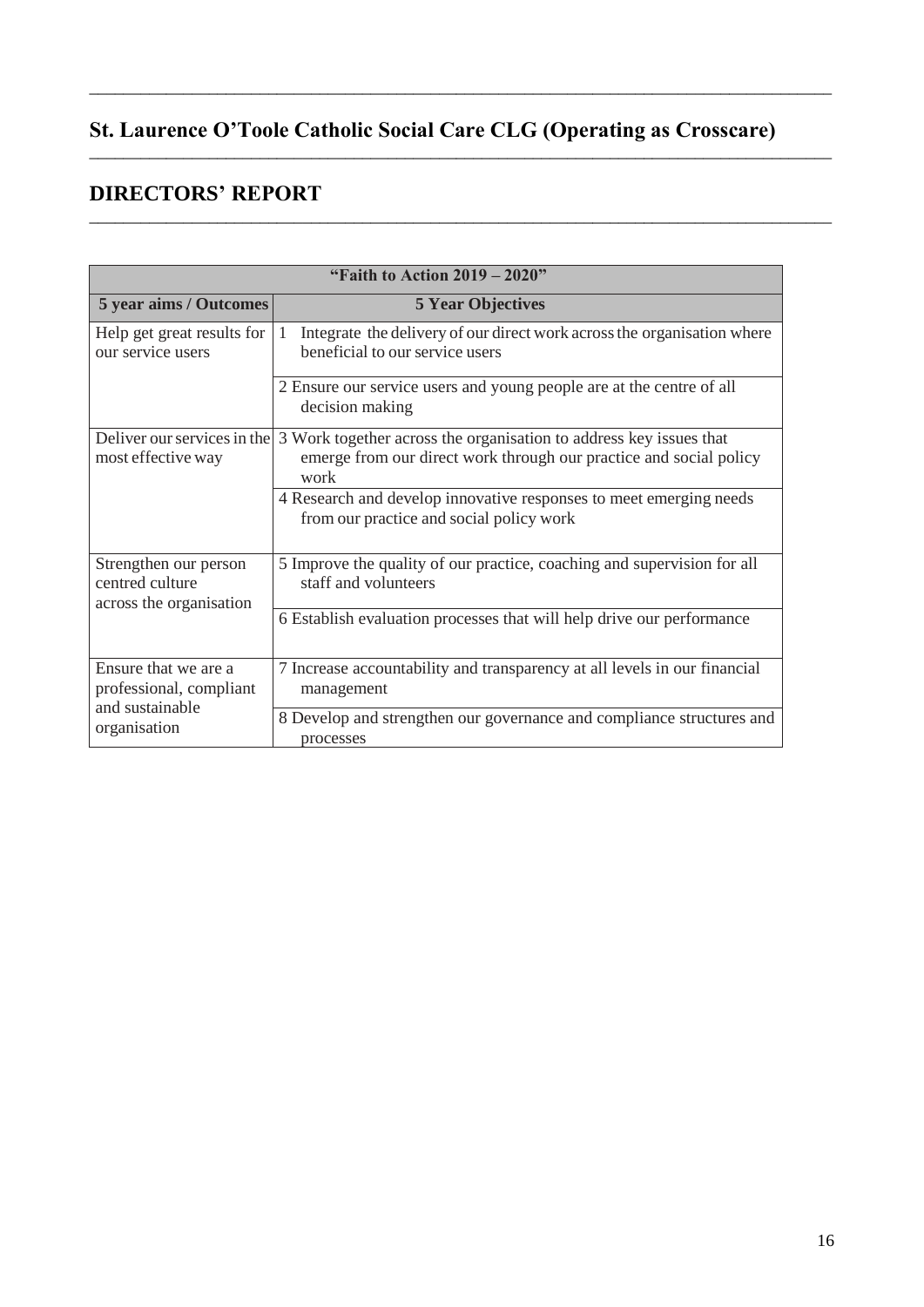\_\_\_\_\_\_\_\_\_\_\_\_\_\_\_\_\_\_\_\_\_\_\_\_\_\_\_\_\_\_\_\_\_\_\_\_\_\_\_\_\_\_\_\_\_\_\_\_\_\_\_\_\_\_\_\_\_\_\_\_\_\_\_\_\_\_\_\_\_\_\_\_\_\_\_\_\_\_\_\_\_\_\_\_\_\_\_

\_\_\_\_\_\_\_\_\_\_\_\_\_\_\_\_\_\_\_\_\_\_\_\_\_\_\_\_\_\_\_\_\_\_\_\_\_\_\_\_\_\_\_\_\_\_\_\_\_\_\_\_\_\_\_\_\_\_\_\_\_\_\_\_\_\_\_\_\_\_\_\_\_\_\_\_\_\_\_\_\_\_\_\_\_\_\_

\_\_\_\_\_\_\_\_\_\_\_\_\_\_\_\_\_\_\_\_\_\_\_\_\_\_\_\_\_\_\_\_\_\_\_\_\_\_\_\_\_\_\_\_\_\_\_\_\_\_\_\_\_\_\_\_\_\_\_\_\_\_\_\_\_\_\_\_\_\_\_\_\_\_\_\_\_\_\_\_\_\_\_\_\_

# **DIRECTORS' REPORT**

## **Financial performance**

Income generated decreased from  $\epsilon$ 24.91m in 2020 to  $\epsilon$ 23.74m in 2021, representing a decrease of  $\epsilon$ 1.17m year on year.

• Donations and legacies decreased by  $\epsilon$ 378k, being  $\epsilon$ 1.19m in 2021 compared to  $\epsilon$ 1.57m in 2020 (24% decrease).

During the year, we received a number of significant donations to help alleviate the challenges being presented by Covid 19. Similar to 2020, our annual Church collections were curtailed by lockdown restrictions.

• Grants receivable decreased by  $\epsilon$ 665k.

State & Local Authority Grants continue to be the primary on-going source of funding for services, providing  $\text{\textsterling}19.771\text{m}$  (83% of total income) in 2021 and  $\text{\textsterling}20.436\text{m}$  (82% of total income) in 2020. Grants by funder are detailed in Note 6 to the financial statements.

• Other income decreased by  $\epsilon 102k$ , being  $\epsilon 2.757m$  in 2021 compared to  $\epsilon 2.859m$  in 2020 (4% decrease).

This represented both increases and decreases in a number of income sources as detailed in Note 7 to the financial statements.

### **Expenditure and services**

• Total expenditure for the year was  $\epsilon$ 23.38m compared with  $\epsilon$ 25.15m in 2020, a decrease of  $\epsilon$ 1.77m. (7%).

Crosscare, in common with many other charitable organisations has been significantly affected by the Covid-19 pandemic. In 2020, the Board of Directors reviewed expenditure with the executive team and implemented a number of immediate decisions to reduce costs. Similar cost reduction measures continued in 2021. A series of consultations took place around our pension costs with a view to reducing expenditure in this area also. Some reductions in this cost were implemented effective November 2020 with further significant reductions occurring in 2021.

Further details in relation to costs incurred are contained in Note 8 to the financial statements.

### **Net Financial Performance for the year**

Crosscare set the target of a  $E134k$  budget surplus for 2021. The final position shows an operating surplus of  $\epsilon$ 347k, representing just less than 1.5% of total income (2020: operating deficit  $\epsilon$ 223.5k).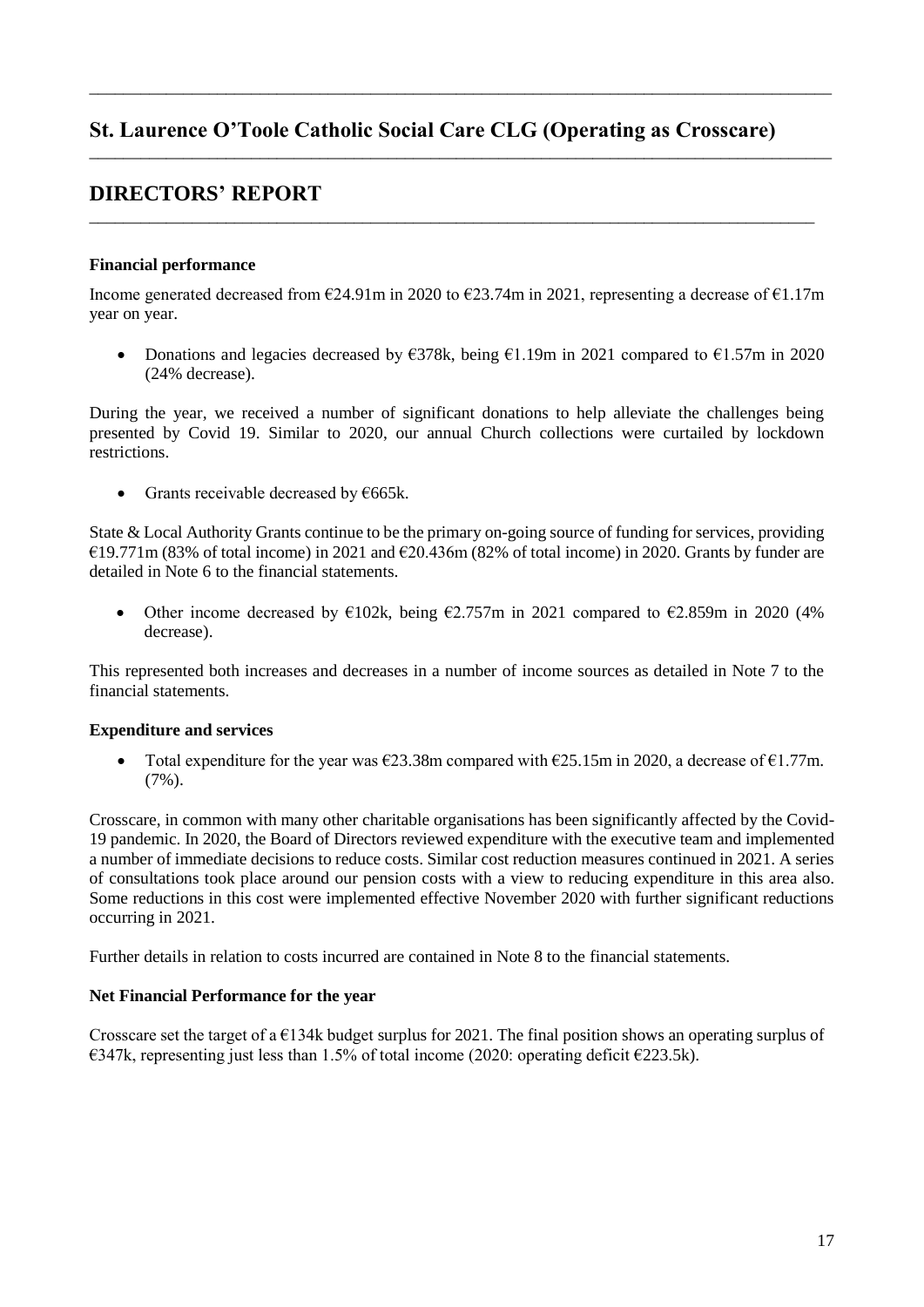\_\_\_\_\_\_\_\_\_\_\_\_\_\_\_\_\_\_\_\_\_\_\_\_\_\_\_\_\_\_\_\_\_\_\_\_\_\_\_\_\_\_\_\_\_\_\_\_\_\_\_\_\_\_\_\_\_\_\_\_\_\_\_\_\_\_\_\_\_\_\_\_\_\_\_\_\_\_\_\_\_\_\_\_\_\_\_

\_\_\_\_\_\_\_\_\_\_\_\_\_\_\_\_\_\_\_\_\_\_\_\_\_\_\_\_\_\_\_\_\_\_\_\_\_\_\_\_\_\_\_\_\_\_\_\_\_\_\_\_\_\_\_\_\_\_\_\_\_\_\_\_\_\_\_\_\_\_\_\_\_\_\_\_\_\_\_\_\_\_\_\_\_\_\_

\_\_\_\_\_\_\_\_\_\_\_\_\_\_\_\_\_\_\_\_\_\_\_\_\_\_\_\_\_\_\_\_\_\_\_\_\_\_\_\_\_\_\_\_\_\_\_\_\_\_\_\_\_\_\_\_\_\_\_\_\_\_\_\_\_\_\_\_\_\_\_\_\_\_\_\_\_\_\_\_\_\_\_\_\_

# **DIRECTORS' REPORT**

## **Financial position**

Crosscare's year-end financial position shows total assets of  $\text{\textsterling}16.281\text{m}$  (2020:  $\text{\textsterling}15.450\text{m}$ ).

This mainly includes the following at year end:

- Tangible assets of  $\epsilon$ 9.262m (2020:  $\epsilon$ 9.088m)
- Cash position of  $\text{\textsterling}6.044\text{m}$  (2020:  $\text{\textsterling}5.070\text{m}$ )
- Debtors of  $\epsilon$ 848k (2020:  $\epsilon$ 797k)

The Board has reviewed the balance sheet of Crosscare, including reserves. With the continued support of State & Local Authority funders, the Board are confident that Crosscare can continue in operation into the foreseeable future.

### **Investment powers, policy and performance**

Investment powers are governed by the Board, which reviews any significant investment proposals. The Board intends that the capital value of investments be maintained and, when appropriate, enhanced over the long term. The Board have access to Diocesan investment advisors, should any major investment decisions require professional input.

### **Changes in fixed assets**

The movements in fixed assets are set out in Note 12 to the financial statements.

### **Reserves**

Reserve levels are monitored to ensure that they are maintained at a reasonable level in the context of planned expenditure, future commitments and working capital requirements. Total reserves at year end, in the amount of  $\epsilon$ 6.171m (2020:  $\epsilon$ 5.550m) in the form of cash in hand and investment assets were equivalent at year end to just over two month's average expenditure.

| The overall level of reserves as at 31 December 2021 are as follows; |                   |                           |
|----------------------------------------------------------------------|-------------------|---------------------------|
| <b>Unrestricted Reserves:</b>                                        | €10.137m          | $(2020; \text{€}10.222m)$ |
| <b>Restricted Reserves:</b>                                          | $\epsilon$ 1.281m | $(2020: \text{€}848k)$    |
| <b>Restricted Endowment Reserves:</b>                                | €127k             | $(2020; \text{£}157k)$    |

As part of our strategic plan, we have identified the need to develop alternative sources of income and we are working towards increasing reserve levels in due course, despite the challenges.

## **Post Balance Sheet events**

There are no material Post Balance Sheet events that require disclosure. We have reviewed the cash forecast for the next 12 months and believe that the organisation can continue in operation for 12 months from the date of signing these financial statements and on that basis the Directors believe it is appropriate for these financial statements to be prepared on a going concern basis.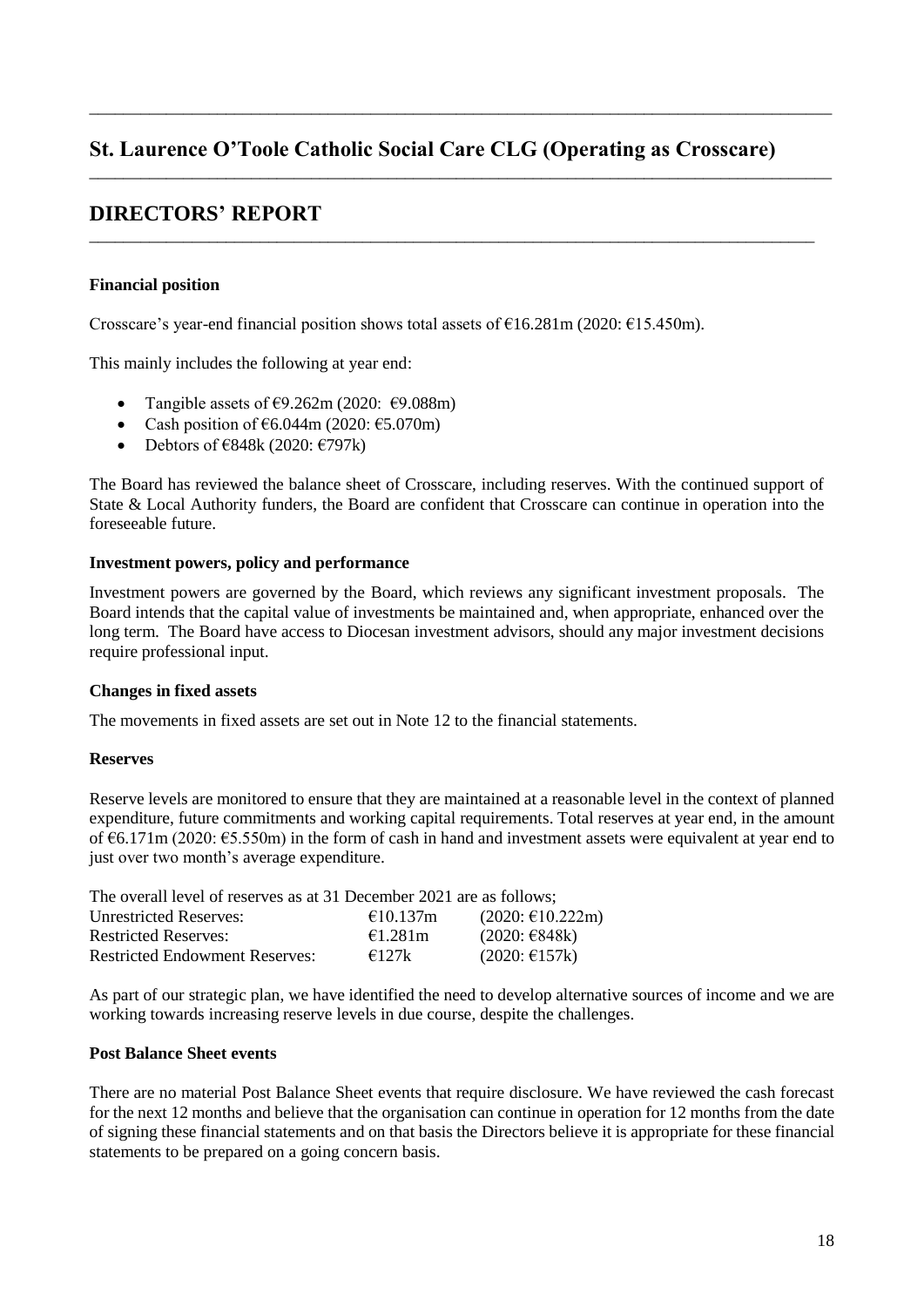\_\_\_\_\_\_\_\_\_\_\_\_\_\_\_\_\_\_\_\_\_\_\_\_\_\_\_\_\_\_\_\_\_\_\_\_\_\_\_\_\_\_\_\_\_\_\_\_\_\_\_\_\_\_\_\_\_\_\_\_\_\_\_\_\_\_\_\_\_\_\_\_\_\_\_\_\_\_\_\_\_\_\_\_\_\_\_

\_\_\_\_\_\_\_\_\_\_\_\_\_\_\_\_\_\_\_\_\_\_\_\_\_\_\_\_\_\_\_\_\_\_\_\_\_\_\_\_\_\_\_\_\_\_\_\_\_\_\_\_\_\_\_\_\_\_\_\_\_\_\_\_\_\_\_\_\_\_\_\_\_\_\_\_\_\_\_\_\_\_\_\_\_\_\_

\_\_\_\_\_\_\_\_\_\_\_\_\_\_\_\_\_\_\_\_\_\_\_\_\_\_\_\_\_\_\_\_\_\_\_\_\_\_\_\_\_\_\_\_\_\_\_\_\_\_\_\_\_\_\_\_\_\_\_\_\_\_\_\_\_\_\_\_\_\_\_\_\_\_\_\_\_\_\_\_\_\_\_\_\_\_\_

# **DIRECTORS' REPORT**

### **Directors and Secretary**

The names of the individuals who served as Directors at any time during the year ended 31 December 2021 and up to the date of approval of the financial statements are set out below. All Directors served for the entire year except as otherwise disclosed.

Mr. Frank O'Connell (Chairperson) Sr. Marian Harte Mr. David Clancy Ms. Evelyn Cregan Mr. Declan McSweeney (Resigned 28/02/2022) Mr. Declan Harmon Mr. Gerard Whyte

**Company Secretary**  Ms. Niamh O'Hara (Resigned  $01/11/2021$ ) Mr. Declan Harmon (Appointed 01/11/2021)

### **Accounting Records**

The measures that the Directors have taken to secure compliance with the requirements of Sections 281 to 285 of the Companies Act 2014 with regard to the keeping of the accounting records, are the employment of appropriately qualified accounting personnel and the maintenance of computerised accounting systems. The Company's accounting records are maintained at the Company's registered office at Holy Cross College, Clonliffe Road, Dublin 3.

## **Statement on Relevant Audit Information**

In the case of each of the persons who are Directors at the time this report is approved in accordance with Section 332 of the Companies Act 2014:

- (a) so far as each Director is aware, there is no relevant audit information of which the Company's statutory auditors are unaware, and
- (b) each Director has taken all the steps that he or she ought to have taken as a Director in order to make himself or herself aware of any relevant audit information and to establish that the Company's statutory auditors are aware of that information.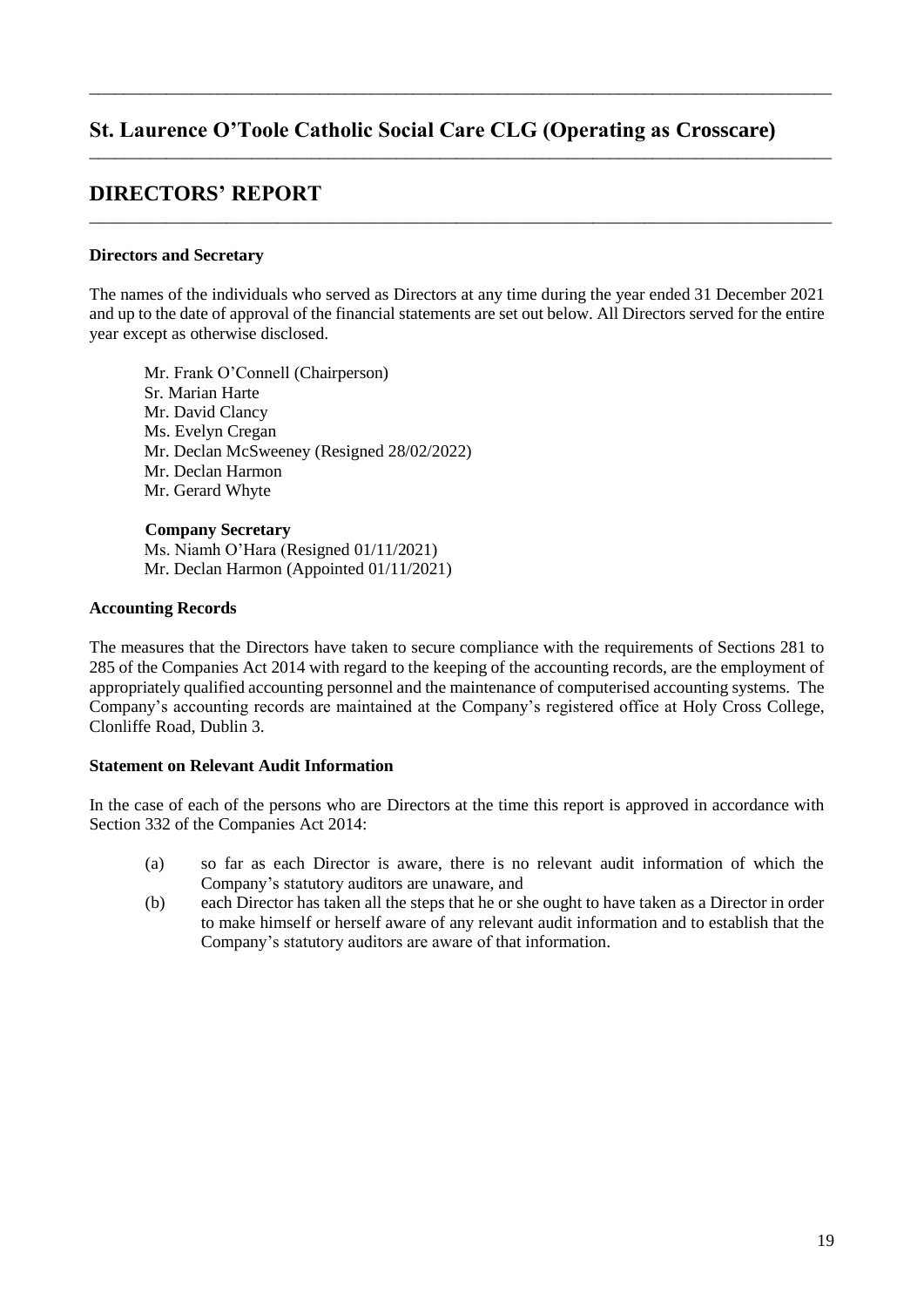\_\_\_\_\_\_\_\_\_\_\_\_\_\_\_\_\_\_\_\_\_\_\_\_\_\_\_\_\_\_\_\_\_\_\_\_\_\_\_\_\_\_\_\_\_\_\_\_\_\_\_\_\_\_\_\_\_\_\_\_\_\_\_\_\_\_\_\_\_\_\_\_\_\_\_\_\_\_\_\_\_\_\_\_\_\_\_

\_\_\_\_\_\_\_\_\_\_\_\_\_\_\_\_\_\_\_\_\_\_\_\_\_\_\_\_\_\_\_\_\_\_\_\_\_\_\_\_\_\_\_\_\_\_\_\_\_\_\_\_\_\_\_\_\_\_\_\_\_\_\_\_\_\_\_\_\_\_\_\_\_\_\_\_\_\_\_\_\_\_\_\_\_\_\_

\_\_\_\_\_\_\_\_\_\_\_\_\_\_\_\_\_\_\_\_\_\_\_\_\_\_\_\_\_\_\_\_\_\_\_\_\_\_\_\_\_\_\_\_\_\_\_\_\_\_\_\_\_\_\_\_\_\_\_\_\_\_\_\_\_\_\_\_\_\_\_\_\_\_\_\_\_\_\_\_\_\_\_\_\_\_\_

# **DIRECTORS' REPORT**

## **Auditors**

Mazars, Chartered Accountants & Statutory Audit Firm, have expressed their willingness to be re-appointed in accordance with Section 383(2) of the Companies Act 2014.

**On behalf of the Board of Directors** 

Frank O'Connell

Frank O'Connell **Director** 

Evelyn Cregan

**Evelyn Cregan Director** 

**Date:** 24th March 2022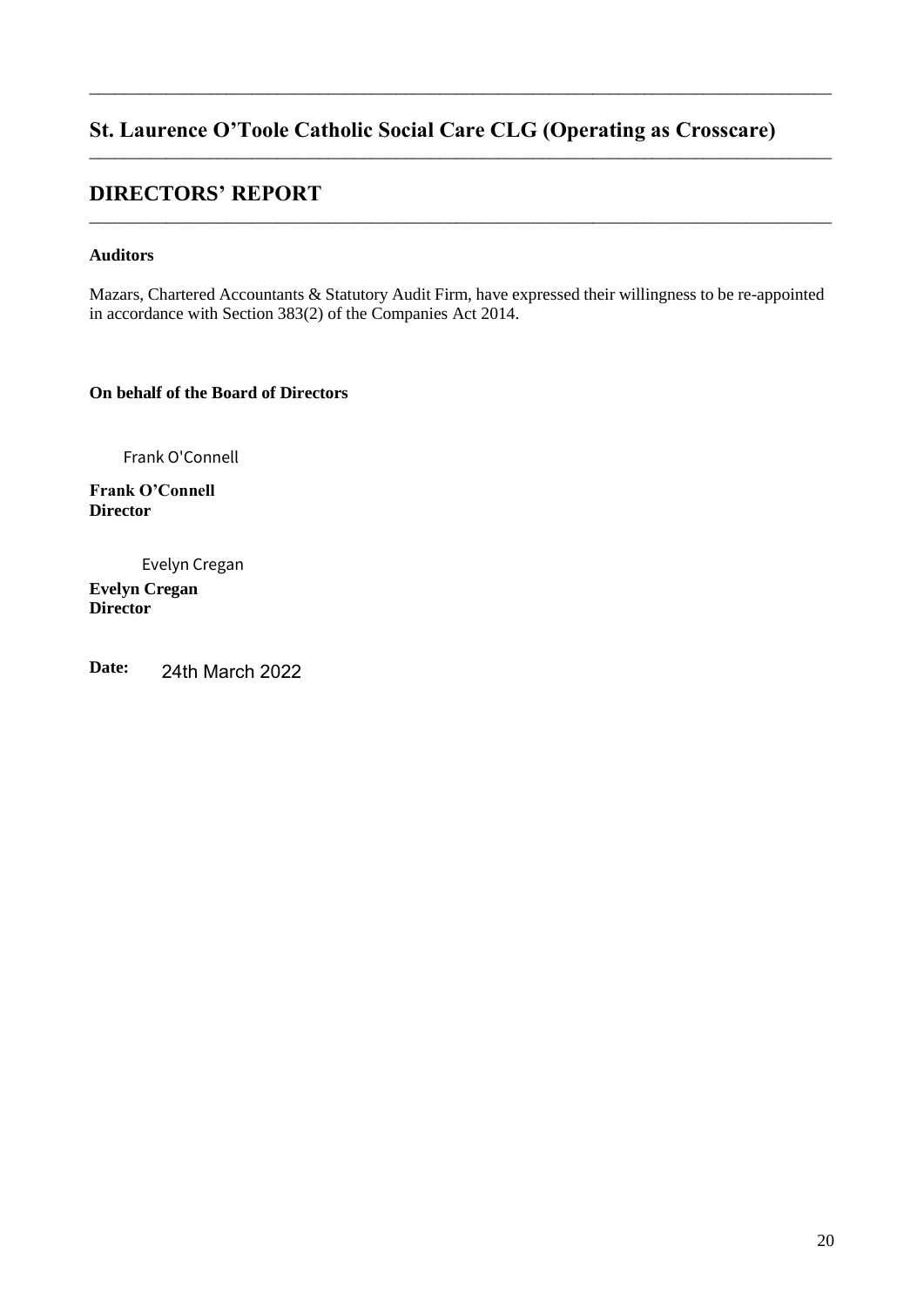\_\_\_\_\_\_\_\_\_\_\_\_\_\_\_\_\_\_\_\_\_\_\_\_\_\_\_\_\_\_\_\_\_\_\_\_\_\_\_\_\_\_\_\_\_\_\_\_\_\_\_\_\_\_\_\_\_\_\_\_\_\_\_\_\_\_\_\_\_\_\_\_\_\_\_\_\_\_\_\_\_\_\_\_\_\_

\_\_\_\_\_\_\_\_\_\_\_\_\_\_\_\_\_\_\_\_\_\_\_\_\_\_\_\_\_\_\_\_\_\_\_\_\_\_\_\_\_\_\_\_\_\_\_\_\_\_\_\_\_\_\_\_\_\_\_\_\_\_\_\_\_\_\_\_\_\_\_\_\_\_\_\_\_\_\_\_\_\_\_\_\_\_\_

# **DIRECTORS' RESPONSIBILITIES STATEMENT**

The Directors are responsible for preparing the Directors' report and the financial statements in accordance with applicable Irish law and regulations.

\_\_\_\_\_\_\_\_\_\_\_\_\_\_\_\_\_\_\_\_\_\_\_\_\_\_\_\_\_\_\_\_\_\_\_\_\_\_\_\_\_\_\_\_\_\_\_\_\_\_\_\_\_\_\_\_\_\_\_\_\_\_\_\_\_\_\_\_\_\_\_\_\_\_\_\_\_\_\_\_\_\_\_\_\_\_\_

Irish Company law requires the Directors to prepare financial statements for each financial period. Under the law, the Directors have elected to prepare the financial statements in accordance with the Companies Act 2014 and FRS 102 "The Financial Reporting Standard applicable in the UK and Republic of Ireland" issued by the Financial Reporting Council. Under the law, the Directors must not approve the financial statements unless they are satisfied they give a true and fair view of the assets, liabilities and financial position of the Company as at the financial period end and of the result of the Company for the financial period and otherwise comply with the Companies Act 2014.

In preparing those financial statements, the Directors are required to:

- select suitable accounting policies and then apply them consistently;
- make judgements and estimates that are reasonable and prudent;
- state whether the financial statements have been prepared in accordance with applicable accounting standards, identify those standards, and note the effect and the reasons for any material departure from those standards; and
- prepare the financial statements on the going concern basis unless it is inappropriate to presume that the charity will continue in business.

The Directors are responsible for ensuring that the Company keeps or causes to be kept adequate accounting records which correctly explain and record the transactions of the Company, enable at any time the assets, liabilities, financial position and profit or loss of the Company to be determined with reasonable accuracy, enable them to ensure that the financial statements and Directors' report comply with the Companies Act 2014 and enable the financial statements to be audited. They are also responsible for safeguarding the assets of the Company and hence for taking reasonable steps for the prevention and detection of fraud and other irregularities.

The Directors are responsible for the maintenance and integrity of the corporate and financial information included on the Company's website. Legislation in Ireland governing the preparation and dissemination of financial statements may differ from legislation in other jurisdictions.

# **On behalf of the Board of Directors**

Frank O'Connell

# Frank O'Connell

Evelyn Cregan

**Evelyn Cregan** 

**Date:** 24th March 2022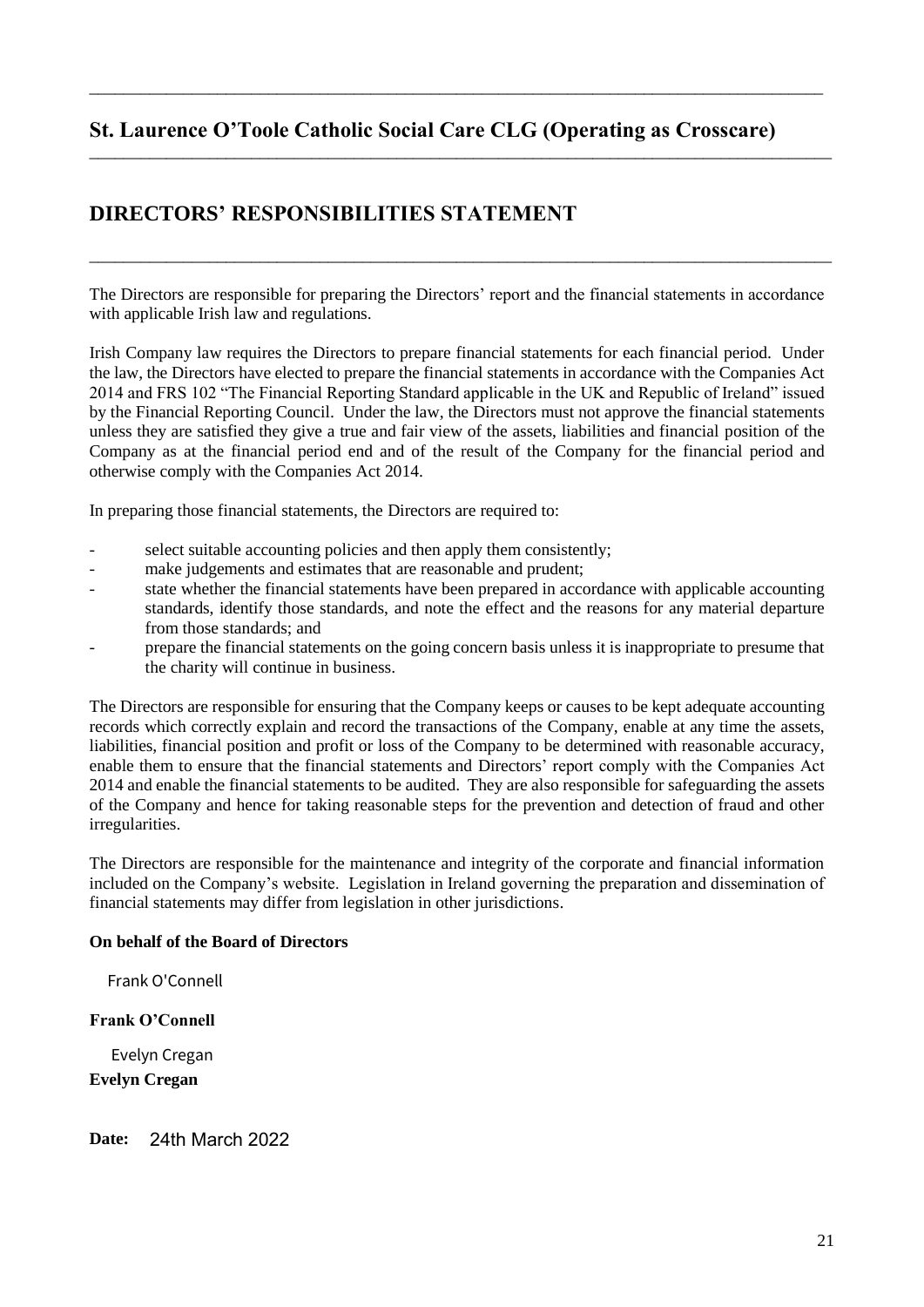# mazars

# **Independent auditor's report to the members of St. Laurence O'Toole Catholic Social Care CLG (Operating as Crosscare)**

## **Report on the audit of the financial statements**

## **Opinion**

We have audited the financial statements of St. Laurence O'Toole Catholic Social Care CLG (operating as Crosscare) ('the Company') for the year ended 31 December 2021, which comprise the statement of financial activities, the balance sheet, the statement of cashflows, and notes to the financial statements, including the summary of significant accounting policies set out in note 3. The financial reporting framework that has been applied in their preparation is Irish law and FRS 102 *The Financial Reporting Standard applicable in the UK and Republic of Ireland* issued in the United Kingdom by the Financial Reporting Council (FRS 102).

In our opinion, the accompanying financial statements:

- give a true and fair view of the assets, liabilities and financial position of the Company as at 31 December 2021 and of its net income for the year then ended;
- have been properly prepared in accordance with FRS 102 *The Financial Reporting Standard applicable in the UK and Republic of Ireland*; and
- have been properly prepared in accordance with the requirements of the Companies Act 2014.

#### **Basis for opinion**

We conducted our audit in accordance with International Standards on Auditing (Ireland) (ISAs (Ireland)) and applicable law. Our responsibilities under those standards are further described in the *Auditor's Responsibilities for the Audit of the Financial Statements* section of our report.

We are independent of the Company in accordance with the ethical requirements that are relevant to our audit of financial statements in Ireland, including the Ethical Standard for Auditors (Ireland) issued by the Irish Auditing and Accounting Supervisory Authority (IAASA), and we have fulfilled our other ethical responsibilities in accordance with these requirements.

We believe that the audit evidence we have obtained is sufficient and appropriate to provide a basis for our opinion.

### **Conclusions relating to going concern**

In auditing the financial statements, we have concluded that the directors' use of the going concern basis of accounting in the preparation of the financial statements is appropriate.

Based on the work we have performed, we have not identified any material uncertainties relating to events or conditions that, individually or collectively, may cast significant doubt on the Company's ability to continue as a going concern for a period of at least twelve months from the date when the financial statements are authorised for issue.

Our responsibilities and the responsibilities of the directors with respect to going concern are described in the relevant sections of this report.

### **Other information**

The directors are responsible for the other information. The other information comprises the information included in the annual report other than the financial statements and our auditor's report thereon. Our opinion on the financial statements does not cover the other information and, except to the extent otherwise explicitly stated in our report, we do not express any form of assurance conclusion thereon.

Our responsibility is to read the other information and, in doing so, consider whether the other information is materially inconsistent with the financial statements or our knowledge obtained in the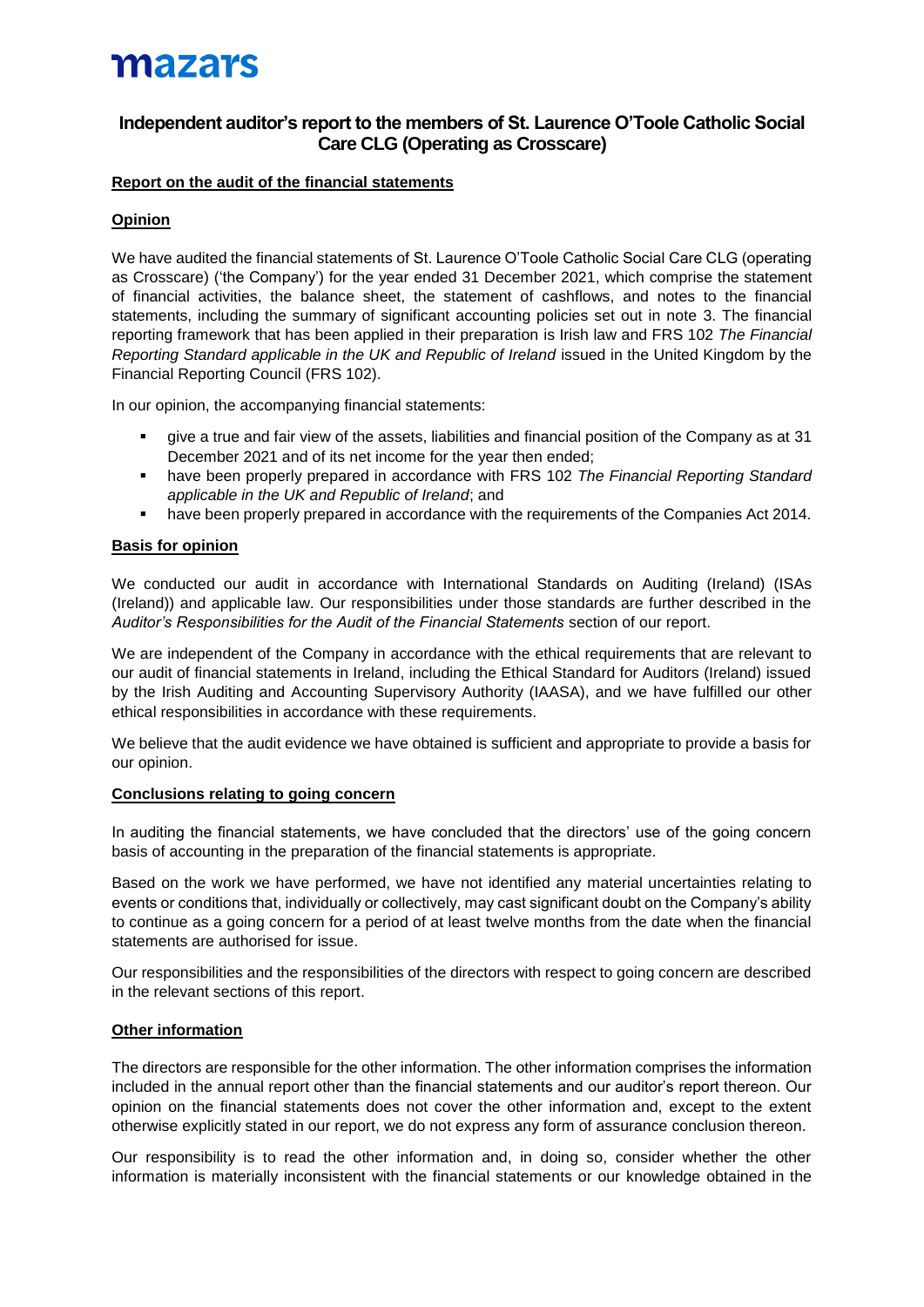# mazars

course of the audit, or otherwise appears to be materially misstated. If we identify such material inconsistencies or apparent material misstatements, we are required to determine whether there is a material misstatement in the financial statements or a material misstatement of the other information. If, based on the work we have performed, we conclude that there is a material misstatement of this other information, we are required to report that fact.

We have nothing to report in this regard.

#### **Opinions on other matters prescribed by the Companies Act 2014**

In our opinion, based on the work undertaken in the course of the audit, we report that:

- the information given in the directors' report for the financial year for which the financial statements are prepared is consistent with the financial statements;
- the directors' report has been prepared in accordance with applicable legal requirements;
- the accounting records of the Company were sufficient to permit the financial statements to be readily and properly audited; and
- the financial statements are in agreement with the accounting records.

We have obtained all the information and explanations which, to the best of our knowledge and belief, are necessary for the purposes of our audit.

#### **Matters on which we are required to report by exception**

Based on the knowledge and understanding of the Company and its environment obtained in the course of the audit, we have not identified any material misstatements in the directors' report.

The Companies Act 2014 requires us to report to you if, in our opinion, the requirements of any of Sections 305 to 312 of the Act, which relate to disclosures of directors' remuneration and transactions are not complied with by the Company. We have nothing to report in this regard.

#### **Respective responsibilities**

#### *Responsibilities of directors for the financial statements*

As explained more fully in the directors' responsibilities statement out on page 21, the directors are responsible for the preparation of the financial statements in accordance with the applicable financial reporting framework that give a true and fair view, and for such internal control as management determines is necessary to enable the preparation of financial statements that are free from material misstatement, whether due to fraud or error.

In preparing the financial statements, the directors are responsible for assessing the Company's ability to continue as a going concern, disclosing, as applicable, matters related to going concern and using the going concern basis of accounting unless management either intends to liquidate the Company or to cease operations, or has no realistic alternative but to do so.

#### *Auditor's responsibilities for the audit of the financial statements*

Our objectives are to obtain reasonable assurance about whether the financial statements as a whole are free from material misstatement, whether due to fraud or error, and to issue an auditor's report that includes our opinion. Reasonable assurance is a high level of assurance, but is not a guarantee that an audit conducted in accordance with ISAs (Ireland) will always detect a material misstatement when it exists. Misstatements can arise from fraud or error and are considered material if, individually or in the aggregate, they could reasonably be expected to influence the economic decisions of users taken on the basis of these financial statements.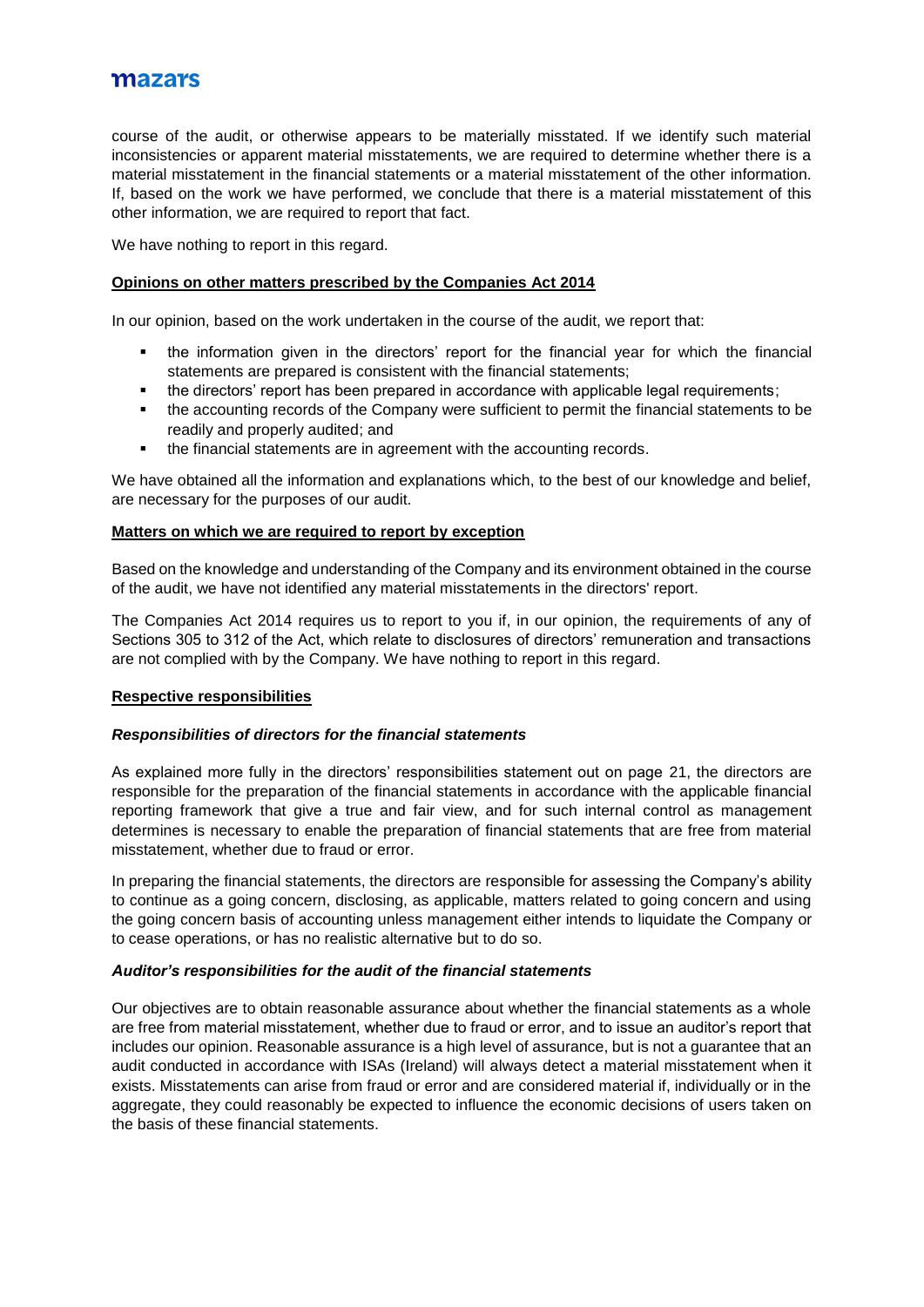# mazars

A further description of our responsibilities for the audit of the financial statements is located on the Irish Auditing and Accounting Supervisory Authority's website at: [http://www.iaasa.ie/getmedia/b2389013-](http://www.iaasa.ie/getmedia/b2389013-1cf6-458b-9b8f-a98202dc9c3a/Description_of_auditors_responsibilities_for_audit.pdf) [1cf6-458b-9b8f-a98202dc9c3a/Description\\_of\\_auditors\\_responsibilities\\_for\\_audit.pdf.](http://www.iaasa.ie/getmedia/b2389013-1cf6-458b-9b8f-a98202dc9c3a/Description_of_auditors_responsibilities_for_audit.pdf) This description forms part of our auditor's report.

### **The purpose of our audit work and to whom we owe our responsibilities**

Our report is made solely to the Company's members, as a body, in accordance with Section 391 of the Companies Act 2014. Our audit work has been undertaken so that we might state to the Company's members those matters we are required to state to them in an auditor's report and for no other purpose. To the fullest extent permitted by law, we do not accept or assume responsibility to anyone other than the Company and the Company's members, as a body, for our audit work, for this report, or for the opinions we have formed.

Activ Horkac

Aedín Morkan for and on behalf of Mazars Chartered Accountants & Statutory Audit Firm Harcourt Centre, Block 3 Harcourt Road Dublin 2

Date: 25 May 2022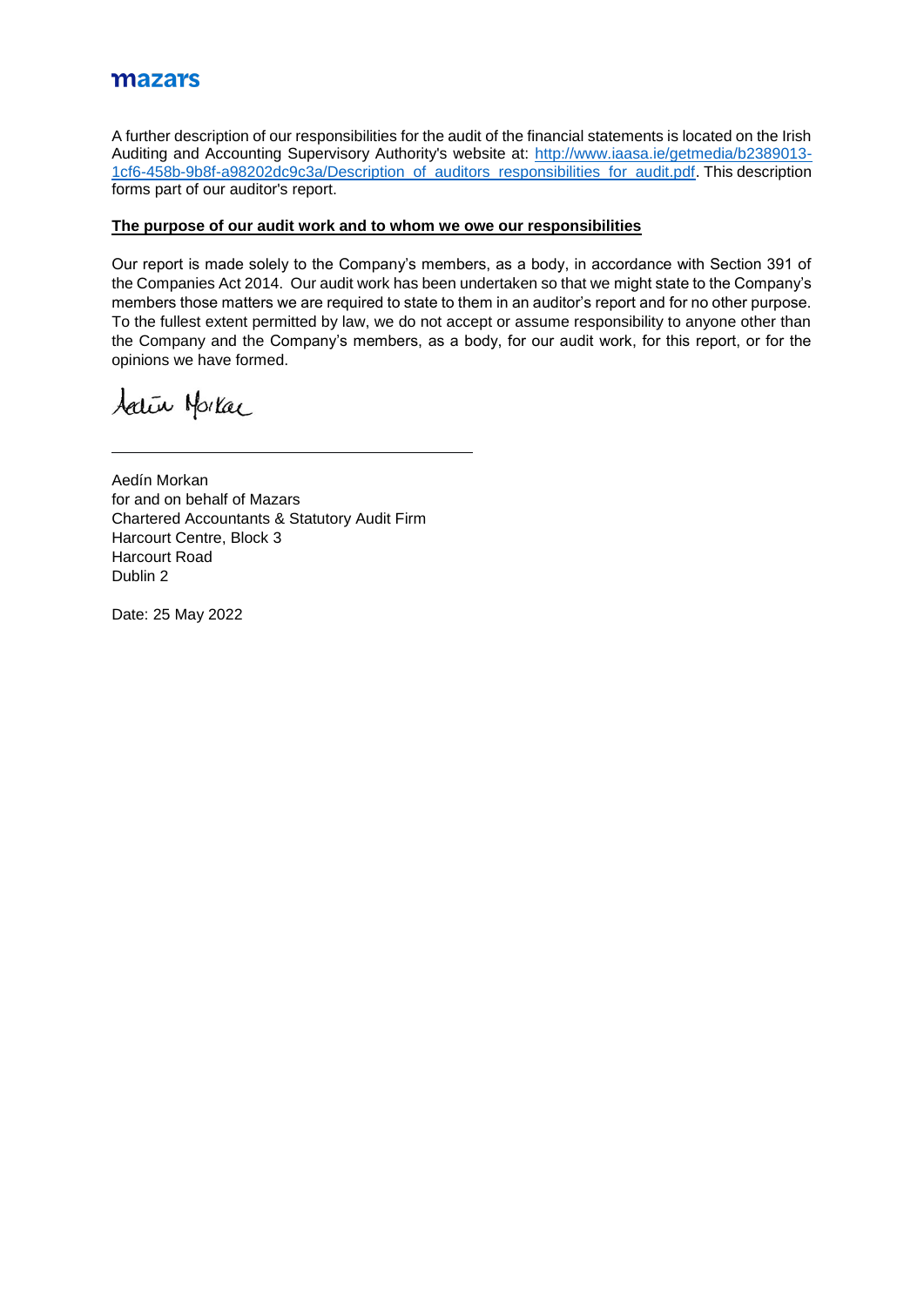#### **STATEMENT OF FINANCIAL ACTIVITIES For the Year Ended 31 December 2021**

**Notes Unrestricted Restricted Funds**  € **Funds**  € **Restricted Endowment Funds**  € **Total 2021**  € **Unrestricted Funds**   $\epsilon$ **Restricted Endowment Funds**  € **Restricted Funds**   $\epsilon$ **Total 2020**   $\epsilon$ **Income and endowments from:** Donations and legacies **5 484,398 707,325 1,191,723** 404,135 1,165,805 **1,1569,940** Charitable activities: Grants receivable 6 **11,119 19,760,110 19,771,229** 282,114 20,153,658 20,435,772 Other income: \$ Other income 7 **1,322,405 1,434,209 2,756,614** 1,011,660 1,847,379 2,859,039 48,148 **Grants amortisation** 18 **18,927 18,927 18,927 18,927 18,148 18,148 1,817,922 21,920,571** ~ **23,738,493** 1,697,909 23,214,990 24,912,899 **Expenditure** Costs of activities in furtherance of the charity's objects 8 (1,338,159) (22,045,228)  $-$  (23,383,387) (1,395,955) (23,754,647)  $-$  (25,150,602) **Unrealised (loss) / gain on investments** 14 **(7,745)** <del>\_\_\_\_\_\_</del> <del>\_\_\_\_\_\_</del> <del>(7,745)</del> 14,122 \_\_\_\_\_\_\_ 14,122 **Net income / (expenditure) 472,018 (124,657)** \_\_\_\_\_\_\_ **347,361**  $\frac{316,076}{2}$  (539,657) \_\_\_\_\_ (223,581) Fund balances at beginning of year 19 **10,222,494 847,711 156,637 11,226,842** 10,985,733 308,053 194,026 11,487,812 Transfer from unrestricted funds 19 **(557,777)** 557,777 - **11,079,315** 1,079,315 - **11,079,315** - **11,079,315** - **11,079,315** - **11,079,315** - **11,079,315** - **129,728** - **129,728** - <u>129,728</u> - <u>129,728</u> - <u>129,7389</u> - <u>12</u> Return of restricted endowment fund 19 **Fund balances at end of year** 19 **10,136,735 1,280,831 126,909 11,544,475** 10,222,494 847,711 156,637 11,226,842

\_\_\_\_\_\_\_\_\_\_\_\_\_\_\_\_\_\_\_\_\_\_\_\_\_\_\_\_\_\_\_\_\_\_\_\_\_\_\_\_\_\_\_\_\_\_\_\_\_\_\_\_\_\_\_\_\_\_\_\_\_\_\_\_\_\_\_\_\_\_\_\_\_\_\_\_\_\_\_\_\_\_\_\_\_\_\_\_\_\_\_\_\_\_\_\_\_\_\_\_\_\_\_\_\_\_\_\_\_\_\_\_\_\_\_\_\_\_\_\_\_\_\_\_\_\_\_\_\_\_\_\_

There are no recognised gains or losses other than the net income set out above. The notes on pages 28 - 51 form part of these financial statements. All income and expenditure derive from continuing activities.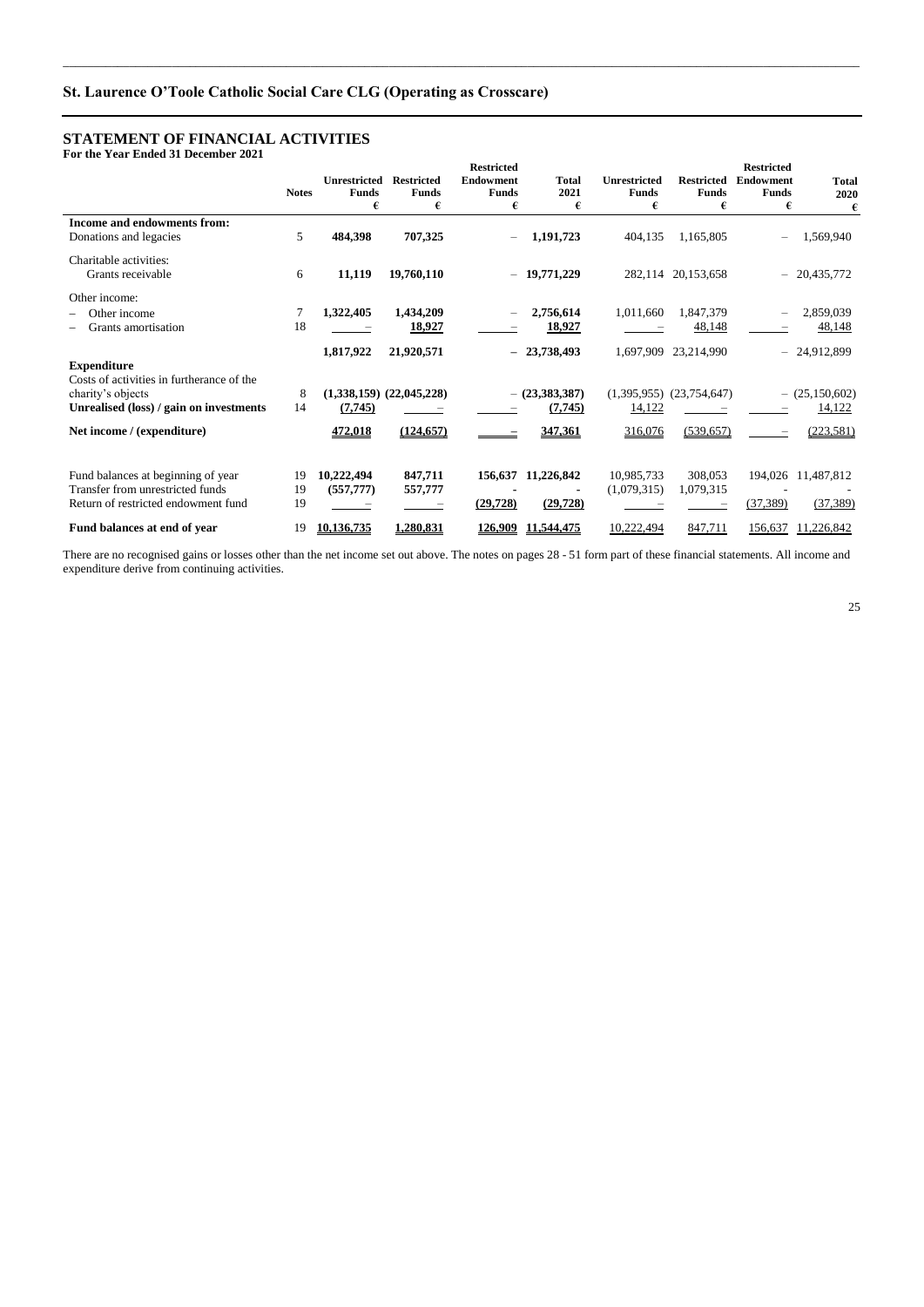\_\_\_\_\_\_\_\_\_\_\_\_\_\_\_\_\_\_\_\_\_\_\_\_\_\_\_\_\_\_\_\_\_\_\_\_\_\_\_\_\_\_\_\_\_\_\_\_\_\_\_\_\_\_\_\_\_\_\_\_\_\_\_\_\_\_\_\_\_\_\_\_\_\_\_\_\_\_\_\_\_\_\_\_\_\_

\_\_\_\_\_\_\_\_\_\_\_\_\_\_\_\_\_\_\_\_\_\_\_\_\_\_\_\_\_\_\_\_\_\_\_\_\_\_\_\_\_\_\_\_\_\_\_\_\_\_\_\_\_\_\_\_\_\_\_\_\_\_\_\_\_\_\_\_\_\_\_\_\_\_\_\_\_\_\_\_\_\_\_\_\_\_\_\_

# **BALANCE SHEET**

| 31 December 2021 |  |
|------------------|--|
|                  |  |

|                                              |              | 2021        | 2020        |
|----------------------------------------------|--------------|-------------|-------------|
|                                              | <b>Notes</b> | €           | €           |
|                                              |              |             |             |
| <b>FIXED ASSETS</b>                          |              |             |             |
| Tangible assets                              | 12           | 9,262,200   | 9,088,160   |
| Intangible assets                            | 13           |             | 14,431      |
| Investments                                  | 14           | 127,049     | 480,390     |
|                                              |              | 9,389,249   | 9,582,981   |
| <b>CURRENT ASSETS</b>                        |              |             |             |
| <b>Debtors</b>                               | 15           | 847,543     | 796,948     |
| Cash at banks and in hand                    |              | 6,044,170   | 5,069,602   |
|                                              |              | 6,891,713   | 5,866,550   |
| <b>CREDITORS</b>                             |              |             |             |
| Amounts falling due within one year          | 16           | (4,695,019) | (4,162,294) |
| <b>NET CURRENT ASSETS</b>                    |              | 2,196,694   | 1,704,256   |
| <b>TOTAL ASSETS LESS CURRENT LIABILITIES</b> |              | 11,585,943  | 11,287,237  |
| <b>CREDITORS</b>                             |              |             |             |
| Amounts falling due after more than one year |              |             |             |
| Capital grants                               | 18           | (41, 468)   | (60, 395)   |
| <b>NET ASSETS</b>                            |              | 11,544,475  | 11,226,842  |
| <b>FUNDS</b>                                 |              |             |             |
| <b>Restricted funds</b>                      | 19           | 1,280,831   | 847,711     |
| Restricted endowment fund                    | 19           | 126,909     | 156,637     |
| Unrestricted funds                           | 19           | 10,136,735  | 10,222,494  |
| <b>TOTAL FUNDS</b>                           | 19           | 11,544,475  | 11,226,842  |

The notes on pages 28 - 51 form part of these financial statements.

# **On behalf of the Board of Directors**

Frank O'Connell Frank O' Connell

Evelyn Cregan

**Evelyn Cregan** 

**Date:** 24th March 2022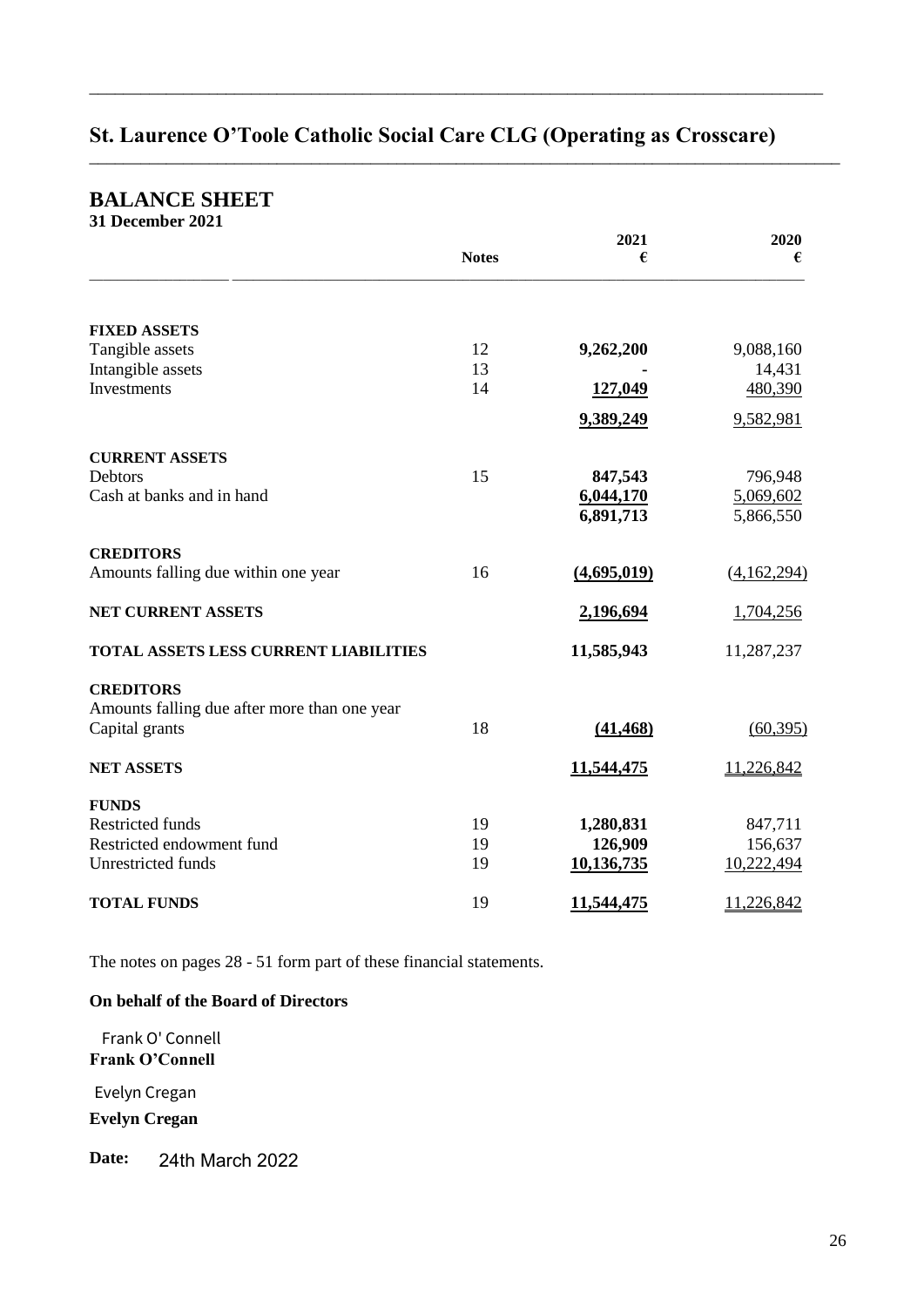\_\_\_\_\_\_\_\_\_\_\_\_\_\_\_\_\_\_\_\_\_\_\_\_\_\_\_\_\_\_\_\_\_\_\_\_\_\_\_\_\_\_\_\_\_\_\_\_\_\_\_\_\_\_\_\_\_\_\_\_\_\_\_\_\_\_\_\_\_\_\_\_\_\_\_\_\_\_\_\_\_\_\_\_\_\_\_

\_\_\_\_\_\_\_\_\_\_\_\_\_\_\_\_\_\_\_\_\_\_\_\_\_\_\_\_\_\_\_\_\_\_\_\_\_\_\_\_\_\_\_\_\_\_\_\_\_\_\_\_\_\_\_\_\_\_\_\_\_\_\_\_\_\_\_\_\_\_\_\_\_\_\_\_\_\_\_\_\_\_\_\_\_\_\_\_

# **STATEMENT OF CASHFLOWS**

**For the Year Ended 31 December 2021** 

|                                                 | <b>Notes</b> | 2021<br>€  | 2020<br>€  |
|-------------------------------------------------|--------------|------------|------------|
| <b>Cash flows from operating activities</b>     |              |            |            |
| Net income / (expenditure)                      |              | 347,361    | (223, 581) |
| Adjustments for:                                |              |            |            |
| Depreciation of tangible fixed assets           | 12           | 279,969    | 297,432    |
| Amortisation of intangible fixed assets         | 13           | 14,431     | 14,432     |
| Unrealised gain on revaluation of investment    | 14           | 7,745      | (14, 122)  |
| Amortisation of capital grants                  | 18           | (18,927)   | (48, 148)  |
| Operating income before working capital changes |              | 630,579    | 26,012     |
| (Increase) / Decrease in debtors                | 15           | (50, 595)  | 488,455    |
| Increase in creditors                           | 16           | 532,725    | 658,436    |
| Net cash provided by operating activities       |              | 1,112,709  | 1,172,903  |
| <b>Cash flows from investing activities</b>     |              |            |            |
| Redemption of fixed interest fund               | 14           | 315,868    |            |
| Acquisition of tangible fixed assets            | 12           | (454,009)  | (61, 925)  |
| Cash used in investing activities               |              | (138, 141) | (61, 925)  |
| Net increase in cash at bank and in hand        |              | 974,568    | 1,110,978  |
| Cash at bank and in hand at beginning of year   |              | 5,069,602  | 3,958,624  |
| Cash at bank and in hand at end of year         |              | 6,044,170  | 5,069,602  |

# **On behalf of the Board of Directors**

Frank O'Connell

# Frank O'Connell

Evelyn Cregan

**Evelyn Cregan** 

**Date:** 24th March 2022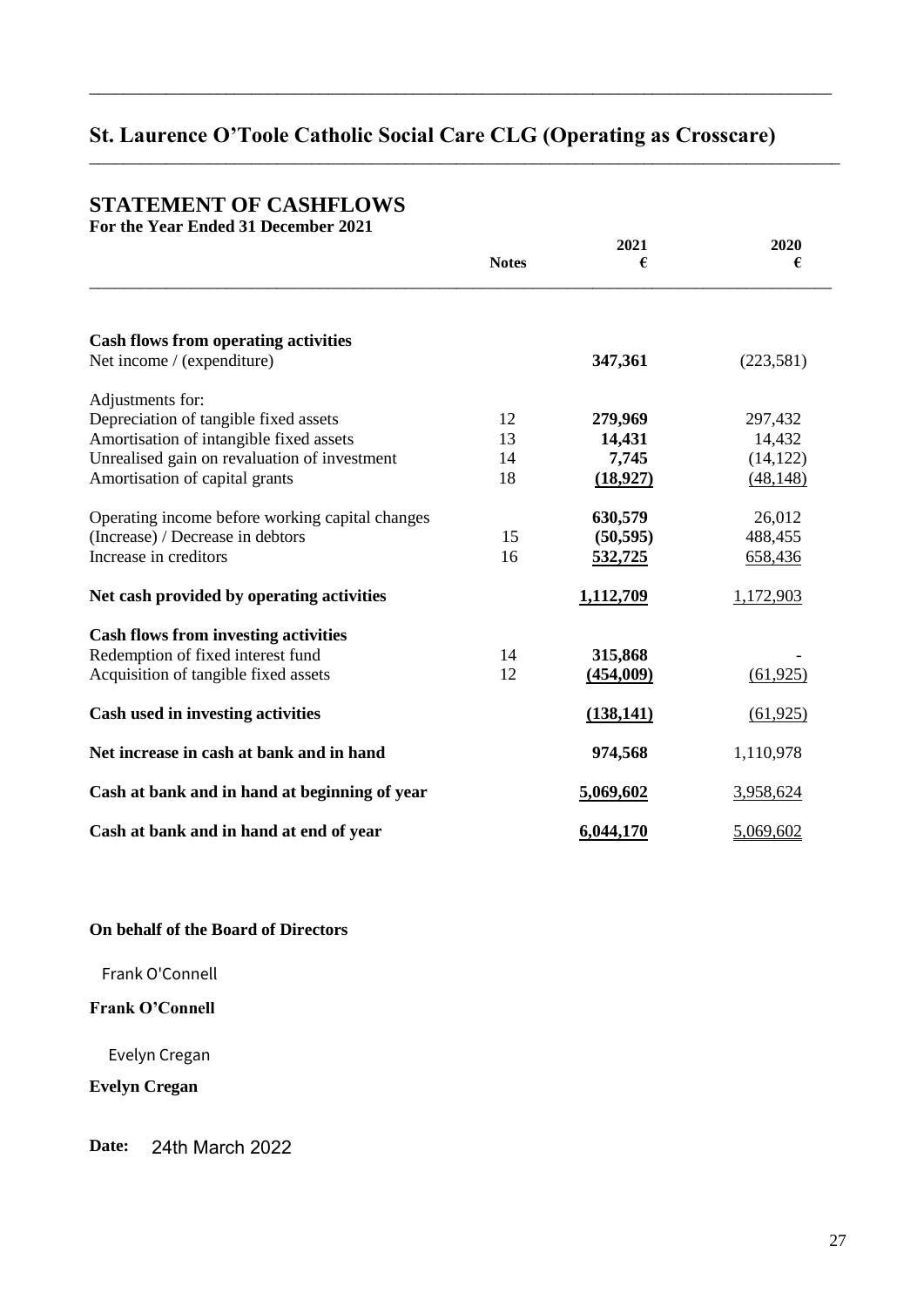\_\_\_\_\_\_\_\_\_\_\_\_\_\_\_\_\_\_\_\_\_\_\_\_\_\_\_\_\_\_\_\_\_\_\_\_\_\_\_\_\_\_\_\_\_\_\_\_\_\_\_\_\_\_\_\_\_\_\_\_\_\_\_\_\_\_\_\_\_\_\_\_\_\_\_\_\_\_\_\_\_\_\_\_\_\_\_

\_\_\_\_\_\_\_\_\_\_\_\_\_\_\_\_\_\_\_\_\_\_\_\_\_\_\_\_\_\_\_\_\_\_\_\_\_\_\_\_\_\_\_\_\_\_\_\_\_\_\_\_\_\_\_\_\_\_\_\_\_\_\_\_\_\_\_\_\_\_\_\_\_\_\_\_\_\_\_\_\_\_\_\_\_\_\_

\_\_\_\_\_\_\_\_\_\_\_\_\_\_\_\_\_\_\_\_\_\_\_\_\_\_\_\_\_\_\_\_\_\_\_\_\_\_\_\_\_\_\_\_\_\_\_\_\_\_\_\_\_\_\_\_\_\_\_\_\_\_\_\_\_\_\_\_\_\_\_\_\_\_\_\_\_\_\_\_\_\_\_\_\_\_\_

# **NOTES TO THE FINANCIAL STATEMENTS For the Year Ended 31 December 2021**

#### )& **GENERAL INFORMATION**

St. Laurence O'Toole Catholic Social Care CLG (Operating as Crosscare) (the "Company") is a Company limited by guarantee and has no share capital. It is a public benefit entity. The registered office and principal place of business is Holy Cross College, Clonliffe Road, Dublin 3. The nature of the Company's operations and its principal activities are set out in the Directors' Report.

These financial statements comprising the statement of financial activities, the balance sheet, the statement of cash flows and the related notes constitute the financial statements of St. Laurence O'Toole Catholic Social Care CLG for the financial year ended 31 December 2021.

The financial statements of Crosscare include income and expenditure for the following:

## **Residential Services**

Amiens Street, Dublin 1 Bentley Carlisle House, Dun Laoghaire, Co. Dublin Cedar House, Dublin 1 Echlin House, Dublin 8 Haven House, Dublin 7 St Mary's, Dublin 7 Family Hub, Dublin 3 Bentley Villas, Dun Laoghaire, Co. Dublin Croswaithe, Dun Laoghaire, Co. Dublin Carlisle House, Dun Laoghaire, Co. Dublin The Ripley Hotel, Dublin 1 **Community Services** 

Drug & Alcohol Housing & Welfare Information Migrant Older Persons Care Outreach Centres - Arklow, Blanchardstown & Tallaght The Wellington Centre Travellers Inclusion Refugee Services

## **Food Services**

Community Food Cafés:

St. Agathas Portland Row, Dublin 1 Dun Laoghaire Eblana Avenue, Dun Laoghaire

Crosscare Central Food Bank Portland Row, Dublin 1 and Dublin Industrial Estate, Dublin 11 (closed 31/03/2021).

| <b>Community Food Banks:</b> |  |
|------------------------------|--|
| Dun Laoghaire                |  |
| Darndale                     |  |
| Dundrum                      |  |

Tallaght Swords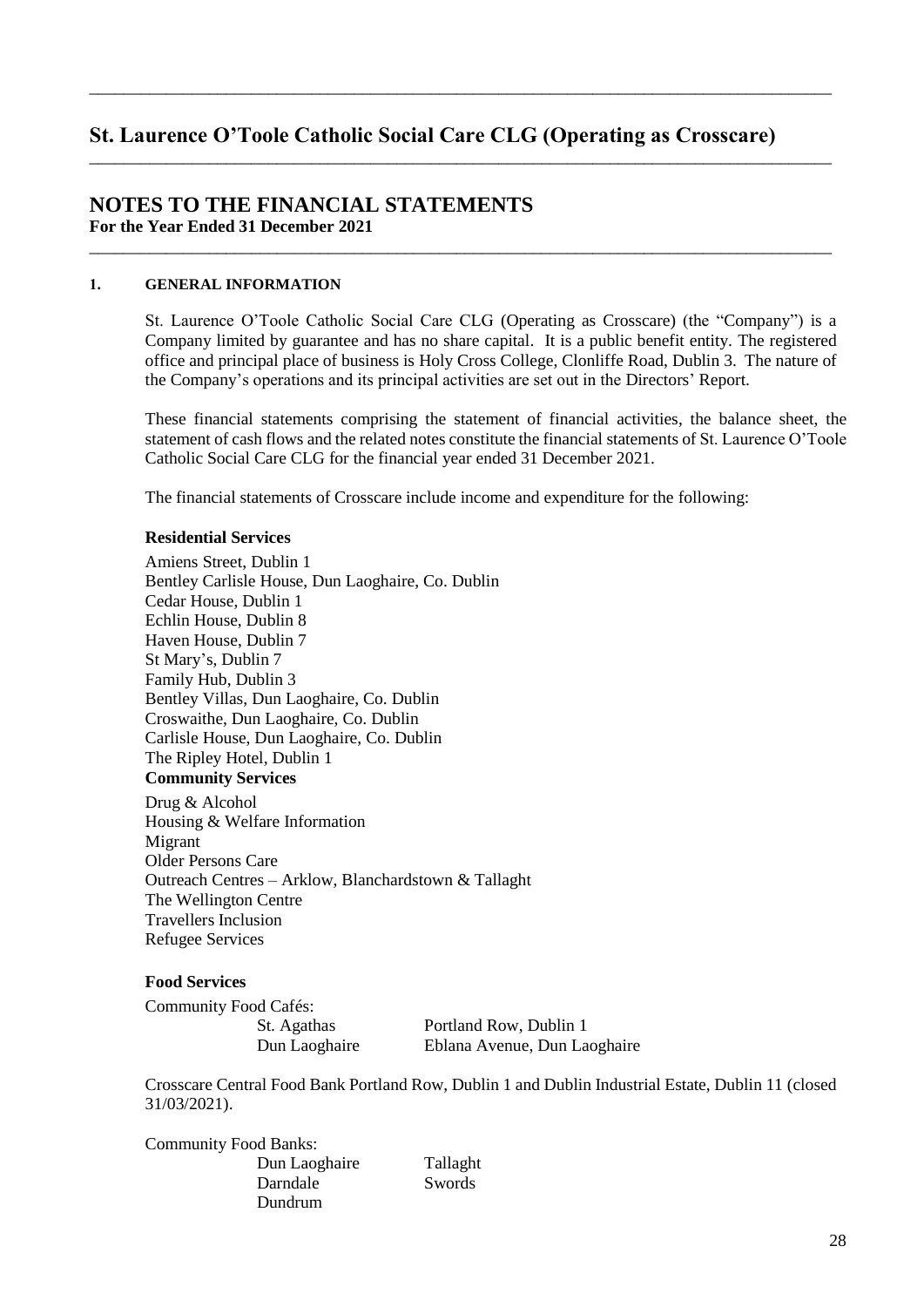\_\_\_\_\_\_\_\_\_\_\_\_\_\_\_\_\_\_\_\_\_\_\_\_\_\_\_\_\_\_\_\_\_\_\_\_\_\_\_\_\_\_\_\_\_\_\_\_\_\_\_\_\_\_\_\_\_\_\_\_\_\_\_\_\_\_\_\_\_\_\_\_\_\_\_\_\_\_\_\_\_\_\_\_\_\_\_

\_\_\_\_\_\_\_\_\_\_\_\_\_\_\_\_\_\_\_\_\_\_\_\_\_\_\_\_\_\_\_\_\_\_\_\_\_\_\_\_\_\_\_\_\_\_\_\_\_\_\_\_\_\_\_\_\_\_\_\_\_\_\_\_\_\_\_\_\_\_\_\_\_\_\_\_\_\_\_\_\_\_\_\_\_\_\_

\_\_\_\_\_\_\_\_\_\_\_\_\_\_\_\_\_\_\_\_\_\_\_\_\_\_\_\_\_\_\_\_\_\_\_\_\_\_\_\_\_\_\_\_\_\_\_\_\_\_\_\_\_\_\_\_\_\_\_\_\_\_\_\_\_\_\_\_\_\_\_\_\_\_\_\_\_\_\_\_\_\_\_\_\_\_\_

## **NOTES TO THE FINANCIAL STATEMENTS For the Year Ended 31 December 2021**

## **1. GENERAL INFORMATION (***continued***)**

#### Young People's Services

The Young People's Care Services responds to young people whose family life has been characterised by complete family breakdown. The project provides an integrated After-Care service and a house in Wexford used for holidays and respite breaks.

Teen Counselling offers a counselling service to adolescents and their families at five centres in Finglas, Drumcondra, Dun Laoghaire, Tallaght and Clondalkin.

#### **Youth Work Services**

Our youth work services are provided across three broad areas:

Dublin West - Lucan, Ronanstown, Clondalkin, Tallaght Travellers Dublin North & Central - Swords/Baldoyle, Finglas, Ballymun, Ballybough Dublin East - Bray, East Wicklow, Dun Laoghaire, Dundrum

Youth-Work is also provided in Dublin City through our Voluntary Summer Projects and Voluntary Youth Clubs.

### 2. **STATEMENT OF COMPLIANCE**

The financial statements have been prepared under the historical cost convention and in accordance with Financial Reporting Standard 102 "The Financial Reporting Standard Applicable in the UK and Republic of Ireland" ("FRS 102").

### +& **SUMMARY OF SIGNIFICANT ACCOUNTING POLICIES**

The significant accounting policies applied in the preparation of these financial statements are set out below. These policies have been consistently applied to all years presented unless otherwise stated.

### *a) Basis of preparation*

The financial statements have been prepared in accordance with Financial Reporting Standard 102 "The Financial Reporting Standard Applicable in the UK and Republic of Ireland" ("FRS 102"). The financial statements have also been prepared in accordance with Statement of Recommended Practice  $(SORP)$  "Accounting and Reporting by Charities" as published by the Charity Commission for England and Wales, Charity Commission for Northern Ireland and the Office of the Scottish Charity Regulator which are recognised by the UK Financial Reporting Council (FRC) as the appropriate body to issue SORPs for the charity sector in the UK. Financial reporting in line with SORP is considered best practice for charities in Ireland. The Board considers that the adoption of the SORP requirements is the most appropriate accounting to properly reflect and disclose the activities of the organisation. The financial statements have been prepared on a going concern basis under the historical cost convention, modified to include certain items at fair value.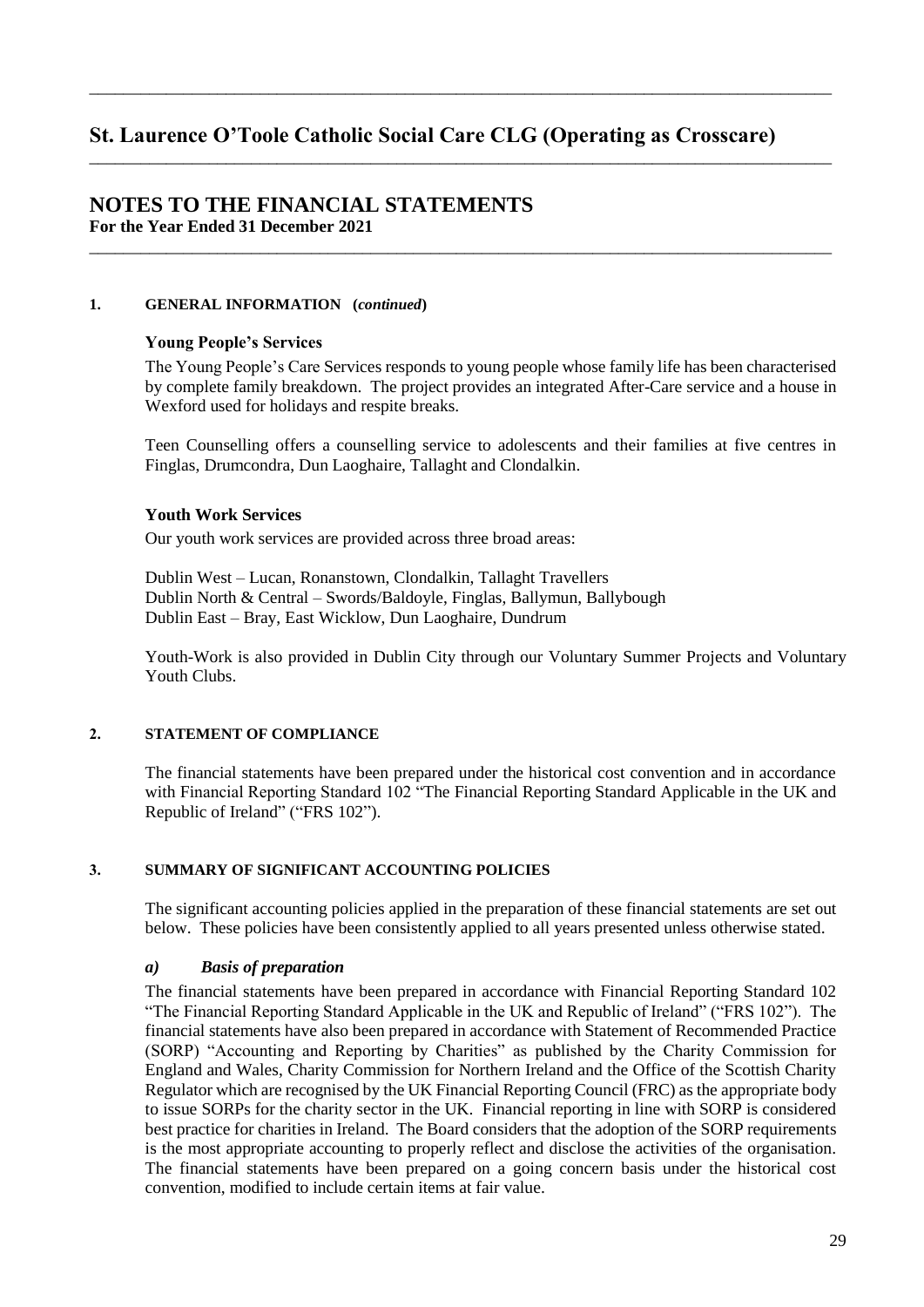\_\_\_\_\_\_\_\_\_\_\_\_\_\_\_\_\_\_\_\_\_\_\_\_\_\_\_\_\_\_\_\_\_\_\_\_\_\_\_\_\_\_\_\_\_\_\_\_\_\_\_\_\_\_\_\_\_\_\_\_\_\_\_\_\_\_\_\_\_\_\_\_\_\_\_\_\_\_\_\_\_\_\_\_\_\_\_

\_\_\_\_\_\_\_\_\_\_\_\_\_\_\_\_\_\_\_\_\_\_\_\_\_\_\_\_\_\_\_\_\_\_\_\_\_\_\_\_\_\_\_\_\_\_\_\_\_\_\_\_\_\_\_\_\_\_\_\_\_\_\_\_\_\_\_\_\_\_\_\_\_\_\_\_\_\_\_\_\_\_\_\_\_\_\_

\_\_\_\_\_\_\_\_\_\_\_\_\_\_\_\_\_\_\_\_\_\_\_\_\_\_\_\_\_\_\_\_\_\_\_\_\_\_\_\_\_\_\_\_\_\_\_\_\_\_\_\_\_\_\_\_\_\_\_\_\_\_\_\_\_\_\_\_\_\_\_\_\_\_\_\_\_\_\_\_\_\_\_\_\_\_\_

# **NOTES TO THE FINANCIAL STATEMENTS For the Year Ended 31 December 2021**

#### **3. SUMMARY OF SIGNIFICANT ACCOUNTING POLICIES (***continued***)**

The financial statements are prepared in Euro, which is the functional currency of the Company. Monetary amounts in these financial statements are rounded to the nearest  $\epsilon$ .

### *b) Income and endowments*

All income including grants, donations, gifts and legacies are recognised in the statement of financial activities where there is entitlement, receipt is probable, and the amount can be measured with sufficient reliability.

Income is only deferred when the donor or grant giving authority specifies that the grant or donation must only be used in future accounting periods; or circumstances where the donor or grant giving authority has imposed conditions which must be met before the charity has entitlement.

Donated goods, facilities and services are recognised at their fair value as income and expense when the economic benefit associated with the donated item flows to the charity. These comprise food bank donations and donated facilities, such as the use of premises 'rent-free' by certain centres.

Donated premises, the use of which is unrestricted, are capitalised and credited to the Statement of Financial Activities. Further detail on donated premises is provided under Note 3(g) below.

Historically, fixed assets funded by way of capital grants, the use of which is unrestricted, were capitalised and credited to capital grants when received. The capital grant is amortised over the same period as the related fixed asset is depreciated.

No amounts are included in the financial statements for services donated by volunteers.

### *c) Expenditure*

All expenditure is accounted for on an accruals basis and has been classified under headings that aggregate all costs related to the category. Where costs cannot be directly attributed to particular headings they have been allocated to activities on a basis consistent with use of the resources.

Fund-raising costs are those incurred in seeking voluntary contributions and do not include the costs of disseminating information in support of the charitable activities. These costs are not material and have not been isolated. Support costs are those costs incurred indirectly in support of expenditure on the objects of the charity.

### *d) Funds*

#### *Unrestricted funds*

Unrestricted funds are those monies which are available for use at the discretion of the trustees in furtherance of the general objectives of the charity and which have not been designated for other purposes.

#### *Restricted funds*

Restricted funds are funds which are to be used in accordance with specific restrictions imposed by donors or which have been raised by the charity for particular purposes.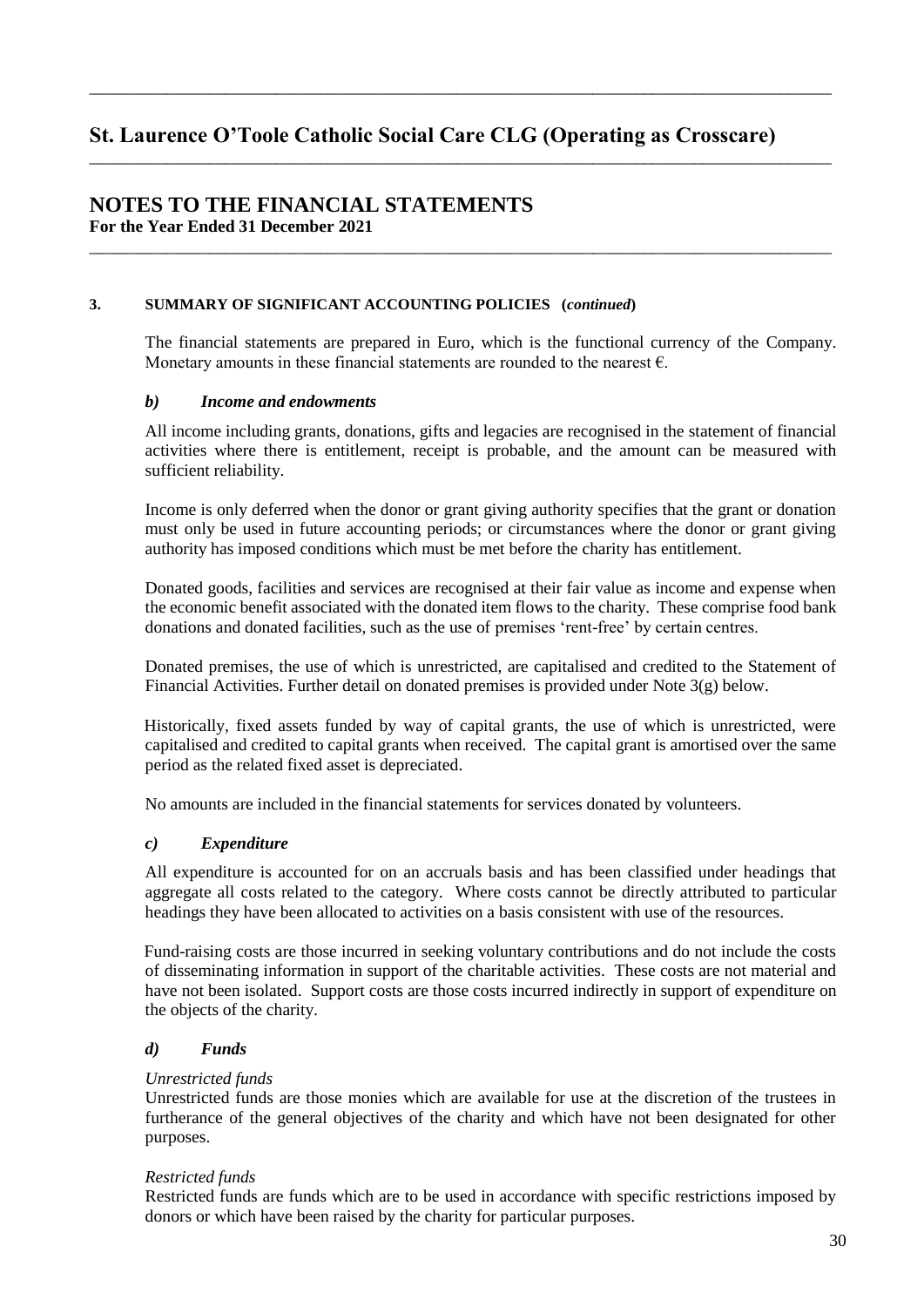\_\_\_\_\_\_\_\_\_\_\_\_\_\_\_\_\_\_\_\_\_\_\_\_\_\_\_\_\_\_\_\_\_\_\_\_\_\_\_\_\_\_\_\_\_\_\_\_\_\_\_\_\_\_\_\_\_\_\_\_\_\_\_\_\_\_\_\_\_\_\_\_\_\_\_\_\_\_\_\_\_\_\_\_\_\_\_

\_\_\_\_\_\_\_\_\_\_\_\_\_\_\_\_\_\_\_\_\_\_\_\_\_\_\_\_\_\_\_\_\_\_\_\_\_\_\_\_\_\_\_\_\_\_\_\_\_\_\_\_\_\_\_\_\_\_\_\_\_\_\_\_\_\_\_\_\_\_\_\_\_\_\_\_\_\_\_\_\_\_\_\_\_\_\_

\_\_\_\_\_\_\_\_\_\_\_\_\_\_\_\_\_\_\_\_\_\_\_\_\_\_\_\_\_\_\_\_\_\_\_\_\_\_\_\_\_\_\_\_\_\_\_\_\_\_\_\_\_\_\_\_\_\_\_\_\_\_\_\_\_\_\_\_\_\_\_\_\_\_\_\_\_\_\_\_\_\_\_\_\_\_\_

# **NOTES TO THE FINANCIAL STATEMENTS For the Year Ended 31 December 2021**

### **3. SUMMARY OF SIGNIFICANT ACCOUNTING POLICIES (***continued***)**

### *Restricted Endowment fund*

This fund represents an irrevocable charitable gift received from Nanor Investment Society Limited to be used for the sole purpose developments in Glendalough. The fund cannot be utilised without express permission in writing from the Archbishop of Dublin.

### *e) Employee benefits*

#### *Short term benefits*

Short term benefits, including holiday pay and other similar non-monetary benefits, are recognised as an expense in the period in which the service is received. A provision is made for the estimated liability for annual leave as a result of services rendered by employees up to the end of the financial year.

#### *Retirement benefits*

Up until the end of June 2018, Crosscare has participated in a defined benefit pension plan (the Catholic Diocese of Dublin Pension Plan) which was sponsored by the Archdiocese of Dublin. In accounting for the Catholic Diocese of Dublin Pension Plan under FRS 102 the full value of the Plan's assets and liabilities have been included in the financial statements of the Archdiocese. As it is not possible to  $\mathcal{X}_l$  identify separately Crosscare's share of the underlying assets and liabilities in the Catholic Diocese of Dublin Pension Plan, Section 28 of FRS 102 provides that each employer participating in the scheme should treat the scheme as a defined contribution arrangement and recognise only the contributions payable each period in its statement of financial activities.

The accounting treatment that was adopted does not change the nature of the arrangement. The funding responsibility of Crosscare under the Trust Deed and Rules to fund the Plan was unchanged. Contributions as determined by the Scheme Actuary were payable from time to time to preserve the solvency of the fund. These contributions were determined such that they cover the funding costs of the accrued benefits in the Plan.

# *f) Taxation*

The entity is a registered charity (number CHY6262). All of its activities are exempt from direct taxation.

Any irrecoverable VAT is charged to the statement of financial activities or capitalised as part of the cost of the related asset, as appropriate.

VAT recovered under the VAT Compensation Scheme is recognised as income in the statement of financial activities upon receipt.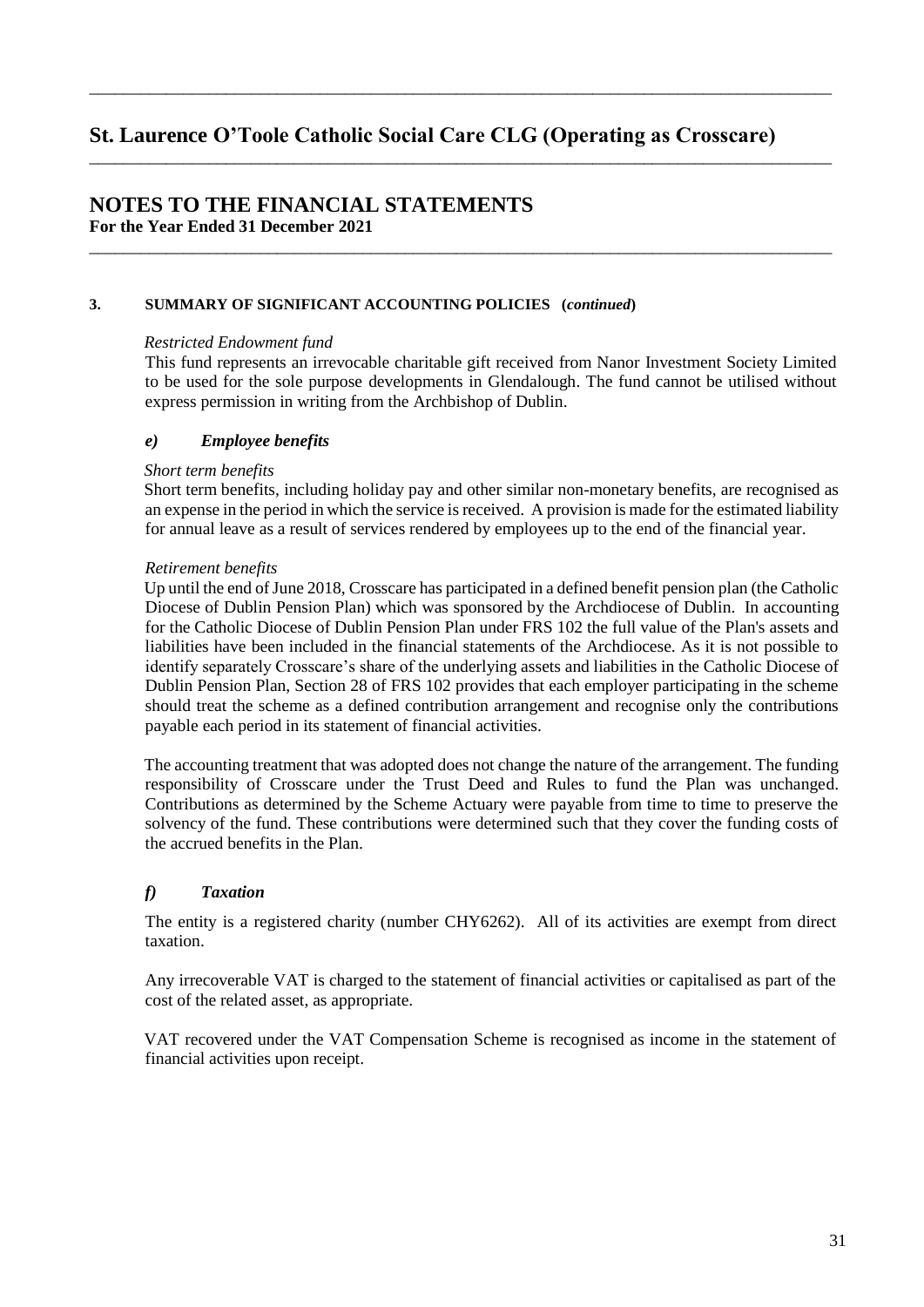\_\_\_\_\_\_\_\_\_\_\_\_\_\_\_\_\_\_\_\_\_\_\_\_\_\_\_\_\_\_\_\_\_\_\_\_\_\_\_\_\_\_\_\_\_\_\_\_\_\_\_\_\_\_\_\_\_\_\_\_\_\_\_\_\_\_\_\_\_\_\_\_\_\_\_\_\_\_\_\_\_\_\_\_\_\_\_

\_\_\_\_\_\_\_\_\_\_\_\_\_\_\_\_\_\_\_\_\_\_\_\_\_\_\_\_\_\_\_\_\_\_\_\_\_\_\_\_\_\_\_\_\_\_\_\_\_\_\_\_\_\_\_\_\_\_\_\_\_\_\_\_\_\_\_\_\_\_\_\_\_\_\_\_\_\_\_\_\_\_\_\_\_\_\_

\_\_\_\_\_\_\_\_\_\_\_\_\_\_\_\_\_\_\_\_\_\_\_\_\_\_\_\_\_\_\_\_\_\_\_\_\_\_\_\_\_\_\_\_\_\_\_\_\_\_\_\_\_\_\_\_\_\_\_\_\_\_\_\_\_\_\_\_\_\_\_\_\_\_\_\_\_\_\_\_\_\_\_\_\_\_\_

# **NOTES TO THE FINANCIAL STATEMENTS For the Year Ended 31 December 2021**

## **3. SUMMARY OF SIGNIFICANT ACCOUNTING POLICIES (***continued***)**

### *g) Tangible fixed assets and depreciation*

Tangible fixed assets costing more than  $\epsilon$ 10,000 are capitalised and initially recognised at cost including any incidental expenses of acquisition and are subsequently stated at cost less any accumulated depreciation and impairment losses.

Depreciation is provided on all tangible fixed assets at rates calculated to write off the cost over their expected useful economic lives as follows:

| Premises                 | 2% straight line  |
|--------------------------|-------------------|
| Improvements to premises | 10% straight line |
| Office equipment         | 20% straight line |
| Commercial vehicles      | 20% straight line |

Crosscare is the beneficial owner of 12 properties which are vested in the St Laurence O'Toole Diocesan Trust on our behalf. In accordance with Charities SORP these donated assets have been initially recognised at fair value, the most practical estimation of which has been based on the insured value of each of the properties.

One of these properties, St Marys, Dorset Street is jointly owned by Crosscare and the Diocese and in the event Crosscare should ever sell this building, 50% of the proceeds would revert to the archdiocese.

Crosscare also has the use of a number of other properties rent free.

# *h) Intangible fixed assets and amortisation*

Intangible assets acquired separately from a business are recognised at cost and are subsequently measured at cost less accumulated amortisation and accumulated impairment losses.

Amortisation is recognised so as to write off the cost or valuation of assets less their residual values over their useful lives of 3 years on a straight-line basis.

### *i) Investments*

Investments are stated at fair value at the balance sheet date. The statement of financial activities includes the net gains and losses arising on revaluations and disposals throughout the year.

# *j) Operating leases*

Leases that do not transfer all the risks and rewards of ownership are classified as operating leases. Payments under operating leases are charged to the statement of financial activities on a straight-line basis over the period of the lease.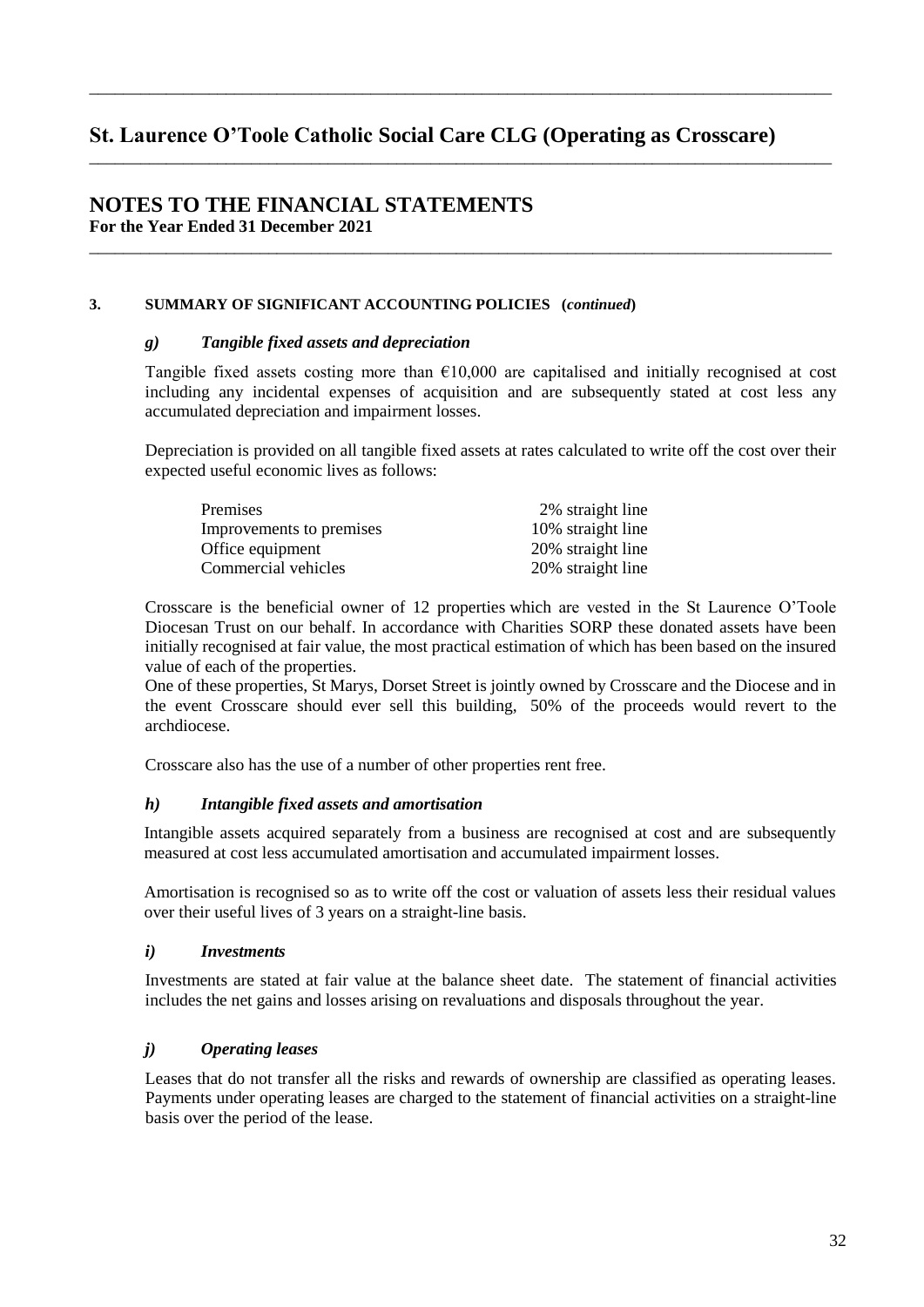\_\_\_\_\_\_\_\_\_\_\_\_\_\_\_\_\_\_\_\_\_\_\_\_\_\_\_\_\_\_\_\_\_\_\_\_\_\_\_\_\_\_\_\_\_\_\_\_\_\_\_\_\_\_\_\_\_\_\_\_\_\_\_\_\_\_\_\_\_\_\_\_\_\_\_\_\_\_\_\_\_\_\_\_\_\_\_

\_\_\_\_\_\_\_\_\_\_\_\_\_\_\_\_\_\_\_\_\_\_\_\_\_\_\_\_\_\_\_\_\_\_\_\_\_\_\_\_\_\_\_\_\_\_\_\_\_\_\_\_\_\_\_\_\_\_\_\_\_\_\_\_\_\_\_\_\_\_\_\_\_\_\_\_\_\_\_\_\_\_\_\_\_\_\_

\_\_\_\_\_\_\_\_\_\_\_\_\_\_\_\_\_\_\_\_\_\_\_\_\_\_\_\_\_\_\_\_\_\_\_\_\_\_\_\_\_\_\_\_\_\_\_\_\_\_\_\_\_\_\_\_\_\_\_\_\_\_\_\_\_\_\_\_\_\_\_\_\_\_\_\_\_\_\_\_\_\_\_\_\_\_\_

# **NOTES TO THE FINANCIAL STATEMENTS For the Year Ended 31 December 2021**

## **3. SUMMARY OF SIGNIFICANT ACCOUNTING POLICIES (***continued***)**

## *k) Financial instruments*

The Company has chosen to adopt Section 11 of FRS 102 in respect of financial instruments.

### *Financial assets*

Basic financial assets, including investments, debtors and cash at bank and in hand, are initially recognised at transaction price, unless the arrangement constitutes a financing transaction, where the transaction is measured at the present value of the future receipts discounted at a market rate of interest. Debtors are subsequently carried at amortised cost using the effective interest method. Investments are subsequently measured at fair value at the balance sheet date.

Financial assets are derecognised when (a) the contractual rights to the cash flows from the asset expire or are settled, or (b) substantially all the risks and rewards of the ownership of the asset are transferred to another party or (c) control of the asset has been transferred to another party who has the practical ability to unilaterally sell the asset to an unrelated third party without imposing additional restrictions.

## *Financial liabilities*

Basic financial liabilities, including trade creditors and accruals are initially recognised at transaction price, unless the arrangement constitutes a financing transaction, where the debt instrument is measured at the present value of the future receipts discounted at a market rate of interest.

Trade payables are obligations to pay for goods or services that have been acquired in the ordinary course of business from suppliers. Accounts payable are classified as current liabilities if payment is due within one year or less. If not, they are presented as non-current liabilities. Trade payables are recognised initially at transaction price and subsequently measured at amortised cost using the effective interest method.

Financial liabilities are derecognised when the liability is extinguished, that is when the contractual obligation is discharged, cancelled or expires.

# *l) Deferred income*

Deferred income consists of grants received in advance which will be recognised upon fulfilment of the related conditions.

## **4. CRITICAL ACCOUNTING ESTIMATES AND JUDGEMENTS**

The charity made judgements, estimates and assumptions about the carrying amounts of assets and liabilities that were not readily apparent from other sources in the application of the accounting policies. Estimates and judgements are continually evaluated and are based on historical experience and other factors that are considered to be reasonable under the circumstances. Actual results may differ from the estimates.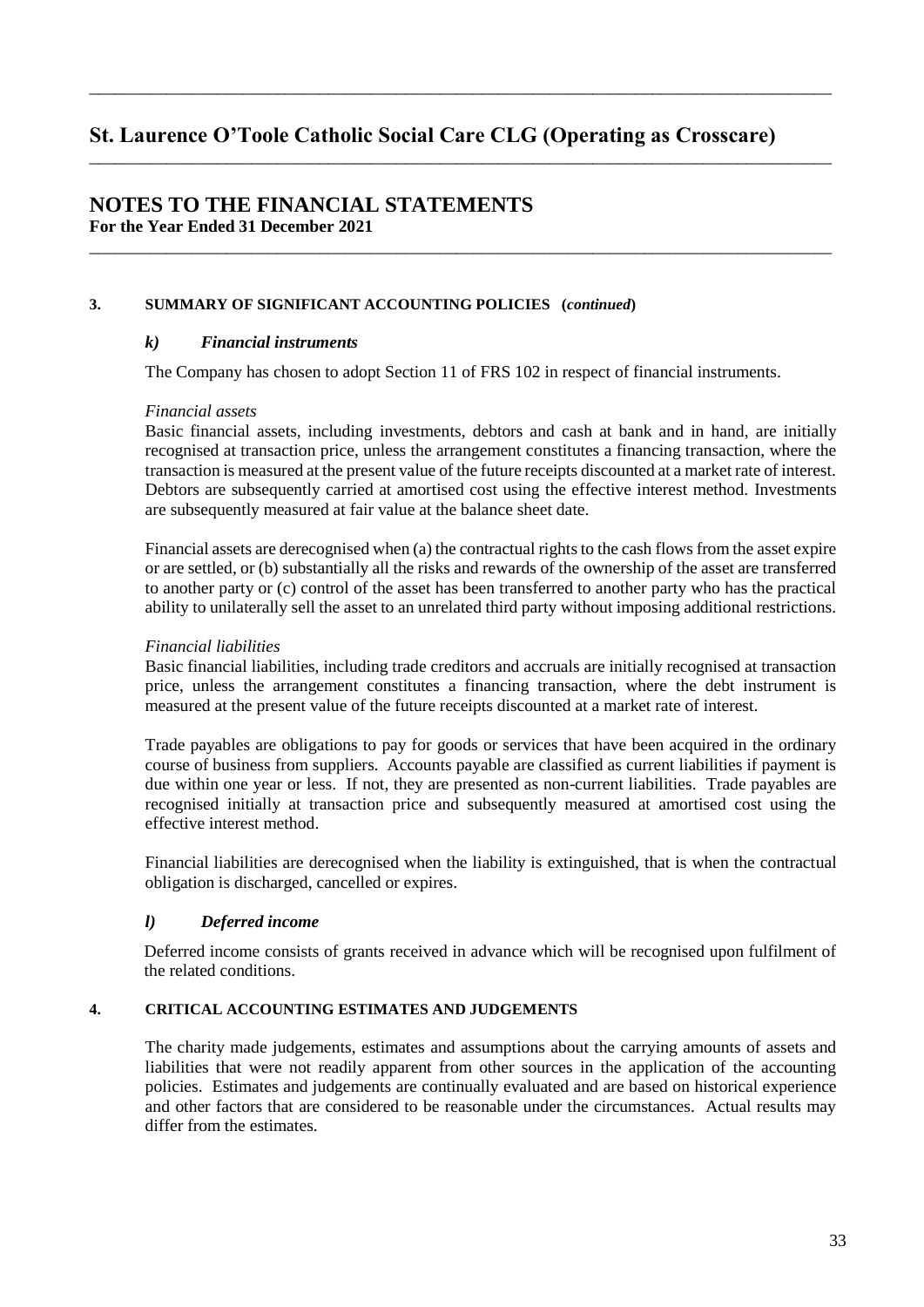\_\_\_\_\_\_\_\_\_\_\_\_\_\_\_\_\_\_\_\_\_\_\_\_\_\_\_\_\_\_\_\_\_\_\_\_\_\_\_\_\_\_\_\_\_\_\_\_\_\_\_\_\_\_\_\_\_\_\_\_\_\_\_\_\_\_\_\_\_\_\_\_\_\_\_\_\_\_\_\_\_\_\_\_\_\_\_

\_\_\_\_\_\_\_\_\_\_\_\_\_\_\_\_\_\_\_\_\_\_\_\_\_\_\_\_\_\_\_\_\_\_\_\_\_\_\_\_\_\_\_\_\_\_\_\_\_\_\_\_\_\_\_\_\_\_\_\_\_\_\_\_\_\_\_\_\_\_\_\_\_\_\_\_\_\_\_\_\_\_\_\_\_\_\_

\_\_\_\_\_\_\_\_\_\_\_\_\_\_\_\_\_\_\_\_\_\_\_\_\_\_\_\_\_\_\_\_\_\_\_\_\_\_\_\_\_\_\_\_\_\_\_\_\_\_\_\_\_\_\_\_\_\_\_\_\_\_\_\_\_\_\_\_\_\_\_\_\_\_\_\_\_\_\_\_\_\_\_\_\_\_\_

# **NOTES TO THE FINANCIAL STATEMENTS For the Year Ended 31 December 2021**

#### **4. CRITICAL ACCOUNTING ESTIMATES AND JUDGEMENTS (***continued***)**

#### *a*) *Critical judgements made in applying the Company's accounting policies*

#### *Going concern*

Crosscare, in common with many other charitable organisations, has been significantly affected by the Covid-19 pandemic. Management have prepared a cashflow forecast for the next 12 months outlining most likely and worst case scenarios. Key judgements and assumptions underpinning these forecasts are that statutory funding, at a minimum, will continue at a similar level to previous years. Based on this forecast, the Directors are of the view that the organisation will continue in operational existence and will be in a position to meet its debts as they fall due for a period of 12 months from the date of approval of these financial statements. On this basis, the Directors consider it appropriate to prepare the financial statements on a going concern basis. Accordingly, these financial statements do not include any adjustments to the carrying amounts and classification of assets and liabilities that may arise if the Company was unable to continue as a going concern.

### *b) Key sources of estimation uncertainty*

The estimates and assumptions that have a significant risk of causing a material adjustment to the carrying amounts of assets and liabilities within the next financial year are discussed below:

#### *Valuation of donated premises*

Tangible fixed assets include a number of properties donated to Crosscare by the Archdiocese of Dublin. In accordance with Charities SORP these donated assets are initially recognised at fair value, the most practical estimation of which is considered to be the insured value of those properties.

## *Useful Lives of Tangible and Intangible Fixed Assets*

Tangible fixed assets comprise land and buildings, premises, improvements to premises, office equipment, and commercial vehicles. Intangible fixed assets comprise software. The annual depreciation charge depends primarily on the estimated life of each type of asset and, in certain circumstances, estimates of residual values. The Company regularly reviews these useful lives and changes them if necessary, to reflect current conditions. In determining these useful lives management consider technological change, patterns of consumption, physical condition and expected economic utilisation of the assets. Changes in the useful lives can have a significant impact on the depreciation charge for the financial year. There is no change in the useful lives of tangible fixed assets.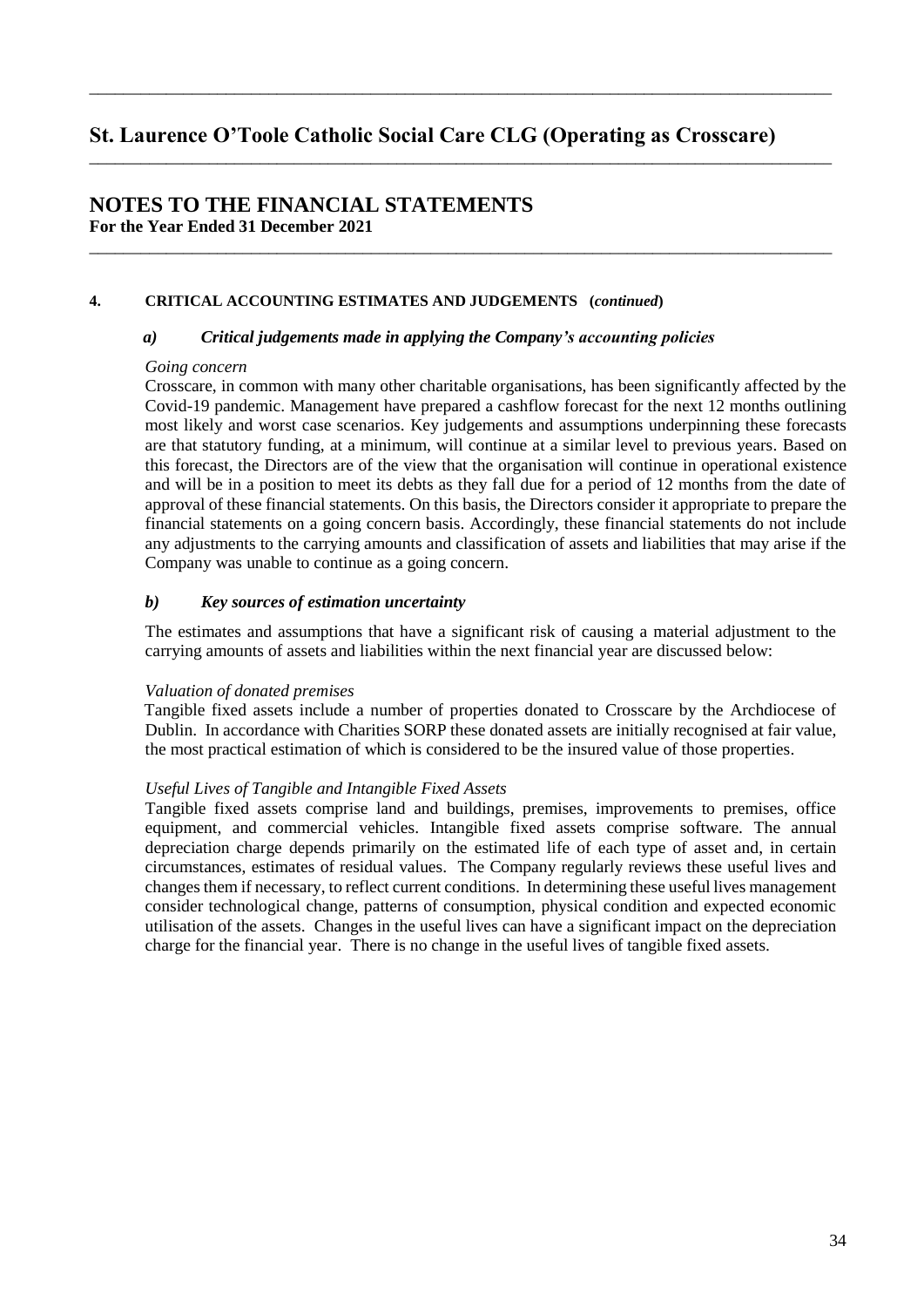\_\_\_\_\_\_\_\_\_\_\_\_\_\_\_\_\_\_\_\_\_\_\_\_\_\_\_\_\_\_\_\_\_\_\_\_\_\_\_\_\_\_\_\_\_\_\_\_\_\_\_\_\_\_\_\_\_\_\_\_\_\_\_\_\_\_\_\_\_\_\_\_\_\_\_\_\_\_\_\_\_\_\_\_\_\_\_

\_\_\_\_\_\_\_\_\_\_\_\_\_\_\_\_\_\_\_\_\_\_\_\_\_\_\_\_\_\_\_\_\_\_\_\_\_\_\_\_\_\_\_\_\_\_\_\_\_\_\_\_\_\_\_\_\_\_\_\_\_\_\_\_\_\_\_\_\_\_\_\_\_\_\_\_\_\_\_\_\_\_\_\_\_\_\_

\_\_\_\_\_\_\_\_\_\_\_\_\_\_\_\_\_\_\_\_\_\_\_\_\_\_\_\_\_\_\_\_\_\_\_\_\_\_\_\_\_\_\_\_\_\_\_\_\_\_\_\_\_\_\_\_\_\_\_\_\_\_\_\_\_\_\_\_\_\_\_\_\_\_\_\_\_\_\_\_\_\_\_\_\_\_\_

# **NOTES TO THE FINANCIAL STATEMENTS For the Year Ended 31 December 2021**

## 5. **DONATIONS AND LEGACIES**

|                      | <b>Unrestricted</b><br><b>Funds</b> | <b>Restricted</b><br><b>Funds</b> | 2021      | <b>Total Unrestricted</b><br><b>Funds</b> | <b>Restricted</b><br><b>Funds</b> | <b>Total</b><br>2020 |
|----------------------|-------------------------------------|-----------------------------------|-----------|-------------------------------------------|-----------------------------------|----------------------|
|                      | €                                   | €                                 | €         | €                                         | €                                 | €                    |
| Diocesan trust funds | $\overline{\phantom{m}}$            | 463,246                           | 463,246   |                                           | 441,222                           | 441,222              |
| Church collections   | 264,170                             |                                   | 264,170   | 183,862                                   |                                   | 183,862              |
| <b>Donations</b>     | 170,978                             | 209,631                           | 380,609   | 179,377                                   | 394,855                           | 574,232              |
| Annual appeal        | 49,250                              |                                   | 49,250    | 40,896                                    | 300,000                           | 340,896              |
| St. Kevin's fund     |                                     | 34,448                            | 34,448    |                                           | 29,728                            | 29,728               |
|                      | 484.398                             | <u>707.325</u>                    | 1.191.723 | 404,135                                   | 1,165,805                         | .569,940             |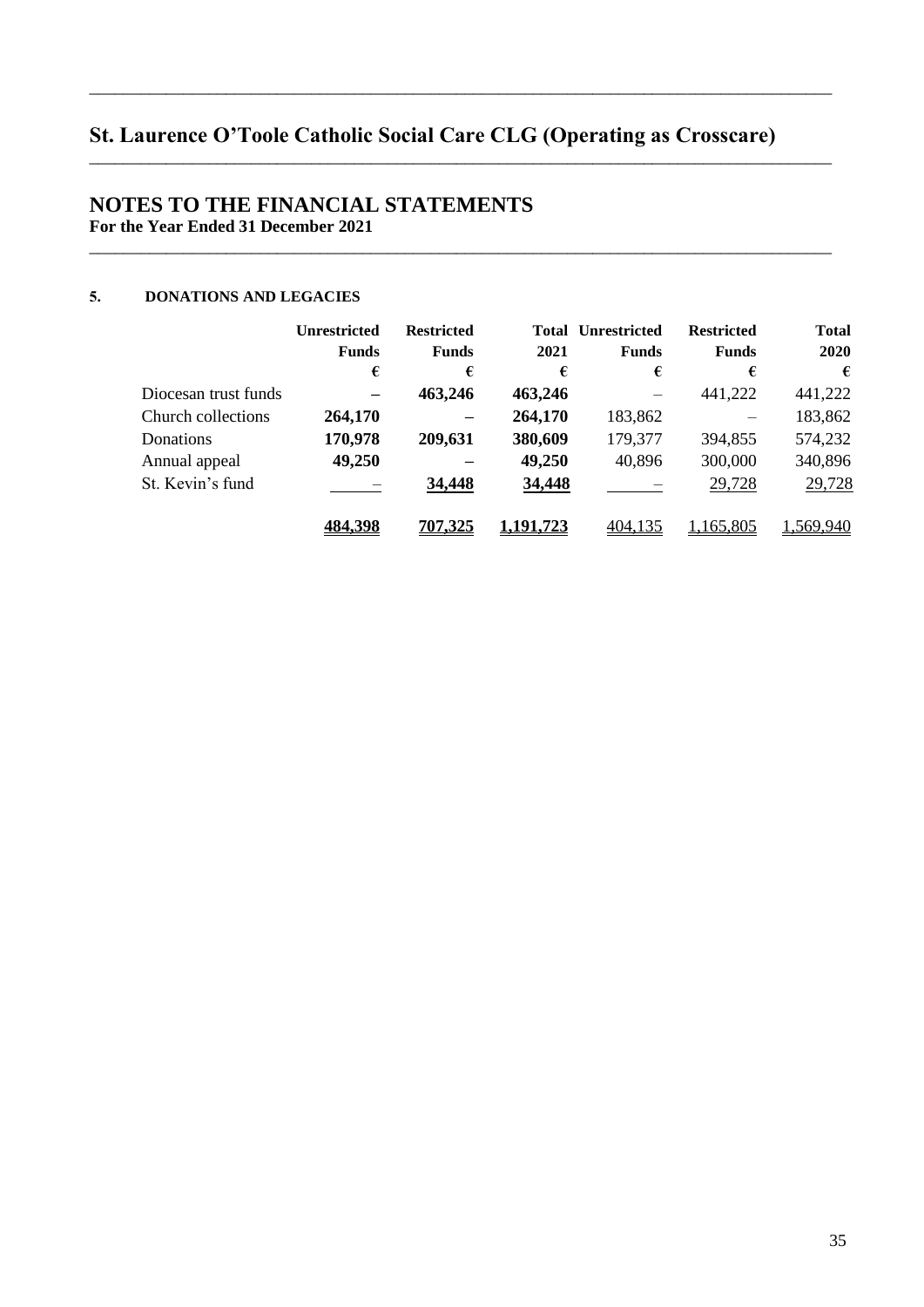\_\_\_\_\_\_\_\_\_\_\_\_\_\_\_\_\_\_\_\_\_\_\_\_\_\_\_\_\_\_\_\_\_\_\_\_\_\_\_\_\_\_\_\_\_\_\_\_\_\_\_\_\_\_\_\_\_\_\_\_\_\_\_\_\_\_\_\_\_\_\_\_\_\_\_\_\_\_\_\_\_\_\_\_\_\_\_

\_\_\_\_\_\_\_\_\_\_\_\_\_\_\_\_\_\_\_\_\_\_\_\_\_\_\_\_\_\_\_\_\_\_\_\_\_\_\_\_\_\_\_\_\_\_\_\_\_\_\_\_\_\_\_\_\_\_\_\_\_\_\_\_\_\_\_\_\_\_\_\_\_\_\_\_\_\_\_\_\_\_\_\_\_\_\_

\_\_\_\_\_\_\_\_\_\_\_\_\_\_\_\_\_\_\_\_\_\_\_\_\_\_\_\_\_\_\_\_\_\_\_\_\_\_\_\_\_\_\_\_\_\_\_\_\_\_\_\_\_\_\_\_\_\_\_\_\_\_\_\_\_\_\_\_\_\_\_\_\_\_\_\_\_\_\_\_\_\_\_\_\_\_\_

# **NOTES TO THE FINANCIAL STATEMENTS For the Year Ended 31 December 2021**

## .& **GRANTS RECEIVABLE**

|                                               | 2021          | 2020       |
|-----------------------------------------------|---------------|------------|
| <b>Grantor</b>                                | €             | €          |
| Dublin City Council                           | 6,130,727     | 6,937,357  |
| ETB Dublin & Dun Laoghaire                    | 3,100,839     | 3,165,233  |
| <b>TUSLA</b>                                  | 2,315,311     | 2,259,915  |
| Department of Justice Equity & Law Reform     | 1,973,549     | 1,975,108  |
| Northern Area Health Board                    | 1,418,980     | 1,459,264  |
| Department of Children, Equality, Disability, |               |            |
| Integration and Youth (DCEDIY)                | 1,223,723     | 1,065,771  |
| East Coast Area Health Board                  | 792,448       | 868,873    |
| ETB Kildare & Wicklow                         | 725,734       | 702,649    |
| <b>DSP</b> Wages                              | 432,351       | 450,339    |
| City of Dublin Youth Service Board            | 477,321       | 488,430    |
| <b>NAHB: Addiction Services</b>               | 263,169       | 329,233    |
| Government of Ireland: Emigrant Support       |               |            |
| Programme                                     | 198,519       | 199,488    |
| South West Area Health Board                  | 300,152       | 261,517    |
| Dun Laoghaire Rathdown County Council         | 63,376        | 19,130     |
| North Dublin Drugs & Alcohol Task Force       | 181,073       | 181,073    |
| Superannuation contributions                  | 25,040        | 24,588     |
| <b>DSP</b> Materials                          | 14,083        | 20,654     |
| Leargas                                       | 5,602         | 450        |
| Department of Tourism, Sport & Recreation     | 30,000        |            |
| South Dublin County Council                   | 19,386        | 7,253      |
| <b>Fingal County Council</b>                  | 14,980        | 10,290     |
| Health Service Executive                      | 6,775         | 7,750      |
| <b>DSP</b> Training                           | 797           | 4,989      |
| <b>Small Grants</b>                           | <u>57,295</u> | (3,582)    |
|                                               | 19.771.229    | 20,435,772 |

All grants receivable are classified as restricted funds, except for Dublin City Council grants amounting to  $£11,119 (2020:£282,114).$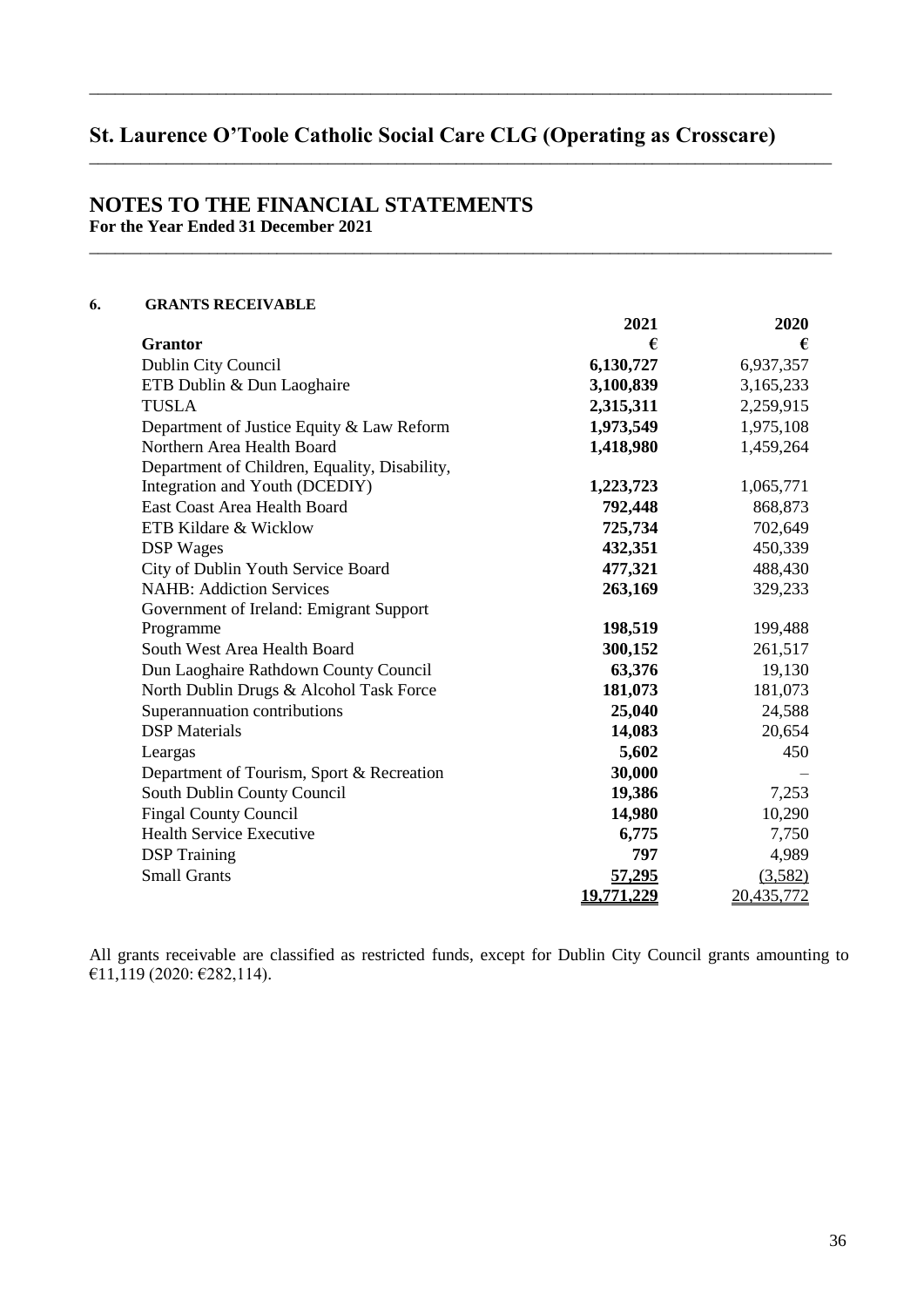\_\_\_\_\_\_\_\_\_\_\_\_\_\_\_\_\_\_\_\_\_\_\_\_\_\_\_\_\_\_\_\_\_\_\_\_\_\_\_\_\_\_\_\_\_\_\_\_\_\_\_\_\_\_\_\_\_\_\_\_\_\_\_\_\_\_\_\_\_\_\_\_\_\_\_\_\_\_\_\_\_\_\_\_\_\_\_

\_\_\_\_\_\_\_\_\_\_\_\_\_\_\_\_\_\_\_\_\_\_\_\_\_\_\_\_\_\_\_\_\_\_\_\_\_\_\_\_\_\_\_\_\_\_\_\_\_\_\_\_\_\_\_\_\_\_\_\_\_\_\_\_\_\_\_\_\_\_\_\_\_\_\_\_\_\_\_\_\_\_\_\_\_\_\_

\_\_\_\_\_\_\_\_\_\_\_\_\_\_\_\_\_\_\_\_\_\_\_\_\_\_\_\_\_\_\_\_\_\_\_\_\_\_\_\_\_\_\_\_\_\_\_\_\_\_\_\_\_\_\_\_\_\_\_\_\_\_\_\_\_\_\_\_\_\_\_\_\_\_\_\_\_\_\_\_\_\_\_\_\_\_\_

# **NOTES TO THE FINANCIAL STATEMENTS For the Year Ended 31 December 2021**

# /& **OTHER INCOME**

## *Current Year*

|                                 | <b>Unrestricted</b><br><b>Funds</b> | <b>Restricted</b><br><b>Funds</b> | <b>Total</b><br>2021 |
|---------------------------------|-------------------------------------|-----------------------------------|----------------------|
|                                 | €                                   | €                                 | €                    |
| Rental income in kind           | 609,930                             |                                   | 609,930              |
| Food bank contributions in kind |                                     | 457,208                           | 457,208              |
| Client contributions            |                                     | 277,744                           | 277,744              |
| Food bank contributions         |                                     | 183,919                           | 183,919              |
| Fees                            |                                     | 57,751                            | 57,751               |
| Sundry income receipts          | 432,475                             | 105,116                           | 537,591              |
| Rental income                   | 280,000                             | 319,756                           | 599,756              |
| Staff fundraising               |                                     | 1,400                             | 1,400                |
| Food centre contributions       |                                     | <u>31,315</u>                     | <u>31,315</u>        |
|                                 | l.322.405                           | .434.209                          | 2.756.614            |

# *Prior Year*

|                                    | <b>Unrestricted</b><br><b>Funds</b> | <b>Restricted</b><br><b>Funds</b> | <b>Total</b><br>2020 |
|------------------------------------|-------------------------------------|-----------------------------------|----------------------|
|                                    | €                                   | €                                 | €                    |
| Rental income in kind              | 631,180                             |                                   | 631,180              |
| Food bank contributions in kind    |                                     | 650,820                           | 650,820              |
| Client contributions               |                                     | 340,951                           | 340,951              |
| Pension contribution (see Note 23) | 100,000                             |                                   | 100,000              |
| Food bank contributions            |                                     | 330,747                           | 330,747              |
| Fees                               |                                     | 149,682                           | 149,682              |
| Sundry income receipts             | 480                                 | 160,676                           | 161,156              |
| Rental income                      | 280,000                             | 179,025                           | 459,025              |
| Food centre contributions          |                                     | 35,478                            | 35,478               |
|                                    | .011.660                            | ,847,379                          | 2,859,039            |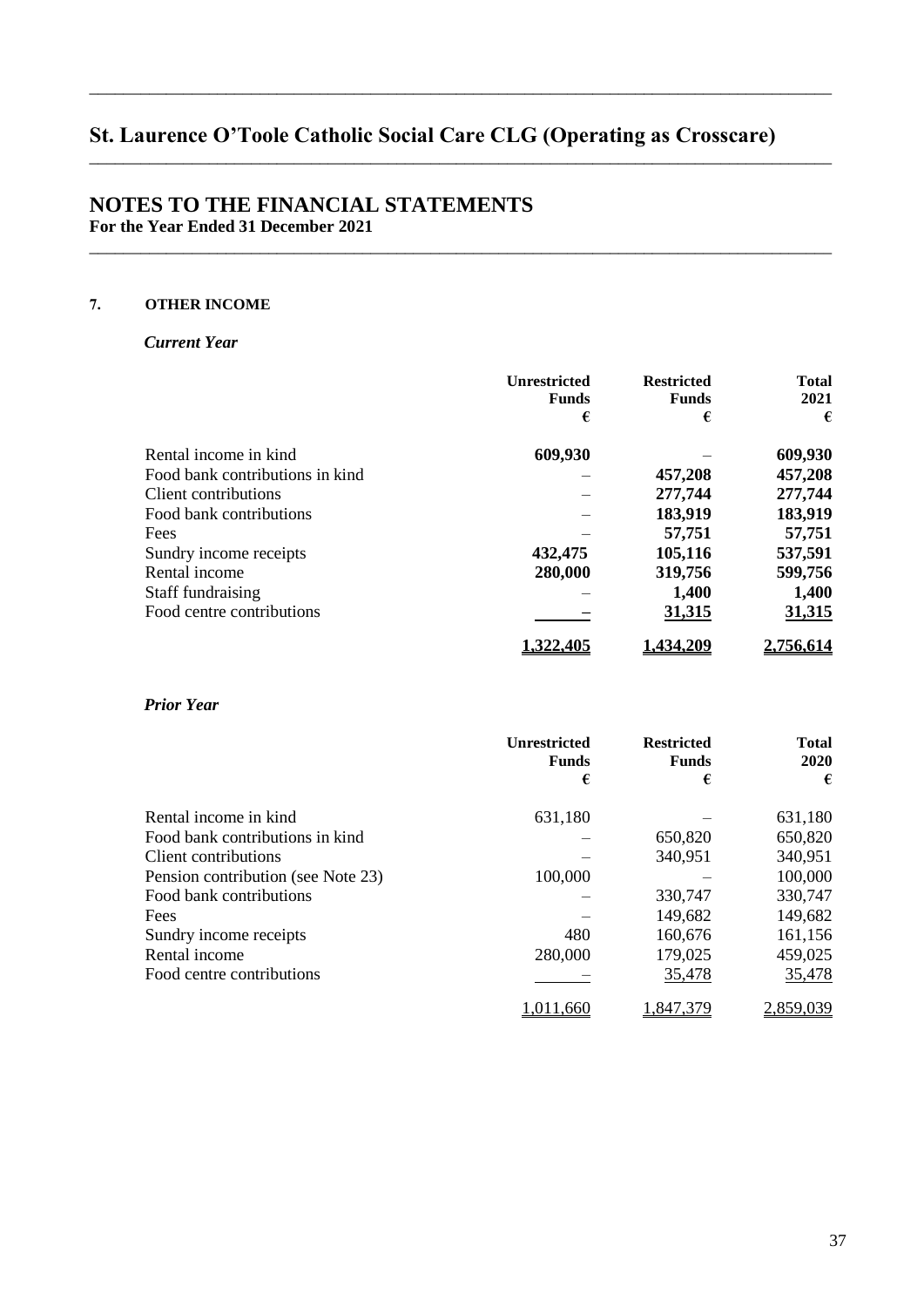\_\_\_\_\_\_\_\_\_\_\_\_\_\_\_\_\_\_\_\_\_\_\_\_\_\_\_\_\_\_\_\_\_\_\_\_\_\_\_\_\_\_\_\_\_\_\_\_\_\_\_\_\_\_\_\_\_\_\_\_\_\_\_\_\_\_\_\_\_\_\_\_\_\_\_\_\_\_\_\_\_\_\_\_\_\_\_\_\_

\_\_\_\_\_\_\_\_\_\_\_\_\_\_\_\_\_\_\_\_\_\_\_\_\_\_\_\_\_\_\_\_\_\_\_\_\_\_\_\_\_\_\_\_\_\_\_\_\_\_\_\_\_\_\_\_\_\_\_\_\_\_\_\_\_\_\_\_\_\_\_\_\_\_\_\_\_\_\_\_\_\_\_\_\_\_\_\_\_

\_\_\_\_\_\_\_\_\_\_\_\_\_\_\_\_\_\_\_\_\_\_\_\_\_\_\_\_\_\_\_\_\_\_\_\_\_\_\_\_\_\_\_\_\_\_\_\_\_\_\_\_\_\_\_\_\_\_\_\_\_\_\_\_\_\_\_\_\_\_\_\_\_\_\_\_\_\_\_\_\_\_\_\_\_\_\_\_\_

# **NOTES TO THE FINANCIAL STATEMENTS For the Year Ended 31 December 2021**

## 0& **EXPENDITURE ANALYSIS**

Current year

|                                   | <b>Staff Costs</b> | Purchases &<br><b>Overheads</b> | <b>Administration</b><br>& Maintenance<br><b>Recharges</b> | 2021       |
|-----------------------------------|--------------------|---------------------------------|------------------------------------------------------------|------------|
|                                   | €                  | €                               | €                                                          | €          |
| <b>Homeless Services</b>          | 5,855,817          | 1,764,370                       | 432,670                                                    | 8,052,857  |
| South Dublin & Wicklow            |                    |                                 |                                                            |            |
| <b>Youth Services</b>             | 2,095,894          | 834,474                         | 2,347                                                      | 2,932,715  |
| <b>Food Services</b>              | 494,114            | 915,710                         | 33,703                                                     | 1,443,527  |
| Young People at Risk              | 1,166,552          | 380,634                         | 62,368                                                     | 1,609,554  |
| <b>West Dublin Youth Services</b> | 1,412,785          | 364,531                         | 1,031                                                      | 1,778,347  |
| North Dublin Youth Services       | 1,181,319          | 470,163                         | 5,110                                                      | 1,656,592  |
| <b>Echlin House</b>               | 885,702            | 151,437                         | 43,239                                                     | 1,080,378  |
| <b>Advocacy Services</b>          | 786,973            | 145,046                         | 38,572                                                     | 970,591    |
| <b>Central Youth Services</b>     | 877,358            | 208,222                         | 5,014                                                      | 1,090,594  |
| Travellers                        | 315,500            | 52,339                          |                                                            | 367,839    |
| <b>Outdoor Learning</b>           | 111,827            | 115,131                         |                                                            | 226,958    |
| <b>Community Outreach</b>         | 130,847            | 88,880                          | 13,052                                                     | 232,779    |
| Education, Training &             |                    |                                 |                                                            |            |
| <b>Voluntary Clubs</b>            | 95,363             | 70,227                          |                                                            | 165,590    |
| Youth Information                 | 160,502            | 22,137                          |                                                            | 182,639    |
| <b>Community College</b>          | 190                | 40,137                          | 3,621                                                      | 43,948     |
| Drug & Alcohol                    | 89,482             | 24,858                          | 4,657                                                      | 118,997    |
| <b>Traveller Inclusion</b>        | 22,101             | 285                             |                                                            | 22,386     |
| <b>Respite Houses</b>             | 7,509              | 59,455                          | 1,973                                                      | 68,937     |
| Total expenditure:                |                    |                                 |                                                            |            |
| <b>Restricted funds</b>           | 15,689,835         | 5,708,036                       | 647,357                                                    | 22,045,228 |
| <b>Central Services:</b>          |                    |                                 |                                                            |            |
| Unrestricted funds                | 1,110,751          | 874,765                         | (647, 357)                                                 | 1,338,159  |
| <b>Total Expenditure</b>          | 16,800,586         | 6,582,801                       |                                                            | 23,383,387 |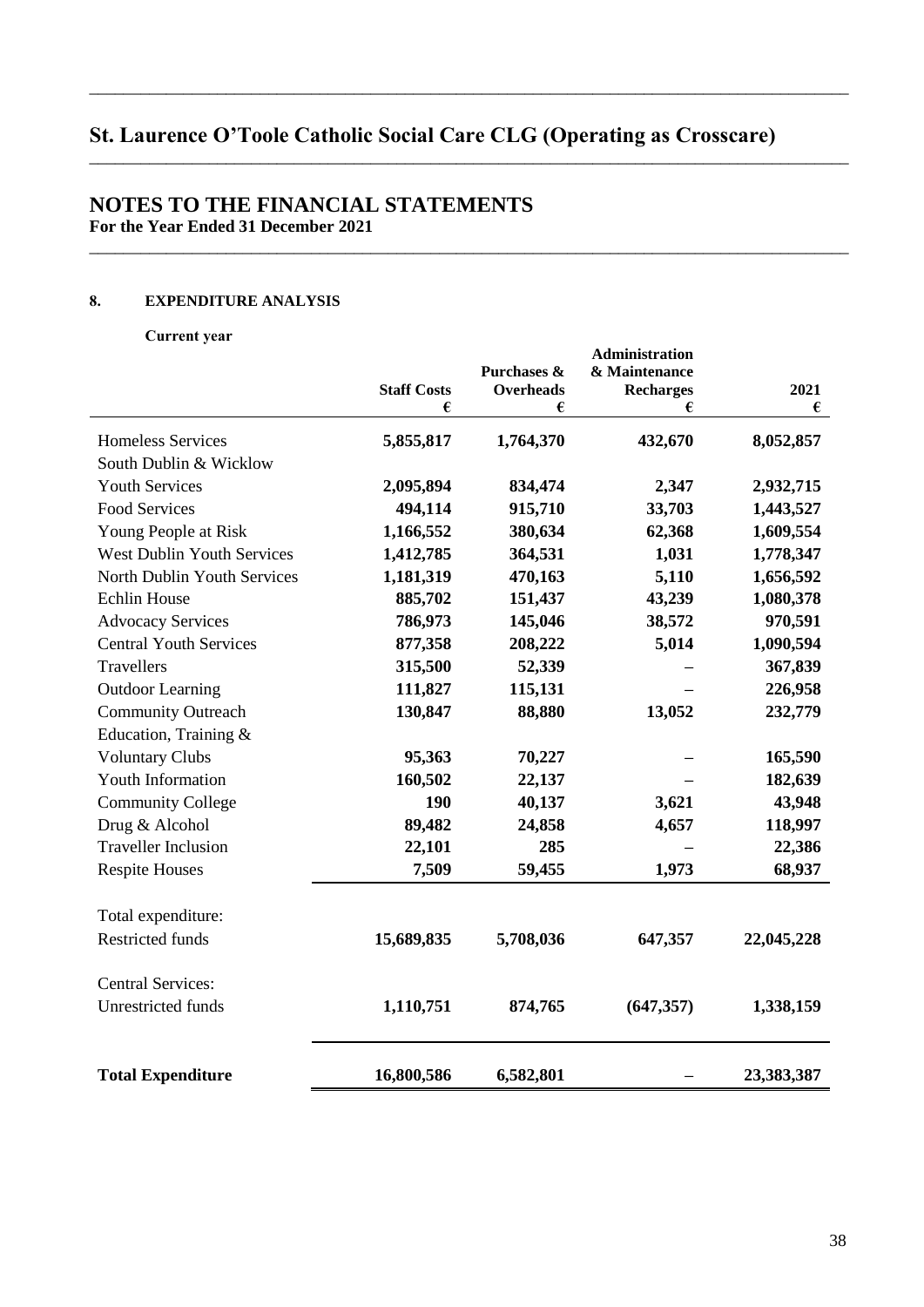\_\_\_\_\_\_\_\_\_\_\_\_\_\_\_\_\_\_\_\_\_\_\_\_\_\_\_\_\_\_\_\_\_\_\_\_\_\_\_\_\_\_\_\_\_\_\_\_\_\_\_\_\_\_\_\_\_\_\_\_\_\_\_\_\_\_\_\_\_\_\_\_\_\_\_\_\_\_\_\_\_\_\_\_\_\_\_\_\_

\_\_\_\_\_\_\_\_\_\_\_\_\_\_\_\_\_\_\_\_\_\_\_\_\_\_\_\_\_\_\_\_\_\_\_\_\_\_\_\_\_\_\_\_\_\_\_\_\_\_\_\_\_\_\_\_\_\_\_\_\_\_\_\_\_\_\_\_\_\_\_\_\_\_\_\_\_\_\_\_\_\_\_\_\_\_\_\_\_

\_\_\_\_\_\_\_\_\_\_\_\_\_\_\_\_\_\_\_\_\_\_\_\_\_\_\_\_\_\_\_\_\_\_\_\_\_\_\_\_\_\_\_\_\_\_\_\_\_\_\_\_\_\_\_\_\_\_\_\_\_\_\_\_\_\_\_\_\_\_\_\_\_\_\_\_\_\_\_\_\_\_\_\_\_\_\_\_\_

# **NOTES TO THE FINANCIAL STATEMENTS For the Year Ended 31 December 2021**

## 0& **EXPENDITURE ANALYSIS (continued)**

Previous year

|                                   | <b>Staff Costs</b><br>€ | Purchases &<br><b>Overheads</b><br>€ | <b>Administration</b><br>& Maintenance<br><b>Recharges</b><br>€ | 2020<br>€  |
|-----------------------------------|-------------------------|--------------------------------------|-----------------------------------------------------------------|------------|
| Homeless Services                 | 6,598,421               | 1,975,382                            | 461,441                                                         | 9,035,244  |
| South Dublin & Wicklow            |                         |                                      |                                                                 |            |
| <b>Youth Services</b>             | 2,154,605               | 721,338                              | 4,674                                                           | 2,880,617  |
| <b>Food Services</b>              | 567,243                 | 1,304,734                            | 43,441                                                          | 1,915,418  |
| Young People at Risk              | 1,287,443               | 360,743                              | 65,414                                                          | 1,713,600  |
| <b>West Dublin Youth Services</b> | 1,379,051               | 285,440                              | 881                                                             | 1,665,372  |
| North Dublin Youth Services       | 1,253,467               | 443,717                              | 21,578                                                          | 1,718,762  |
| <b>Echlin House</b>               | 892,545                 | 144,991                              | 44,157                                                          | 1,081,693  |
| <b>Advocacy Services</b>          | 827,071                 | 193,225                              | 41,041                                                          | 1,061,337  |
| <b>Central Youth Services</b>     | 855,411                 | 180,386                              | 165                                                             | 1,035,962  |
| Travellers                        | 329,948                 | 41,930                               | 33                                                              | 371,911    |
| <b>Outdoor Learning</b>           | 161,765                 | 41,209                               |                                                                 | 202,974    |
| <b>Community Outreach</b>         | 146,351                 | 99,001                               | 10,078                                                          | 255,430    |
| Education, Training &             |                         |                                      |                                                                 |            |
| <b>Voluntary Clubs</b>            | 91,764                  | 59,623                               |                                                                 | 151,387    |
| Youth Information                 | 164,701                 | 25,317                               |                                                                 | 190,018    |
| <b>Community College</b>          | 46,035                  | 87,475                               | 10,618                                                          | 144,128    |
| Drug & Alcohol                    | 163,230                 | 13,819                               | 4,373                                                           | 181,422    |
| <b>Traveller Inclusion</b>        | 83,928                  | 992                                  |                                                                 | 84,920     |
| <b>Respite Houses</b>             | 7,388                   | 56,733                               | 331                                                             | 64,452     |
| Total expenditure:                |                         |                                      |                                                                 |            |
| <b>Restricted funds</b>           | 17,010,367              | 6,036,055                            | 708,225                                                         | 23,754,647 |
| <b>Central Services:</b>          |                         |                                      |                                                                 |            |
| <b>Unrestricted funds</b>         | 1,030,231               | 1,073,949                            | (708, 225)                                                      | 1,395,955  |
| <b>Total Expenditure</b>          | 18,040,598              | 7,110,004                            |                                                                 | 25,150,602 |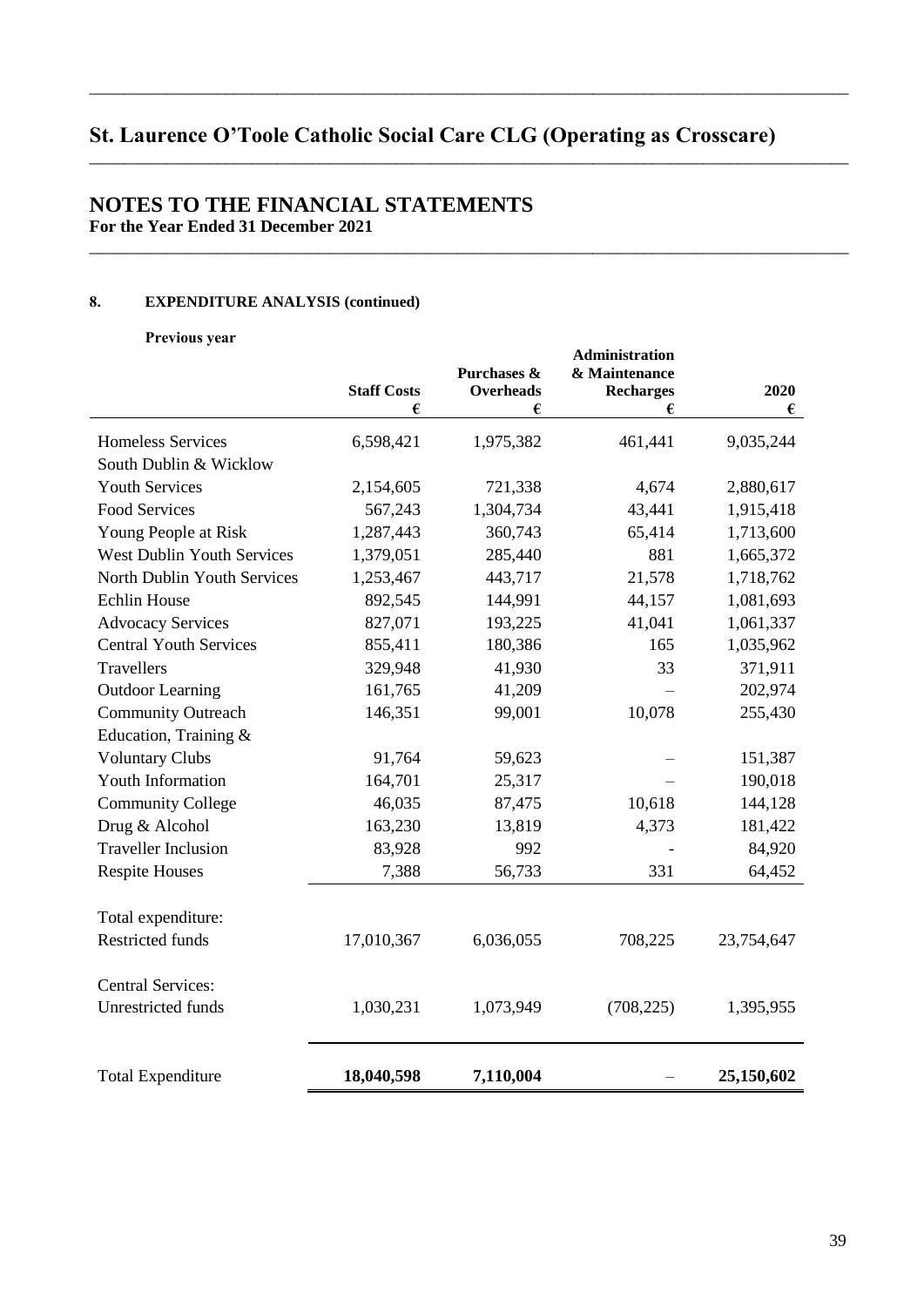# **NOTES TO THE FINANCIAL STATEMENTS**

**For the Year Ended 31 December 2021**  \_\_\_\_\_\_\_\_\_\_\_\_\_\_\_\_\_\_\_\_\_\_\_\_\_\_\_\_\_\_\_\_\_\_\_\_\_\_\_\_\_\_\_\_\_\_\_\_\_\_\_\_\_\_\_\_\_\_\_\_\_\_\_\_\_\_\_\_\_\_\_\_\_\_\_\_\_\_\_\_\_\_\_\_\_\_\_\_\_\_\_\_\_\_\_\_\_\_\_\_\_\_\_\_\_\_\_\_\_\_\_\_\_\_\_\_\_\_\_\_\_\_\_\_\_\_\_\_\_\_\_\_\_\_

## 0& **EXPENDITURE ANALYSIS (continued)**

Included within Expenditure costs are support costs as follows:

| <b>Support Cost</b>       | <b>Description</b>                                                                                        | Raising<br>funds         | Youth<br>work | <b>Social</b><br>care | Grand<br>total<br>2021 | Grand<br>total<br>2020 | <b>Basis of allocation</b>                                                                                      |
|---------------------------|-----------------------------------------------------------------------------------------------------------|--------------------------|---------------|-----------------------|------------------------|------------------------|-----------------------------------------------------------------------------------------------------------------|
|                           |                                                                                                           | €                        | €             | €                     | €                      | €                      |                                                                                                                 |
| Governance                | Audit fee                                                                                                 | $\overline{\phantom{a}}$ | 7,856         | 16,344                | 24,200                 | 24,200                 | Headcount                                                                                                       |
| Support functions         | CEO.<br>administration,<br>finance, HR,<br>payroll, practice<br>development,<br>volunteers, staff<br>cost | $\overline{\phantom{a}}$ | 674,123       | 574,458               | 1,248,581              | 1,269,498              | Some roles funded by specific grant, others<br>allocated based on headcount in programmes that<br>are supported |
| Information<br>Technology | Outsourced IT<br>support contract                                                                         | $\equiv$                 | 51,855        | 107,873               | 159.728                | 159,900                | Headcount                                                                                                       |
| Total                     |                                                                                                           | Ξ.                       | 733,834       | 698,675               | 1,432,509              | 1,453,598              |                                                                                                                 |

\_\_\_\_\_\_\_\_\_\_\_\_\_\_\_\_\_\_\_\_\_\_\_\_\_\_\_\_\_\_\_\_\_\_\_\_\_\_\_\_\_\_\_\_\_\_\_\_\_\_\_\_\_\_\_\_\_\_\_\_\_\_\_\_\_\_\_\_\_\_\_\_\_\_\_\_\_\_\_\_\_\_\_\_\_\_\_\_\_\_\_\_\_\_\_\_\_\_\_\_\_\_\_\_\_\_\_\_\_\_\_\_\_\_\_\_\_\_\_\_\_\_\_\_\_\_\_\_\_\_\_\_\_\_

\_\_\_\_\_\_\_\_\_\_\_\_\_\_\_\_\_\_\_\_\_\_\_\_\_\_\_\_\_\_\_\_\_\_\_\_\_\_\_\_\_\_\_\_\_\_\_\_\_\_\_\_\_\_\_\_\_\_\_\_\_\_\_\_\_\_\_\_\_\_\_\_\_\_\_\_\_\_\_\_\_\_\_\_\_\_\_\_\_\_\_\_\_\_\_\_\_\_\_\_\_\_\_\_\_\_\_\_\_\_\_\_\_\_\_\_\_\_\_\_\_\_\_\_\_\_\_\_\_\_\_\_\_\_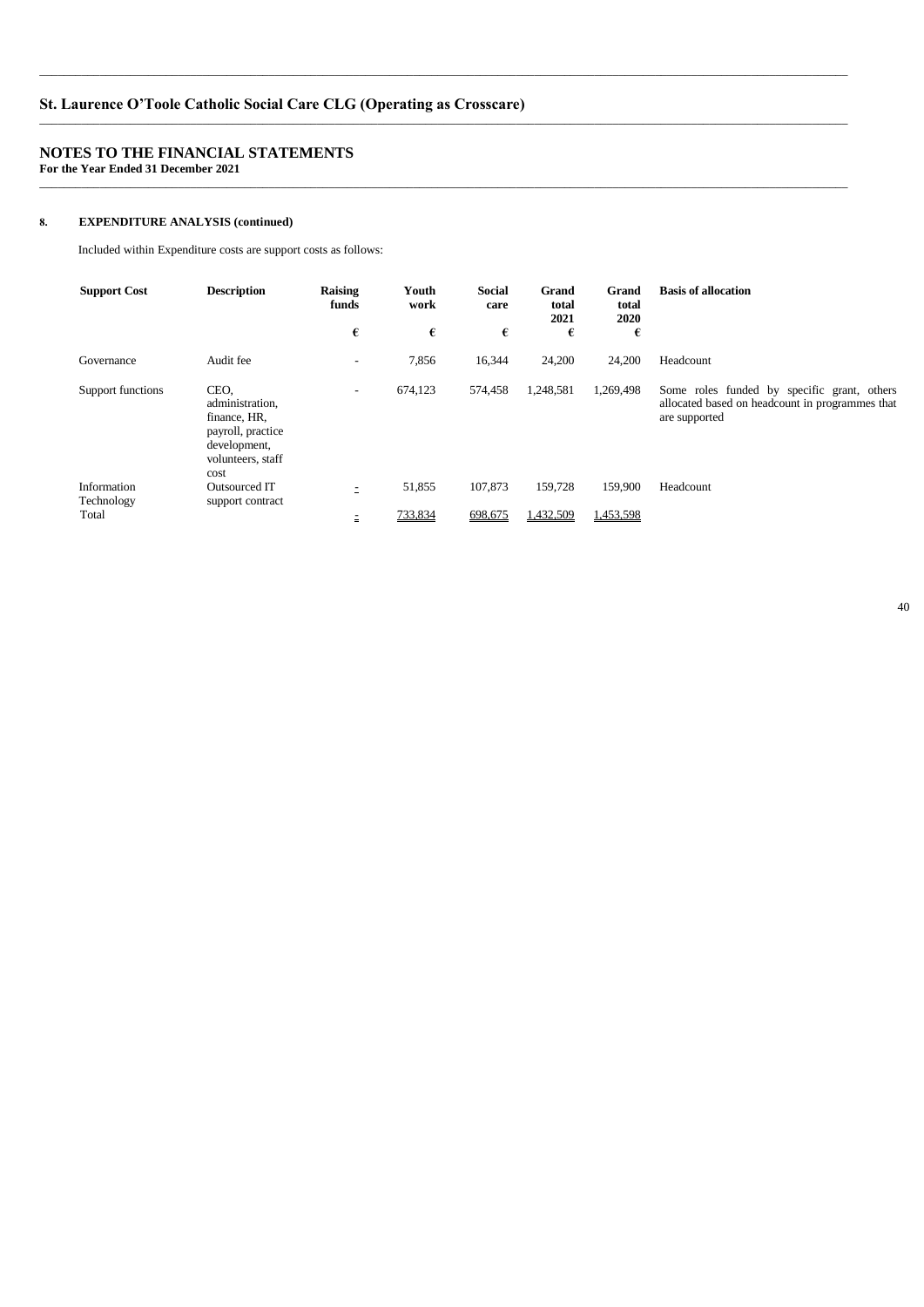\_\_\_\_\_\_\_\_\_\_\_\_\_\_\_\_\_\_\_\_\_\_\_\_\_\_\_\_\_\_\_\_\_\_\_\_\_\_\_\_\_\_\_\_\_\_\_\_\_\_\_\_\_\_\_\_\_\_\_\_\_\_\_\_\_\_\_\_\_\_\_\_\_\_\_\_\_\_\_\_\_\_\_\_\_\_\_

\_\_\_\_\_\_\_\_\_\_\_\_\_\_\_\_\_\_\_\_\_\_\_\_\_\_\_\_\_\_\_\_\_\_\_\_\_\_\_\_\_\_\_\_\_\_\_\_\_\_\_\_\_\_\_\_\_\_\_\_\_\_\_\_\_\_\_\_\_\_\_\_\_\_\_\_\_\_\_\_\_\_\_\_\_\_\_

\_\_\_\_\_\_\_\_\_\_\_\_\_\_\_\_\_\_\_\_\_\_\_\_\_\_\_\_\_\_\_\_\_\_\_\_\_\_\_\_\_\_\_\_\_\_\_\_\_\_\_\_\_\_\_\_\_\_\_\_\_\_\_\_\_\_\_\_\_\_\_\_\_\_\_\_\_\_\_\_\_\_\_\_\_\_\_

## **NOTES TO THE FINANCIAL STATEMENTS For the Year Ended 31 December 2021**

| 9.  | <b>NET INCOME/ (EXPENDITURE)</b>                    |            |            |
|-----|-----------------------------------------------------|------------|------------|
|     |                                                     | 2021       | 2020       |
|     |                                                     | €          | €          |
|     | Net income/ (expenditure) is stated after charging: |            |            |
|     | Depreciation (Note 12)                              | 279,969    | 297,432    |
|     | Amortisation (Note 13)                              | 14,431     | 14,432     |
|     | Auditor's remuneration (including VAT)              | 24,200     | 24,200     |
|     | Defined benefit pension cost                        |            | 700,017    |
|     | Defined contribution pension cost                   | 465,974    | 820,019    |
| 10. | <b>EMPLOYEE INFORMATION</b>                         |            |            |
|     |                                                     | 2021       | 2020       |
|     |                                                     | €          | €          |
|     | Wages and salaries                                  | 14,662,033 | 14,966,388 |
|     | Social security costs                               | 1,521,964  | 1,554,174  |
|     | Pension costs                                       | 465,974    | 1,520,036  |
|     | Other compensation cost                             | 150,617    | 251,330    |
|     |                                                     | 16,800,588 | 18,291,928 |

#### **Remuneration**

Crosscare's Board offer their support on a voluntary basis and Directors receive no payment or expenses. Crosscare strives to be a fair employer offering salaries and conditions that are within the voluntary sector norms, are fully transparent and pay due regard to public sector pay policy.

| <b>Senior Salaries</b>                  | <b>Number</b> | <b>Number</b> |
|-----------------------------------------|---------------|---------------|
|                                         | 31/12/2021    | 31/12/2020    |
| <b>Band (excluding employer's PRSI)</b> |               |               |
| €60,000 - €70,000                       | 8             |               |
| €70,001 - €80,000                       | 7             |               |
| €80,001 - €90,000                       |               |               |
| €90,001 +                               |               |               |
|                                         |               |               |

Crosscare's Chief Executive is the highest paid employee with a basic salary of  $\epsilon$ 141,536 (2020:  $E$ 141,536). Additional payroll benefits include 4% contribution in lieu of pension and car allowance  $(64k)$ . The CEO is also a member of a health insurance scheme. This is the total remuneration package for the CEO.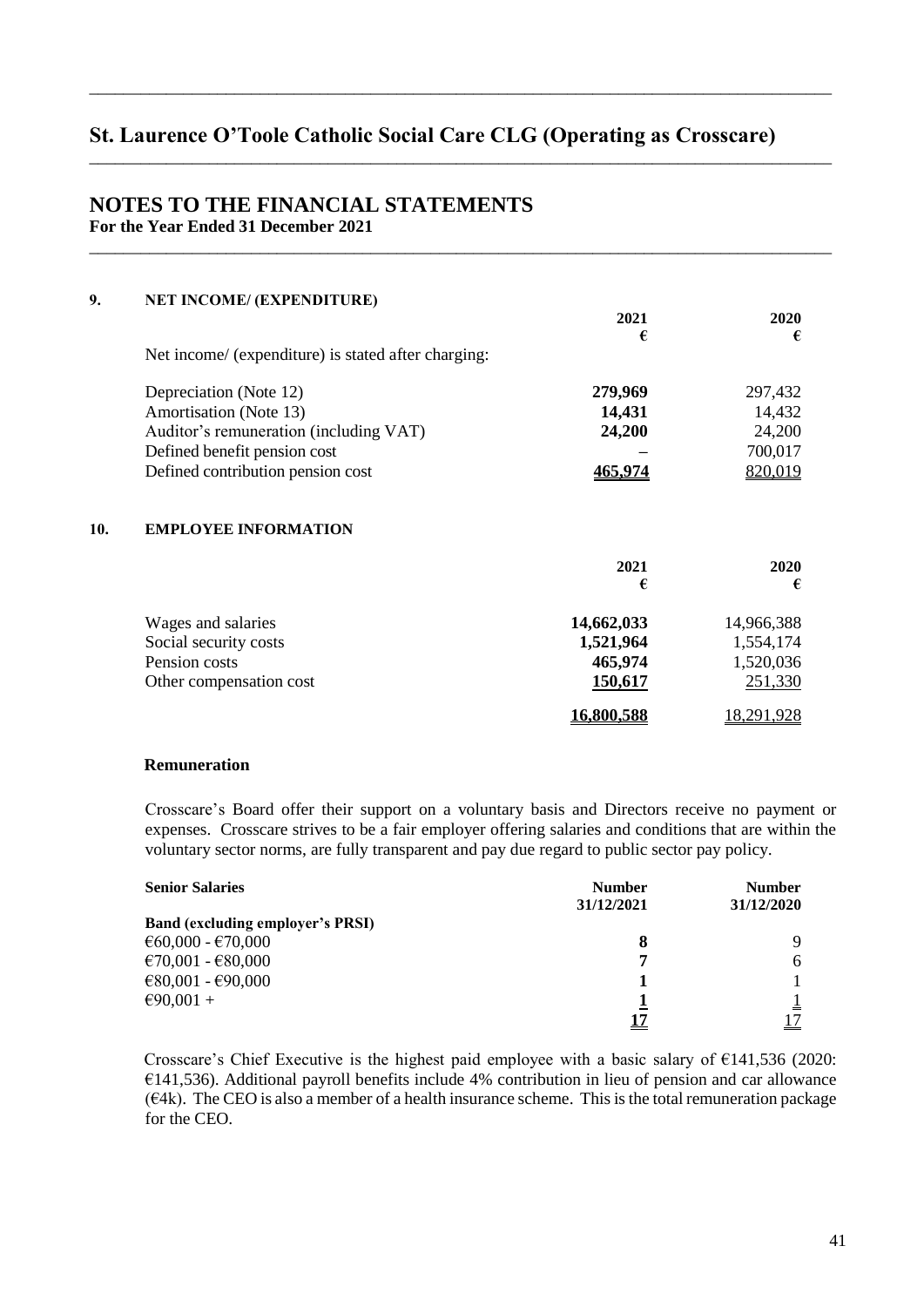\_\_\_\_\_\_\_\_\_\_\_\_\_\_\_\_\_\_\_\_\_\_\_\_\_\_\_\_\_\_\_\_\_\_\_\_\_\_\_\_\_\_\_\_\_\_\_\_\_\_\_\_\_\_\_\_\_\_\_\_\_\_\_\_\_\_\_\_\_\_\_\_\_\_\_\_\_\_\_\_\_\_\_\_\_\_\_

\_\_\_\_\_\_\_\_\_\_\_\_\_\_\_\_\_\_\_\_\_\_\_\_\_\_\_\_\_\_\_\_\_\_\_\_\_\_\_\_\_\_\_\_\_\_\_\_\_\_\_\_\_\_\_\_\_\_\_\_\_\_\_\_\_\_\_\_\_\_\_\_\_\_\_\_\_\_\_\_\_\_\_\_\_\_\_

\_\_\_\_\_\_\_\_\_\_\_\_\_\_\_\_\_\_\_\_\_\_\_\_\_\_\_\_\_\_\_\_\_\_\_\_\_\_\_\_\_\_\_\_\_\_\_\_\_\_\_\_\_\_\_\_\_\_\_\_\_\_\_\_\_\_\_\_\_\_\_\_\_\_\_\_\_\_\_\_\_\_\_\_\_\_\_

## **NOTES TO THE FINANCIAL STATEMENTS For the Year Ended 31 December 2021**

### **10. EMPLOYEE INFORMATION (***continued***)**

#### **Key management personnel**

The Board consider the Chief Executive Officer and Senior Management team to be the key management personnel of the charity. The total remuneration paid to these 6 employees including employers' PRSI was  $617,060$  (2020:  $6585,262$ ).

The average monthly full-time equivalent number of persons employed by Crosscare during the year was 368 (2020: 384).

|                                   | 2021          | 2020           |
|-----------------------------------|---------------|----------------|
|                                   | <b>Number</b> | <b>Number</b>  |
| <b>Advocacy Services</b>          | 15            | 16             |
| <b>Central Services</b>           | 26            | 25             |
| <b>Community College</b>          |               |                |
| <b>Community Outreach</b>         | 5             | 5              |
| Drug & Alcohol                    |               | 3              |
| <b>Echlin House</b>               | 16            | 16             |
| Education, Training & Voluntary   | 2             | $\overline{2}$ |
| <b>Food Services</b>              | 9             | 12             |
| Homeless Services                 | 148           | 160            |
| North Dublin Youth Services       | 29            | 28             |
| <b>Outdoor Learning</b>           | 5             | 5              |
| South Dublin & Wicklow            | 50            | 49             |
| <b>Traveller Inclusion</b>        |               |                |
| Travellers                        | 9             | 9              |
| <b>West Dublin Youth Services</b> | 32            | 29             |
| Young People at risk services     | 19            | 20             |
| Youth information                 | <u>3</u>      | $\overline{3}$ |
|                                   | 368           | 384            |

#### ))& **TAXATION**

The charity has been granted charitable exemption from tax by the Revenue Commissioners.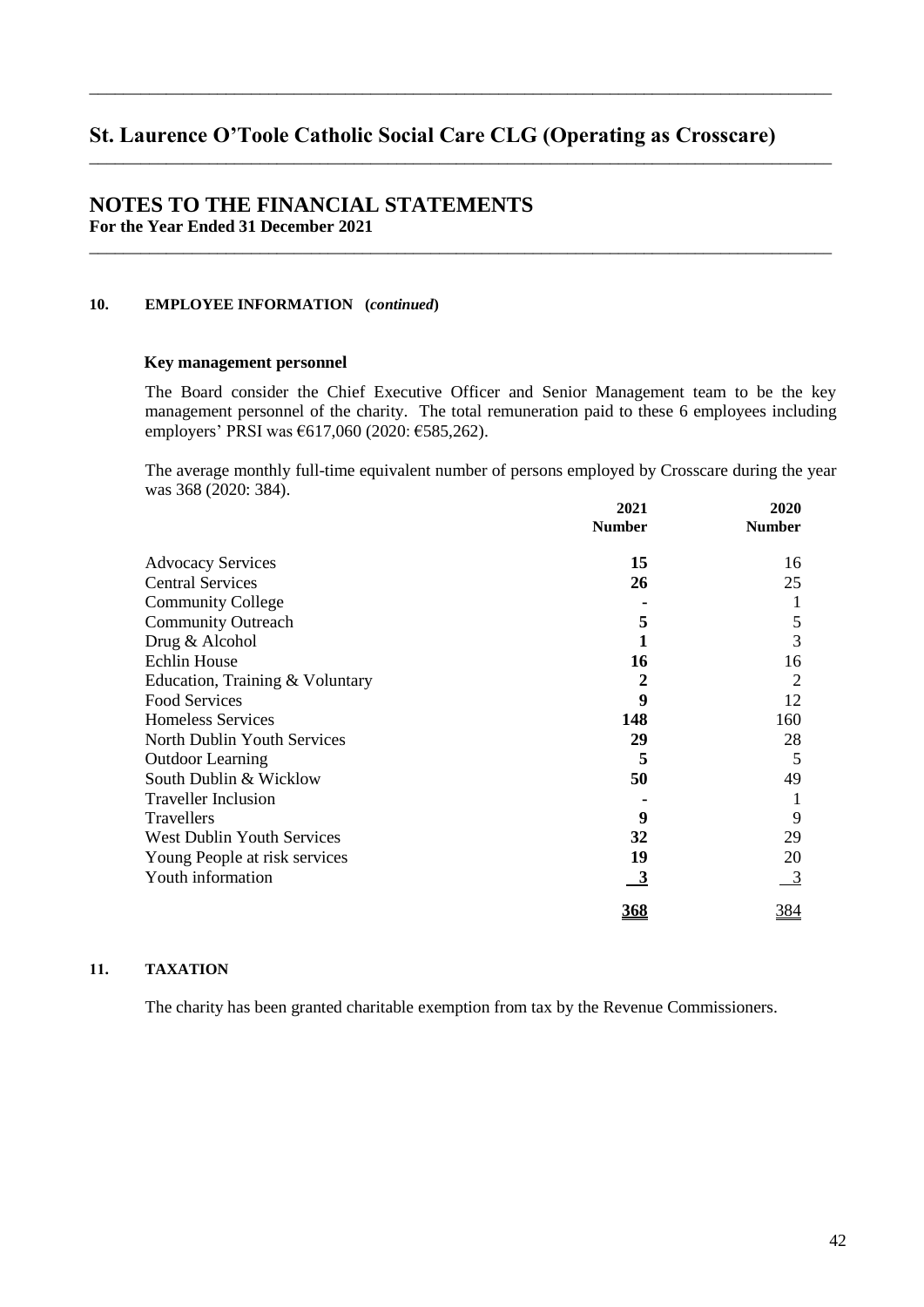\_\_\_\_\_\_\_\_\_\_\_\_\_\_\_\_\_\_\_\_\_\_\_\_\_\_\_\_\_\_\_\_\_\_\_\_\_\_\_\_\_\_\_\_\_\_\_\_\_\_\_\_\_\_\_\_\_\_\_\_\_\_\_\_\_\_\_\_\_\_\_\_\_\_\_\_\_\_\_\_\_\_\_\_\_\_\_

\_\_\_\_\_\_\_\_\_\_\_\_\_\_\_\_\_\_\_\_\_\_\_\_\_\_\_\_\_\_\_\_\_\_\_\_\_\_\_\_\_\_\_\_\_\_\_\_\_\_\_\_\_\_\_\_\_\_\_\_\_\_\_\_\_\_\_\_\_\_\_\_\_\_\_\_\_\_\_\_\_\_\_\_\_\_\_

\_\_\_\_\_\_\_\_\_\_\_\_\_\_\_\_\_\_\_\_\_\_\_\_\_\_\_\_\_\_\_\_\_\_\_\_\_\_\_\_\_\_\_\_\_\_\_\_\_\_\_\_\_\_\_\_\_\_\_\_\_\_\_\_\_\_\_\_\_\_\_\_\_\_\_\_\_\_\_\_\_\_\_\_\_\_\_

# **NOTES TO THE FINANCIAL STATEMENTS For the Year Ended 31 December 2021**

# 12. **TANGIBLE ASSETS**

|                                                                           | <b>Land and</b><br><b>Buildings</b><br>€ | <b>Premises</b><br>€ | <b>Improvements</b><br>to premises<br>€       | equipment<br>€         | <b>Office Commercial</b><br>vehicles<br>€ | <b>Total</b><br>€                                |
|---------------------------------------------------------------------------|------------------------------------------|----------------------|-----------------------------------------------|------------------------|-------------------------------------------|--------------------------------------------------|
| Cost                                                                      |                                          |                      |                                               |                        |                                           |                                                  |
| At 1 January 2021<br><b>Additions</b><br>Disposals<br>At 31 December 2021 | 9,033,463<br>9,033,463                   | 177,608<br>177,608   | 1,915,871<br>382,109<br>(11,654)<br>2,286,327 | 1,194,753<br>1,194,753 | 266,276<br>71,900<br>338,176              | 12,587,971<br>454,009<br>(11, 654)<br>13,030,326 |
| <b>Accumulated Depreciation</b>                                           |                                          |                      |                                               |                        |                                           |                                                  |
| At 1 January 2021                                                         | 361,338                                  | 172,046              | 1,549,690                                     | 1,172,761              | 243,976                                   | 3,499,811                                        |
| Charge for the year<br>Disposals<br>At 31 December 2021                   | 180,669<br>542,007                       | 3,552<br>175,598     | 81,420<br>(11, 654)<br>1,619,456              | 9,868<br>1,182,629     | 4,460<br>248,436                          | 279,969<br>(11, 654)<br>3,768,126                |
| Net book value                                                            |                                          |                      |                                               |                        |                                           |                                                  |
| At 31 December 2021                                                       | 8,491,456                                | 2,010                | 666,871                                       | 12,124                 | 89,740                                    | 9,262,200                                        |
| At 31 December 2020                                                       | 8,672,125                                | 5,562                | 366,181                                       | <u> 21.992</u>         | 22,300                                    | 9,088,160                                        |

Crosscare has the use of a number of other properties rent free.

# )+& **INTANGIBLE ASSETS**

|                                 | <b>Software</b> |
|---------------------------------|-----------------|
| Cost                            | €               |
| At 1 January 2021               | 43,295          |
| At 31 December 2021             | 43,295          |
| <b>Accumulated Amortisation</b> |                 |
| At 1 January 2021               | 28,864          |
| Charge for the year             | 14,431          |
| At 31 December 2021             | 43,295          |
| Net book value                  |                 |
| At 31 December 2021             |                 |
| At 31 December 2020             | 14,431          |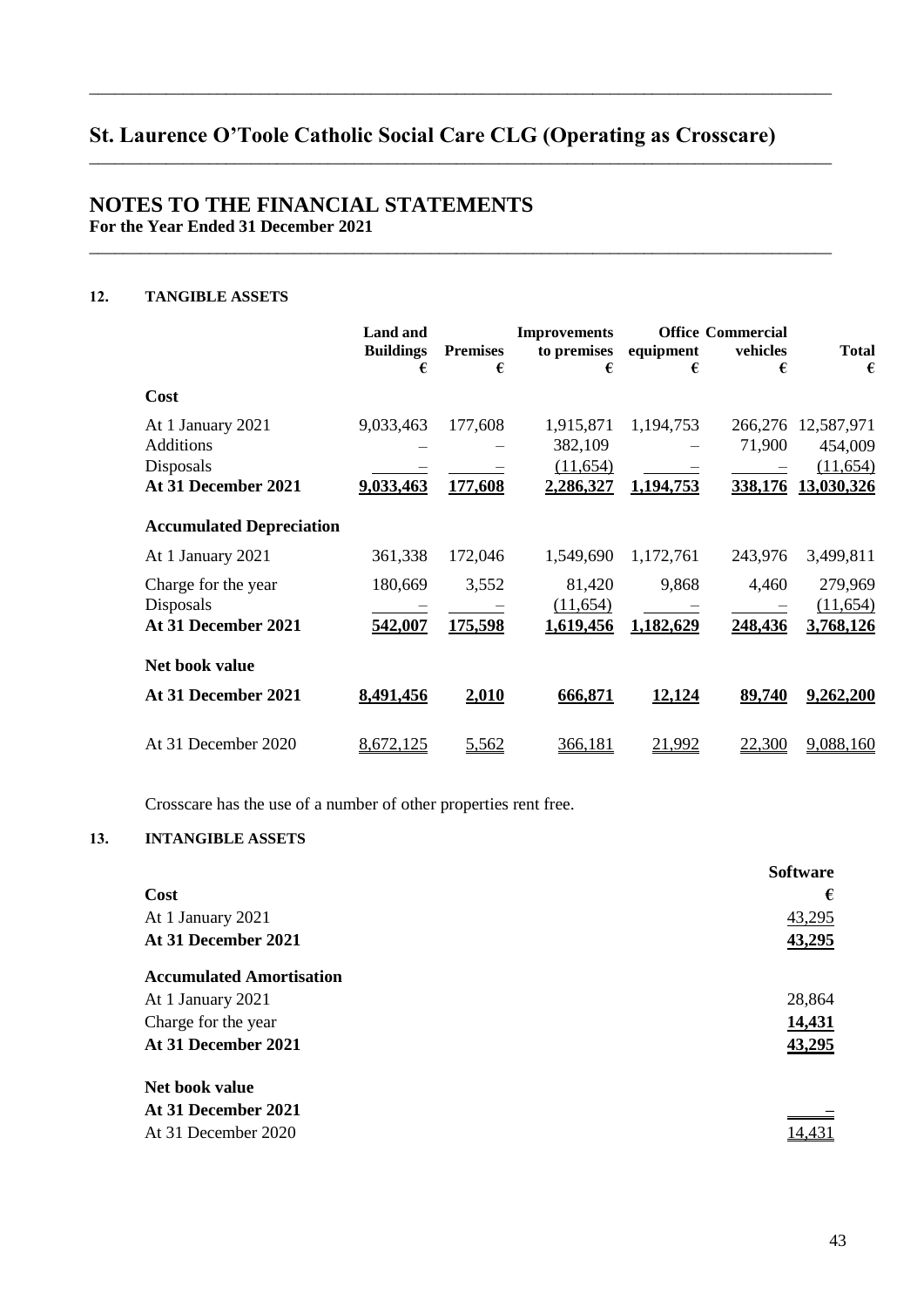\_\_\_\_\_\_\_\_\_\_\_\_\_\_\_\_\_\_\_\_\_\_\_\_\_\_\_\_\_\_\_\_\_\_\_\_\_\_\_\_\_\_\_\_\_\_\_\_\_\_\_\_\_\_\_\_\_\_\_\_\_\_\_\_\_\_\_\_\_\_\_\_\_\_\_\_\_\_\_\_\_\_\_\_\_\_\_

\_\_\_\_\_\_\_\_\_\_\_\_\_\_\_\_\_\_\_\_\_\_\_\_\_\_\_\_\_\_\_\_\_\_\_\_\_\_\_\_\_\_\_\_\_\_\_\_\_\_\_\_\_\_\_\_\_\_\_\_\_\_\_\_\_\_\_\_\_\_\_\_\_\_\_\_\_\_\_\_\_\_\_\_\_\_\_

\_\_\_\_\_\_\_\_\_\_\_\_\_\_\_\_\_\_\_\_\_\_\_\_\_\_\_\_\_\_\_\_\_\_\_\_\_\_\_\_\_\_\_\_\_\_\_\_\_\_\_\_\_\_\_\_\_\_\_\_\_\_\_\_\_\_\_\_\_\_\_\_\_\_\_\_\_\_\_\_\_\_\_\_\_\_\_

# **NOTES TO THE FINANCIAL STATEMENTS For the Year Ended 31 December 2021**

#### ),& **INVESTMENTS**

|     |                                                                                                                                                        | 2021<br>€                                                | 2020<br>€                                 |
|-----|--------------------------------------------------------------------------------------------------------------------------------------------------------|----------------------------------------------------------|-------------------------------------------|
|     | At beginning of year<br>Davy fixed interest fund redemption<br>Unrealised (loss) / gain on revaluation<br>Drawdown of endowment fund<br>At end of year | 480,390<br>(315, 868)<br>(7,745)<br>(29, 728)<br>127,049 | 503,657<br>14,122<br>(37, 389)<br>480,390 |
|     | Comprised as follows:                                                                                                                                  |                                                          |                                           |
|     | Endowment fund (Note 19)<br>Davy fixed interest fund<br>Prize bonds                                                                                    | 126,909<br><b>140</b><br>127,049                         | 156,637<br>323,613<br>140<br>480,390      |
| 15. | <b>DEBTORS</b>                                                                                                                                         |                                                          |                                           |
|     | Amounts falling due within one year                                                                                                                    | 2021<br>€                                                | 2020<br>€                                 |
|     | State and Local Government grants due<br>Prepayments<br>Other debtors                                                                                  | 335,194<br>391,019<br>121,330                            | 454,123<br>222,592<br>120,233             |
|     |                                                                                                                                                        | 847,543                                                  | 796,948                                   |
|     | All debtors are due within one year.                                                                                                                   |                                                          |                                           |
| 16. | <b>CREDITORS</b><br>Amounts falling due within one year                                                                                                | 2021<br>€                                                | 2020<br>€                                 |
|     | Deferred income (Note 17)<br>Trade creditors and accruals<br>Taxation and social welfare creditors                                                     | 2,632,661<br>1,693,376<br>368,982                        | 1,980,985<br>1,749,712<br>431,597         |
|     |                                                                                                                                                        | 4,695,019                                                | 4,162,294                                 |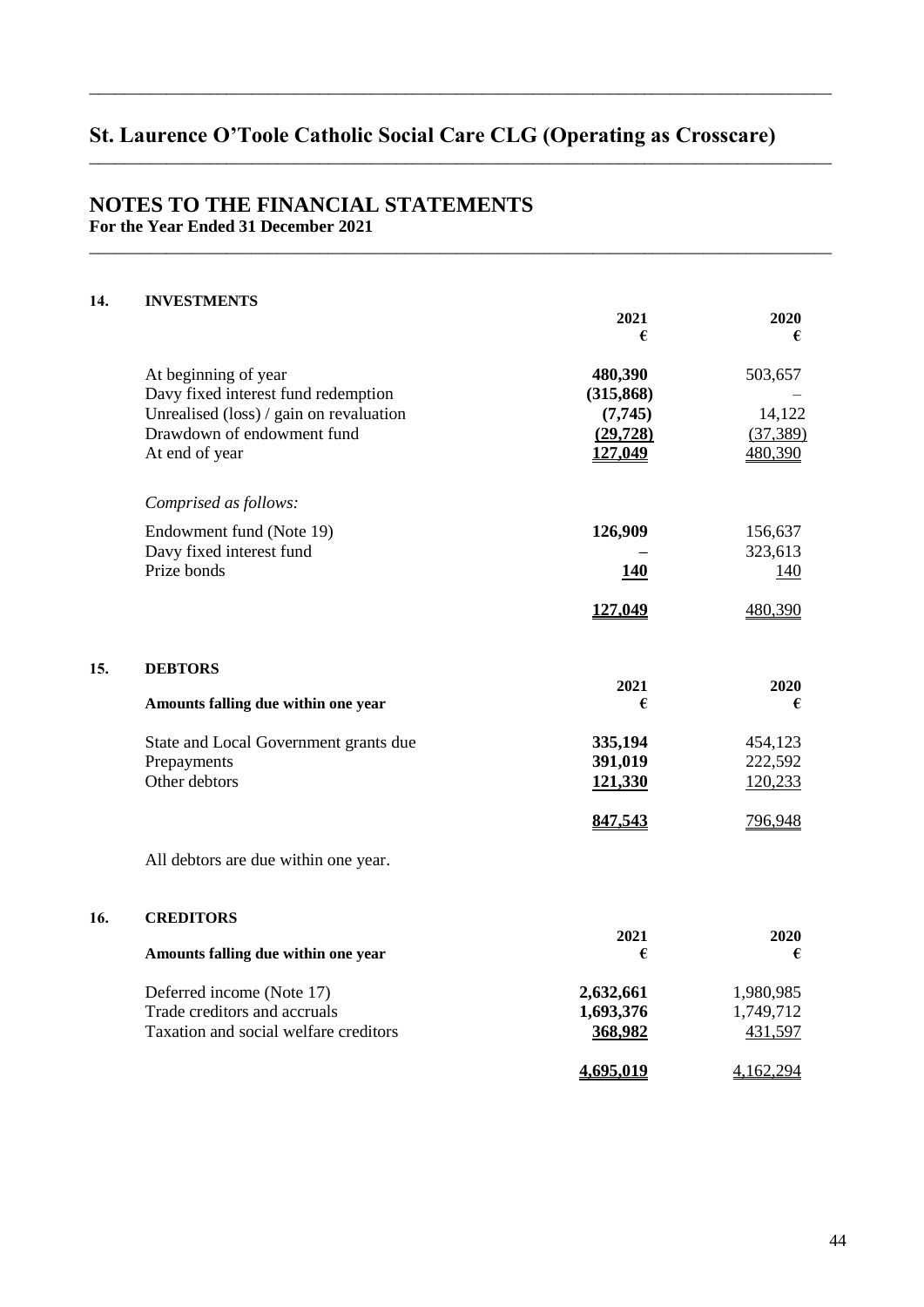\_\_\_\_\_\_\_\_\_\_\_\_\_\_\_\_\_\_\_\_\_\_\_\_\_\_\_\_\_\_\_\_\_\_\_\_\_\_\_\_\_\_\_\_\_\_\_\_\_\_\_\_\_\_\_\_\_\_\_\_\_\_\_\_\_\_\_\_\_\_\_\_\_\_\_\_\_\_\_\_\_\_\_\_\_\_\_

\_\_\_\_\_\_\_\_\_\_\_\_\_\_\_\_\_\_\_\_\_\_\_\_\_\_\_\_\_\_\_\_\_\_\_\_\_\_\_\_\_\_\_\_\_\_\_\_\_\_\_\_\_\_\_\_\_\_\_\_\_\_\_\_\_\_\_\_\_\_\_\_\_\_\_\_\_\_\_\_\_\_\_\_\_\_\_

\_\_\_\_\_\_\_\_\_\_\_\_\_\_\_\_\_\_\_\_\_\_\_\_\_\_\_\_\_\_\_\_\_\_\_\_\_\_\_\_\_\_\_\_\_\_\_\_\_\_\_\_\_\_\_\_\_\_\_\_\_\_\_\_\_\_\_\_\_\_\_\_\_\_\_\_\_\_\_\_\_\_\_\_\_\_\_

# **NOTES TO THE FINANCIAL STATEMENTS For the Year Ended 31 December 2021**

#### ).& **CREDITORS** *(continued)*

#### *Trade creditors*

The carrying amounts of trade creditors approximate their fair value largely due to the short-term maturities and nature of these instruments. The repayment terms of trade creditors vary between on demand and 90 days. No interest is payable on trade creditors.

#### *Accruals*

The terms of the accruals are based on underlying contracts.

#### *Taxes and social welfare costs*

Taxes and social welfare costs are subject to the terms of the relevant legislation. Interest accrues on late payments. No interest was due at the financial year end date.

### 17. **DEFERRED INCOME**

|                          | 2021        | 2020        |
|--------------------------|-------------|-------------|
|                          | €           |             |
| At beginning of year     | 1,980,985   | 2,363,956   |
| Received during the year | 1,950,822   | 5,466,453   |
| Released to income       | (1,299,146) | (5,849,424) |
| At end of year           | 2,632,661   | .980.985    |

Deferred income relates to the funding advances received from funders for services in accordance with the standard terms of that service for which the specific terms and conditions of the grant agreement have led to the unspent monies being included in deferred income at year end.

### )0& **CAPITAL GRANTS**

|                       | 2021          | 2020      |
|-----------------------|---------------|-----------|
|                       | €             |           |
| At beginning of year  | 60,395        | 108,543   |
| Amortisation for year | (18,927)      | (48, 148) |
| At end of year        | <u>41,468</u> | 60,395    |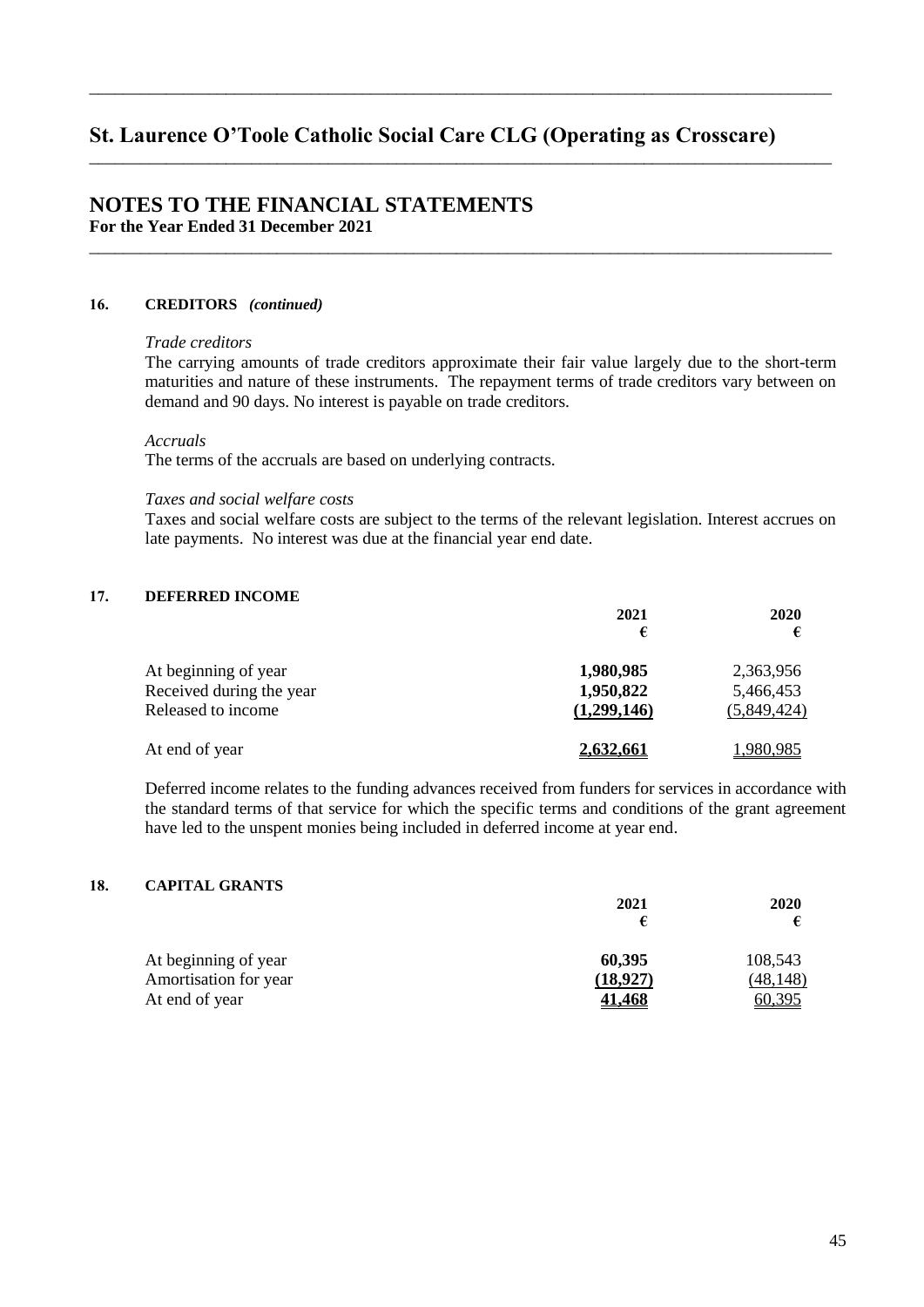\_\_\_\_\_\_\_\_\_\_\_\_\_\_\_\_\_\_\_\_\_\_\_\_\_\_\_\_\_\_\_\_\_\_\_\_\_\_\_\_\_\_\_\_\_\_\_\_\_\_\_\_\_\_\_\_\_\_\_\_\_\_\_\_\_\_\_\_\_\_\_\_\_\_\_\_\_\_\_\_\_\_\_\_\_\_\_

\_\_\_\_\_\_\_\_\_\_\_\_\_\_\_\_\_\_\_\_\_\_\_\_\_\_\_\_\_\_\_\_\_\_\_\_\_\_\_\_\_\_\_\_\_\_\_\_\_\_\_\_\_\_\_\_\_\_\_\_\_\_\_\_\_\_\_\_\_\_\_\_\_\_\_\_\_\_\_\_\_\_\_\_\_\_\_

\_\_\_\_\_\_\_\_\_\_\_\_\_\_\_\_\_\_\_\_\_\_\_\_\_\_\_\_\_\_\_\_\_\_\_\_\_\_\_\_\_\_\_\_\_\_\_\_\_\_\_\_\_\_\_\_\_\_\_\_\_\_\_\_\_\_\_\_\_\_\_\_\_\_\_\_\_\_\_\_\_\_\_\_\_\_\_

## **NOTES TO THE FINANCIAL STATEMENTS For the Year Ended 31 December 2021**

## 19. **STATEMENT OF FUNDS**

#### **Restricted funds**

These are monies made available to Crosscare for specific programmes.

#### **Unrestricted funds**

These are monies made available to Crosscare to further its aims and objectives in a manner consistent with the stated mission of the organisation.

#### **Restricted Endowment funds**

This fund represents an irrevocable charitable gift received from Nanor Investment Society Limited to be used for the sole purposes of Developments in Glendalough. The fund cannot be utilised without express permission in writing from the Archbishop of Dublin. Any income derived from this fund may be applied for all or any of these purposes at the absolute discretion of Crosscare.

#### **Transfers**

These are transfers from unrestricted funds to support deficits on individual programmes for restricted funds.

#### *Current Year*

|                                                                            | <b>Unrestricted</b><br><b>Funds</b><br>€ | <b>Restricted</b><br><b>Funds</b><br>€ | <b>Restricted</b><br><b>Endowment</b><br>Fund<br>€ | <b>Total</b><br>€                        |
|----------------------------------------------------------------------------|------------------------------------------|----------------------------------------|----------------------------------------------------|------------------------------------------|
| At 1 January 2021                                                          | 10,222,494                               | 847,711                                | 156,637                                            | 11,226,842                               |
| Income<br>Expenditure<br>Investment loss<br>Return of restricted endowment | 1,817,922<br>(1,338,159)<br>(7,745)      | 21,920,571<br>(22, 045, 228)           |                                                    | 23,738,493<br>(23, 383, 387)<br>(7, 745) |
| fund<br>Transfer from unrestricted                                         | (557, 777)                               | 557,777                                | (29, 728)                                          | (29, 728)                                |
| At 31 December 2021                                                        | <u>10,136,735</u>                        | 1,280,831                              | 126.909                                            | 1.544.475                                |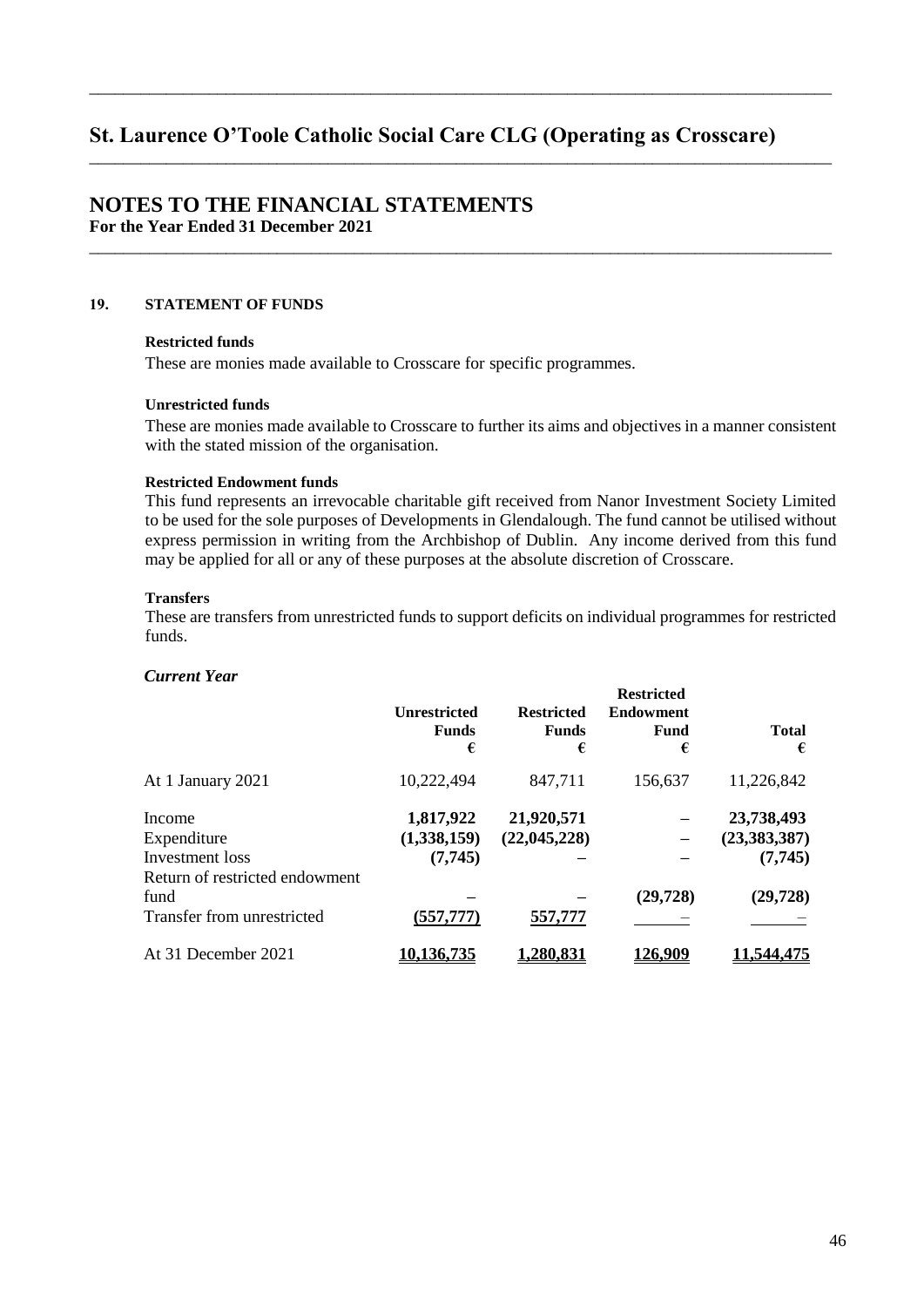\_\_\_\_\_\_\_\_\_\_\_\_\_\_\_\_\_\_\_\_\_\_\_\_\_\_\_\_\_\_\_\_\_\_\_\_\_\_\_\_\_\_\_\_\_\_\_\_\_\_\_\_\_\_\_\_\_\_\_\_\_\_\_\_\_\_\_\_\_\_\_\_\_\_\_\_\_\_\_\_\_\_\_\_\_\_\_

\_\_\_\_\_\_\_\_\_\_\_\_\_\_\_\_\_\_\_\_\_\_\_\_\_\_\_\_\_\_\_\_\_\_\_\_\_\_\_\_\_\_\_\_\_\_\_\_\_\_\_\_\_\_\_\_\_\_\_\_\_\_\_\_\_\_\_\_\_\_\_\_\_\_\_\_\_\_\_\_\_\_\_\_\_\_\_

\_\_\_\_\_\_\_\_\_\_\_\_\_\_\_\_\_\_\_\_\_\_\_\_\_\_\_\_\_\_\_\_\_\_\_\_\_\_\_\_\_\_\_\_\_\_\_\_\_\_\_\_\_\_\_\_\_\_\_\_\_\_\_\_\_\_\_\_\_\_\_\_\_\_\_\_\_\_\_\_\_\_\_\_\_\_\_

# **NOTES TO THE FINANCIAL STATEMENTS For the Year Ended 31 December 2021**

# **19. STATEMENT OF FUNDS (***continued***)**

*Prior Year* 

|                                                                            | <b>Unrestricted</b><br><b>Funds</b><br>€ | <b>Restricted</b><br><b>Funds</b><br>€ | <b>Restricted</b><br><b>Endowment</b><br><b>Fund</b><br>€ | <b>Total</b><br>€                      |
|----------------------------------------------------------------------------|------------------------------------------|----------------------------------------|-----------------------------------------------------------|----------------------------------------|
| At 1 January 2020                                                          | 10,985,733                               | 308,053                                | 194,026                                                   | 11,487,812                             |
| Income<br>Expenditure<br>Investment gain<br>Return of restricted endowment | 1,697,909<br>(1,395,955)<br>14,122       | 23,214,990<br>(23,754,647)             |                                                           | 24,912,899<br>(25, 150, 602)<br>14,122 |
| fund<br>Transfer from unrestricted                                         | (1,079,315)                              | 1,079,315                              | (37, 389)                                                 | (37, 389)                              |
| At 31 December 2020                                                        | .222.494                                 |                                        | 156.637                                                   | .226,842                               |

The funds of the charity comprise the following:

## *Current year*

| own roman your         | <b>Unrestricted</b><br><b>Funds</b><br>€ | <b>Restricted</b><br><b>Funds</b><br>€ | <b>Restricted</b><br><b>Endowment</b><br>Fund<br>€ | <b>Total</b><br>€ |
|------------------------|------------------------------------------|----------------------------------------|----------------------------------------------------|-------------------|
| <b>Represented by:</b> |                                          |                                        |                                                    |                   |
| Fixed assets           | 9,262,200                                |                                        |                                                    | 9,262,200         |
| Investments            | 140                                      |                                        | 126,909                                            | 127,049           |
| Current assets         | 5,610,882                                | 1,280,831                              |                                                    | 6,891,713         |
| Current liability      | (4,695,019)                              |                                        |                                                    | (4,695,019)       |
| Capital grants         | (41, 468)                                |                                        |                                                    | (41, 468)         |
|                        | <u>10.136.735</u>                        | l.280.831                              | <u>126.909</u>                                     | <u>11.544.475</u> |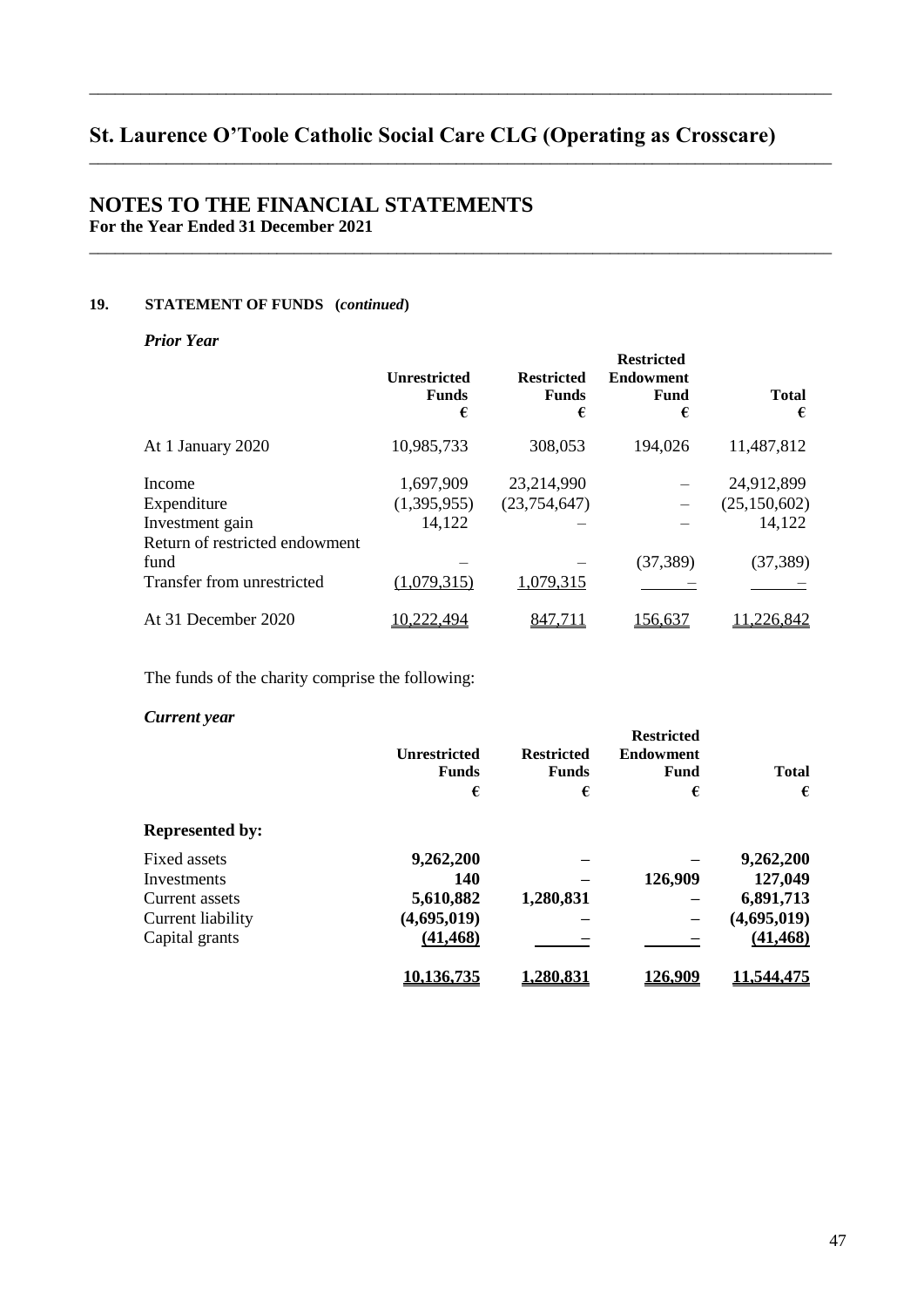\_\_\_\_\_\_\_\_\_\_\_\_\_\_\_\_\_\_\_\_\_\_\_\_\_\_\_\_\_\_\_\_\_\_\_\_\_\_\_\_\_\_\_\_\_\_\_\_\_\_\_\_\_\_\_\_\_\_\_\_\_\_\_\_\_\_\_\_\_\_\_\_\_\_\_\_\_\_\_\_\_\_\_\_\_\_\_

\_\_\_\_\_\_\_\_\_\_\_\_\_\_\_\_\_\_\_\_\_\_\_\_\_\_\_\_\_\_\_\_\_\_\_\_\_\_\_\_\_\_\_\_\_\_\_\_\_\_\_\_\_\_\_\_\_\_\_\_\_\_\_\_\_\_\_\_\_\_\_\_\_\_\_\_\_\_\_\_\_\_\_\_\_\_\_

\_\_\_\_\_\_\_\_\_\_\_\_\_\_\_\_\_\_\_\_\_\_\_\_\_\_\_\_\_\_\_\_\_\_\_\_\_\_\_\_\_\_\_\_\_\_\_\_\_\_\_\_\_\_\_\_\_\_\_\_\_\_\_\_\_\_\_\_\_\_\_\_\_\_\_\_\_\_\_\_\_\_\_\_\_\_\_

# **NOTES TO THE FINANCIAL STATEMENTS For the Year Ended 31 December 2021**

## **19. STATEMENT OF FUNDS (***continued***)**

*Prior year*

|                        | <b>Unrestricted</b><br><b>Funds</b><br>€ | <b>Restricted</b><br><b>Funds</b><br>€ | Restricted<br><b>Endowment</b><br>Fund<br>€ | <b>Total</b><br>€ |
|------------------------|------------------------------------------|----------------------------------------|---------------------------------------------|-------------------|
| <b>Represented by:</b> |                                          |                                        |                                             |                   |
| Fixed assets           | 9,102,591                                |                                        |                                             | 9,102,591         |
| Investments            | 323,753                                  |                                        | 156,637                                     | 480,390           |
| Current assets         | 5,018,839                                | 847,711                                |                                             | 5,866,550         |
| Current liability      | (4,162,294)                              |                                        |                                             | (4,162,294)       |
| Capital grants         | (60, 395)                                |                                        |                                             | (60, 395)         |
|                        | 10,222,494                               | 847.711                                | <u>156,637</u>                              | <u>.226,842</u>   |

**Restricted** 

# 20. FINANCIAL COMMITMENTS

At 31 December the charity had commitments under non-cancellable operating leases as follows:

|                                                     | 2021<br>€ | <b>2020</b><br>€ |
|-----------------------------------------------------|-----------|------------------|
| In one year or less                                 | 187,401   | 180,219          |
| In more than one year, but not more than five years | 213,429   | 260,748          |
| In more than five years                             |           |                  |
|                                                     | 400,830   |                  |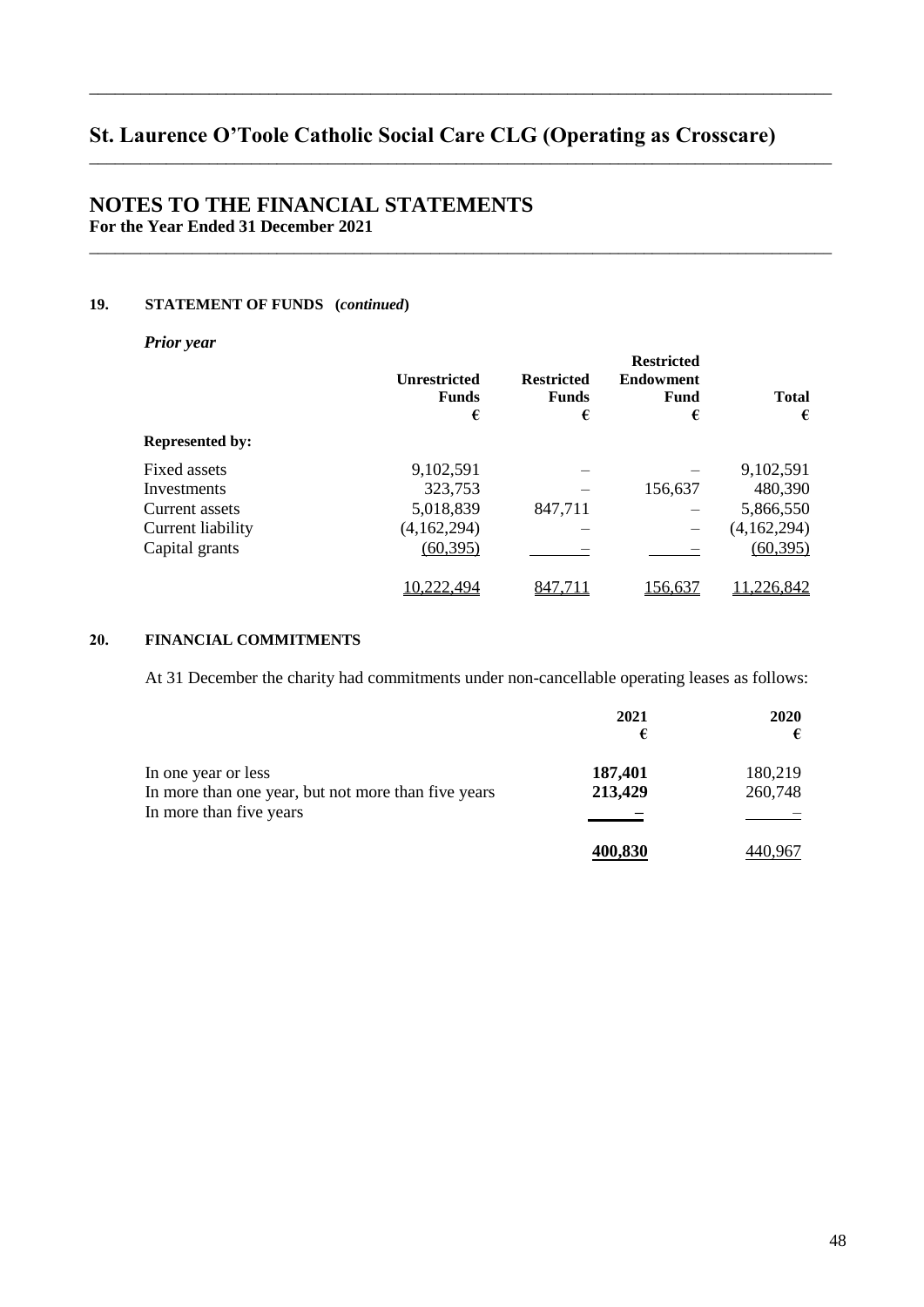\_\_\_\_\_\_\_\_\_\_\_\_\_\_\_\_\_\_\_\_\_\_\_\_\_\_\_\_\_\_\_\_\_\_\_\_\_\_\_\_\_\_\_\_\_\_\_\_\_\_\_\_\_\_\_\_\_\_\_\_\_\_\_\_\_\_\_\_\_\_\_\_\_\_\_\_\_\_\_\_\_\_\_\_\_\_\_

\_\_\_\_\_\_\_\_\_\_\_\_\_\_\_\_\_\_\_\_\_\_\_\_\_\_\_\_\_\_\_\_\_\_\_\_\_\_\_\_\_\_\_\_\_\_\_\_\_\_\_\_\_\_\_\_\_\_\_\_\_\_\_\_\_\_\_\_\_\_\_\_\_\_\_\_\_\_\_\_\_\_\_\_\_\_\_

\_\_\_\_\_\_\_\_\_\_\_\_\_\_\_\_\_\_\_\_\_\_\_\_\_\_\_\_\_\_\_\_\_\_\_\_\_\_\_\_\_\_\_\_\_\_\_\_\_\_\_\_\_\_\_\_\_\_\_\_\_\_\_\_\_\_\_\_\_\_\_\_\_\_\_\_\_\_\_\_\_\_\_\_\_\_\_

## **NOTES TO THE FINANCIAL STATEMENTS For the Year Ended 31 December 2021**

## 21. **FINANCIAL INSTRUMENTS**

The carrying amount for each category of financial instruments is as follows:

|                                                                          | 2021      | 2020      |
|--------------------------------------------------------------------------|-----------|-----------|
|                                                                          | €         | €         |
| Financial assets that are debt instruments measured at<br>amortised cost |           |           |
| Investments                                                              | 127,049   | 480,390   |
| State and Local Government grants due and other debtors                  | 456,524   | 574,356   |
| Cash at bank and in hand                                                 | 6,044,170 | 5,069,602 |
|                                                                          | 6,627,743 | 6,124,348 |
|                                                                          | 2021      | 2020      |
|                                                                          | €         | €         |
| Financial liabilities measured at amortised cost                         |           |           |
| Trade creditors and accruals                                             | 1,693,376 | 1,749,712 |
|                                                                          | 1,693,376 | 1.749.712 |

## 22. RELATED PARTIES

The related parties of the charity are considered to be the Directors and key management personnel, their close family members and entities which they control or in which they have a significant interest as well as members of the Company.

Transactions with the Archdiocese of Dublin, a related party, pertain to a payment from the Archdiocese of  $\epsilon$ 378,280 as a contribution towards the upgrade of St. Mary's (2020:  $\epsilon$ 100,000 as a contribution towards Crosscare's liability to the Defined Benefit Pension Scheme).

#### **Transactions with Key Management Personnel**

Other than as set out at Note 10 there were no transactions with key management personnel during the current financial period.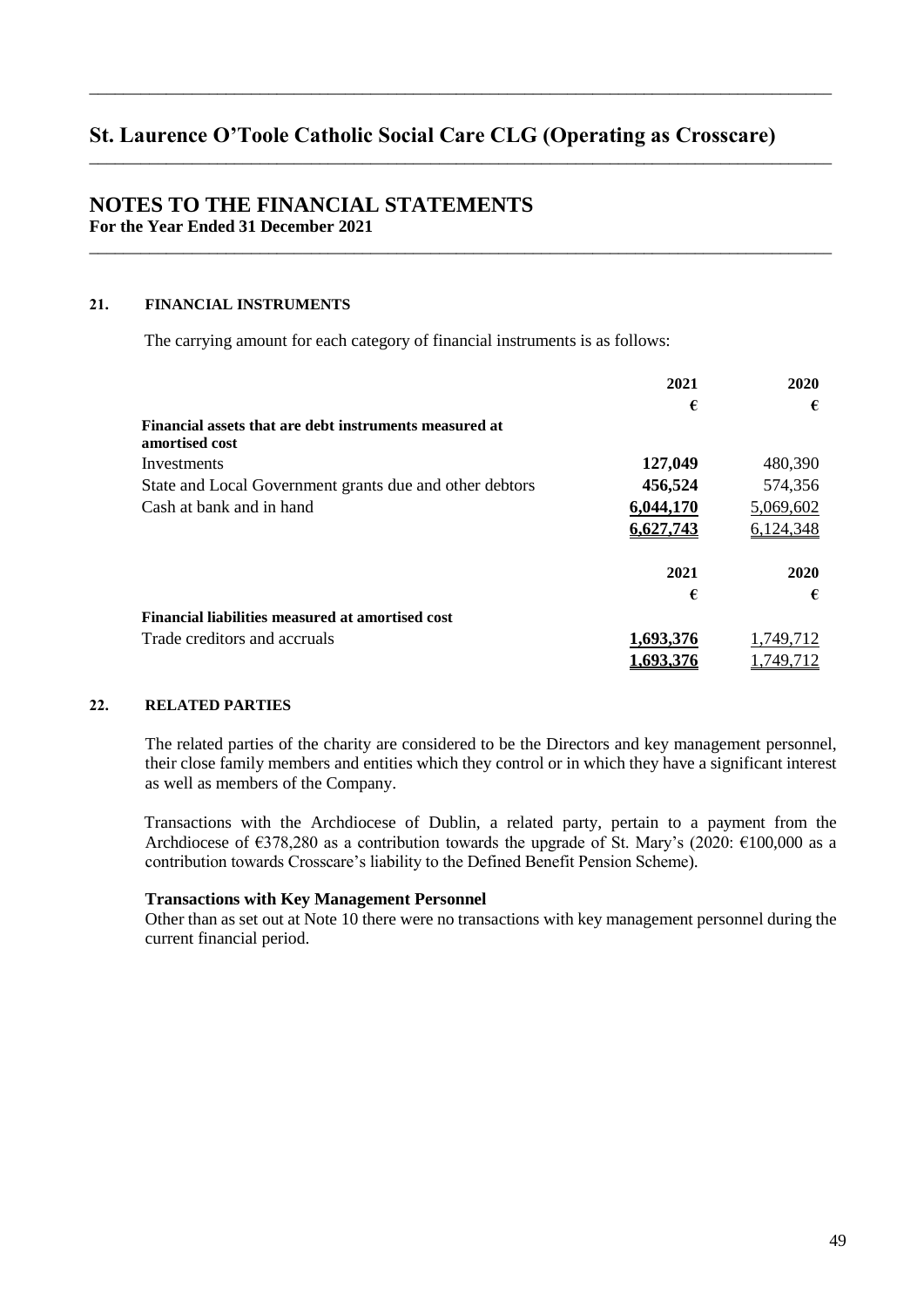\_\_\_\_\_\_\_\_\_\_\_\_\_\_\_\_\_\_\_\_\_\_\_\_\_\_\_\_\_\_\_\_\_\_\_\_\_\_\_\_\_\_\_\_\_\_\_\_\_\_\_\_\_\_\_\_\_\_\_\_\_\_\_\_\_\_\_\_\_\_\_\_\_\_\_\_\_\_\_\_\_\_\_\_\_\_\_

\_\_\_\_\_\_\_\_\_\_\_\_\_\_\_\_\_\_\_\_\_\_\_\_\_\_\_\_\_\_\_\_\_\_\_\_\_\_\_\_\_\_\_\_\_\_\_\_\_\_\_\_\_\_\_\_\_\_\_\_\_\_\_\_\_\_\_\_\_\_\_\_\_\_\_\_\_\_\_\_\_\_\_\_\_\_\_

\_\_\_\_\_\_\_\_\_\_\_\_\_\_\_\_\_\_\_\_\_\_\_\_\_\_\_\_\_\_\_\_\_\_\_\_\_\_\_\_\_\_\_\_\_\_\_\_\_\_\_\_\_\_\_\_\_\_\_\_\_\_\_\_\_\_\_\_\_\_\_\_\_\_\_\_\_\_\_\_\_\_\_\_\_\_\_

# **NOTES TO THE FINANCIAL STATEMENTS For the Year Ended 31 December 2021**

#### 23. **PENSION COMMITMENTS**

Previously, Crosscare has participated in a defined benefit pension plan (the Catholic Diocese of Dublin Pension Plan) which was sponsored by the Archdiocese of Dublin. In accounting for the Catholic Diocese of Dublin Pension Plan under FRS 102 the full value of the Plan's assets and liabilities have been included in the financial statements of the Archdiocese. As it is not possible to identify separately Crosscare's share of the underlying assets and liabilities in the Catholic Diocese of Dublin Pension Plan, Section 28 of FRS 102 provides that each employer participating in the scheme should treat the scheme as a defined contribution arrangement and recognise only the contributions payable each period in its statement of financial activities.

The accounting treatment that was adopted does not change the nature of the arrangement. The funding responsibility of Crosscare under the Trust Deed and Rules to fund the Plan was unchanged. Contributions as determined by the Scheme Actuary were payable from time to time to preserve the solvency of the fund. These contributions were determined such that they cover the funding costs of the accrued benefits in the Plan.

Since 30 June 2018, the plan has been operating under a Funding Proposal designed to return the Scheme to solvency on the statutory funding basis. Under this Funding Proposal, Crosscare were required to contribute  $\epsilon$ 800k per annum until 29 June 2020. Following this date, the Funding Proposal was exited and the Scheme Actuary recommended a new long-term contribution rate. This new contribution rate was not deemed affordable by the employers in the Plan.

As a result, due to continued funding challenges of the Plan, the Archdiocese of Dublin issued a termination notice to the Trustees on behalf of the participating employers in the Plan on 25 June 2021. On receipt of the termination notice and legal and actuarial advice, the Trustees resolved to wind up the scheme with effect from 24 September 2021. Following negotiations, the Trustees and Archdiocese agreed the terms of the wind up on 2 December 2021 which included a final contribution to the Plan by the Archdiocese of Dublin. As a result of the wind up, Crosscare has no further liability to contribute to the pension plan. The Archdiocese will show the full financial effect of the wind up of this pension plan on their financial statements.

The Trustees of the plan are distributing benefits to members and this process is expected to be completed in the first half of 2022.

The total pension cost for the year was  $\epsilon$ 465,974 (2020:  $\epsilon$ 1,520,036), comprised as follows:

|                                                                       | 2021<br>€ | <b>2020</b><br>€   |
|-----------------------------------------------------------------------|-----------|--------------------|
| Defined benefit pension scheme<br>Defined contribution pension scheme | 465,974   | 700,017<br>820,019 |
|                                                                       | 465.974   | 1,520,036          |

## 24. **POST BALANCE SHEET EVENTS**

There have been no significant events affecting the Company since the year end.